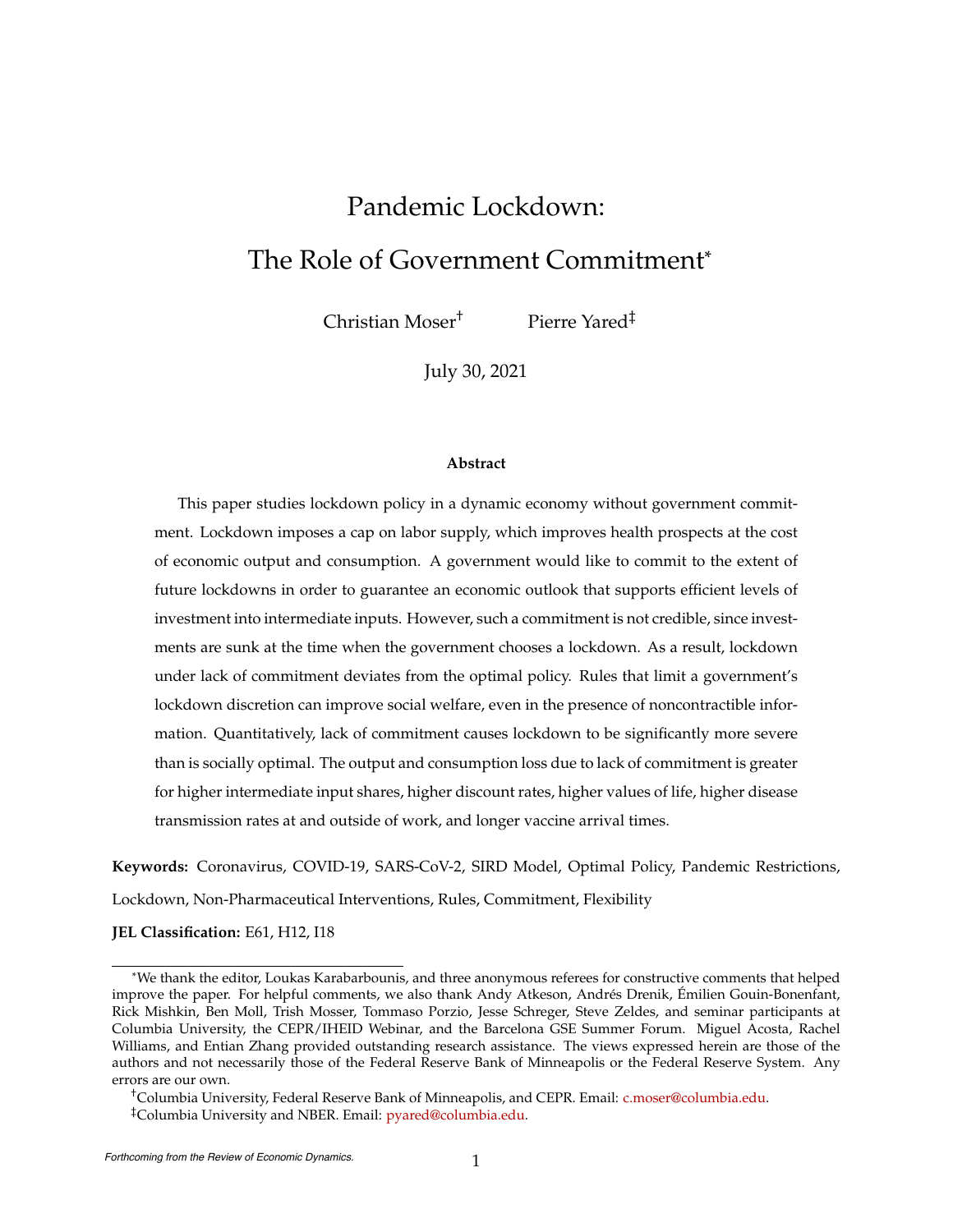## **1 Introduction**

The COVID-19 pandemic brought about a great rise in both epidemiological and policy uncertainty.<sup>1</sup> In response to the pandemic, governments across the world implemented lockdown policies to limit the spread of infections. In numerous cases, these policies were first scheduled to end in the near future and then were extended. For instance, New York Governor Andrew Cuomo imposed a statewide stay-at-home order on March 22, 2020, with an initial end date of April 19. This lockdown was later extended, first until April 29 and then until May 15. While several restrictions were further extended on May 15, Cuomo also presented a clear contingency plan with criteria for lifting restrictions in the future.<sup>2</sup> Elsewhere, the discretion to extend lockdowns was limited by decree. For example, on September 25, 2020, Florida Governor Ron DeSantis announced a lower limit of 50 percent on allowed restaurant capacity, regardless of local restrictions. The stated goal of this lower limit was to reduce future lockdown policy discretion by local governments.<sup>[3](#page-1-2)</sup> Similar lockdown extensions, rules for lifting them, and restrictions on future lockdowns were implemented by many other regional and national governments.

As is evident from these examples, lockdown policies create additional uncertainty over and above that posed by epidemiological factors. Such uncertainty affects businesses that need to make forward-looking investments subject to sunk costs. Common examples of sunk costs include airlines maintaining their fleet, hotels deciding how many employees to retain on payroll, and restaurants placing inventory orders ahead of reopening. Because these investments are forward looking, lockdown policies dynamically impact current economic activity through businesses' expectations of their government's plans for reopening.

To formalize these dynamics, in this paper, we study the role of government commitment

<span id="page-1-0"></span><sup>&</sup>lt;sup>1</sup>For example, [Baker et al.](#page-30-0) [\(2020\)](#page-30-0) find that the onset of the pandemic led to a fourfold increase in their Economic Policy Uncertainty index, which reached its highest value on record. Using text analysis of earnings conference calls, [Hassan et al.](#page-31-0) [\(2020\)](#page-31-0) track firm-level risks and sentiments due to government-related and other factors. A report by McKinsey & Company concludes that "lockdowns also cause uncertainty to remain high" and that "this uncertainty is paralyzing" [\(Smit et al.,](#page-31-1) [2020\)](#page-31-1).

<span id="page-1-1"></span><sup>&</sup>lt;sup>2</sup>The New York Forward initiative lays out a detailed guide to reopening businesses, sending people back to work, and allowing social gatherings.

<span id="page-1-2"></span><sup>&</sup>lt;sup>3</sup>In an essay published in the Wall Street Journal, DeSantis pleaded the case for policy commitments to preserve government credibility:

Perhaps most damaging to public trust was the public-health campaign urging "15 Days to Slow the Spread." This short-term mitigation, we were told, was necessary to buy time to prepare hospitals for any patient surges. But that reasonable aim was soon transformed into a lockdown-until-eradication approach that left no end in sight for most Americans. Going from "save the hospitals" to "zero Covid" represents one of the greatest instances in history of moving the goal post. [\(DeSantis,](#page-30-1) [2021\)](#page-30-1)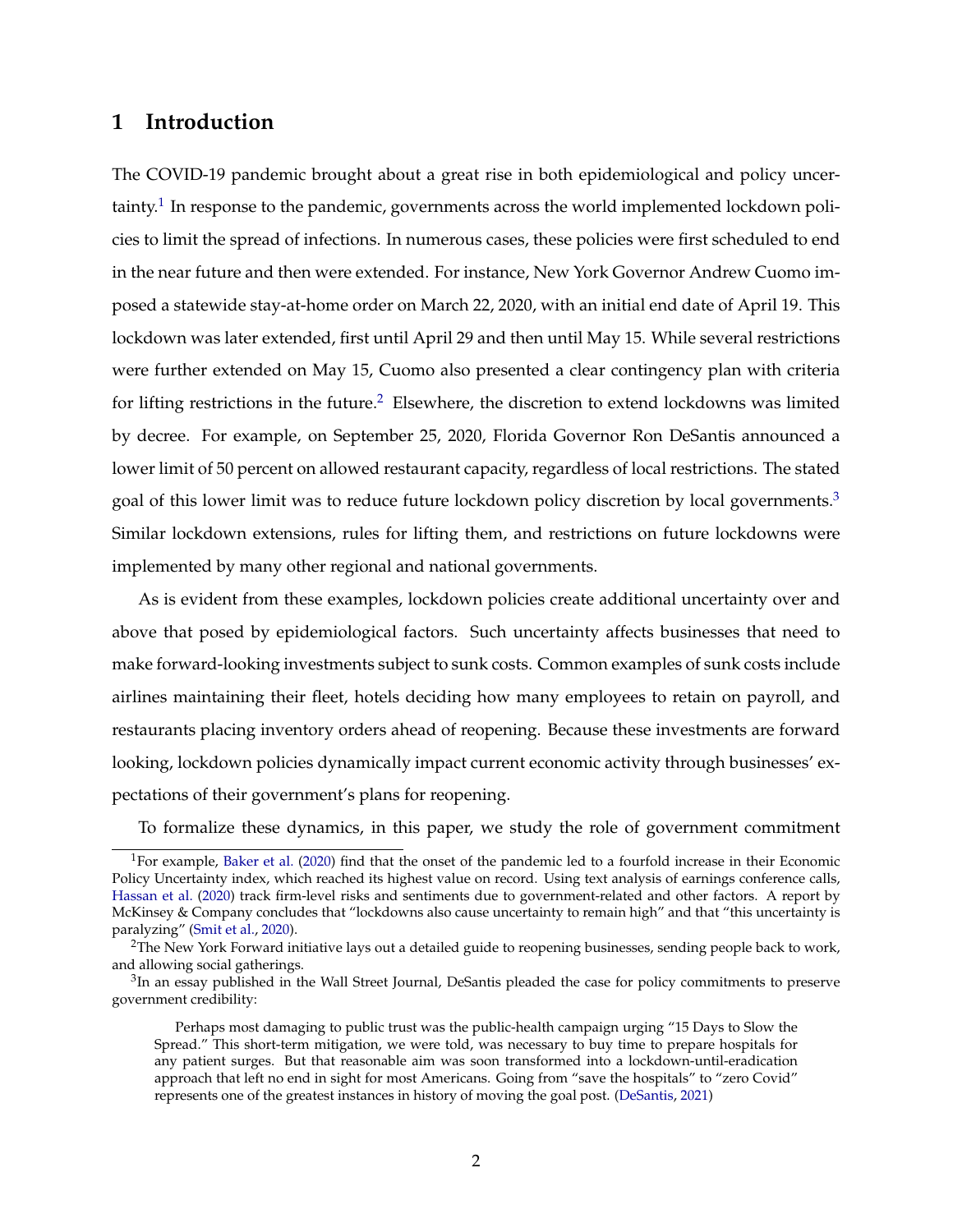in designing lockdown policy. We consider a dynamic economy that embeds sequential government policy decision-making into a general SIRD model of pandemics [\(Kermack and McKendrick,](#page-31-2) [1927;](#page-31-2) [Ferguson et al.,](#page-30-2) [2020\)](#page-30-2). Each period, firms invest in intermediate inputs before the government chooses a lockdown policy and workers supply labor. A lockdown imposes an upper bound on labor supply, limiting disease spread at the cost of economic activity. Our framework is general and subsumes key mechanics of many macroeconomic SIRD models in the literature with lockdown or disease-mitigation policies. $4 \,$  $4 \,$  A key feature of our model is that investment in intermediate inputs is determined before a lockdown policy is chosen. We think of this as capturing the kinds of investments that businesses make in maintenance, employee retention, and inventory while anticipating the ensuing trajectory of lockdown policies during a pandemic. Through the forward-looking nature of investment, current economic activity depends on firms' expectations of future lockdown policy.

Lockdowns induce both health benefits as well as output and consumption costs. In our model, lockdown reduces contemporaneous disease spread during a pandemic, which evolves according to a modified SIRD model. At the same time, through two channels, output and consumption decrease with the intensity of the lockdown. First, they decrease statically, as labor supply is directly curbed by the lockdown. Second, they decrease dynamically through lower investment in anticipation of lower future marginal returns to investment resulting from future lockdown. Under government commitment, the optimal lockdown policy equates its marginal health benefits with the output and consumption costs.

Our main result concerns the effect of a government's lack of commitment on optimal lockdown policy. A government would like to commit to limit the extent of future lockdowns in order to support more optimistic firm expectations in the present. However, such a commitment is not credible, since investment decisions are sunk when the government decides on future lockdowns. Faced with a sunk investment, a government without commitment wants to impose a more stringent lockdown relative to the optimal policy under commitment, because it does not fully internalize the associated reduction in returns to investment in intermediate inputs. Firms rationally foresee the government's lack of commitment, causing them to invest less than they would in anticipation of the policy under commitment. Through this mechanism, lack of commit-

<span id="page-2-0"></span><sup>4</sup>See [Alvarez et al.](#page-30-3) [\(2020\)](#page-30-3), [Atkeson](#page-30-4) [\(2020a,](#page-30-4)[b\)](#page-30-5), [Berger et al.](#page-30-6) [\(2020\)](#page-30-6), [Chari et al.](#page-30-7) [\(2020\)](#page-30-7), and [Eichenbaum et al.](#page-30-8) [\(2020a,](#page-30-8)[b\)](#page-30-9), among others.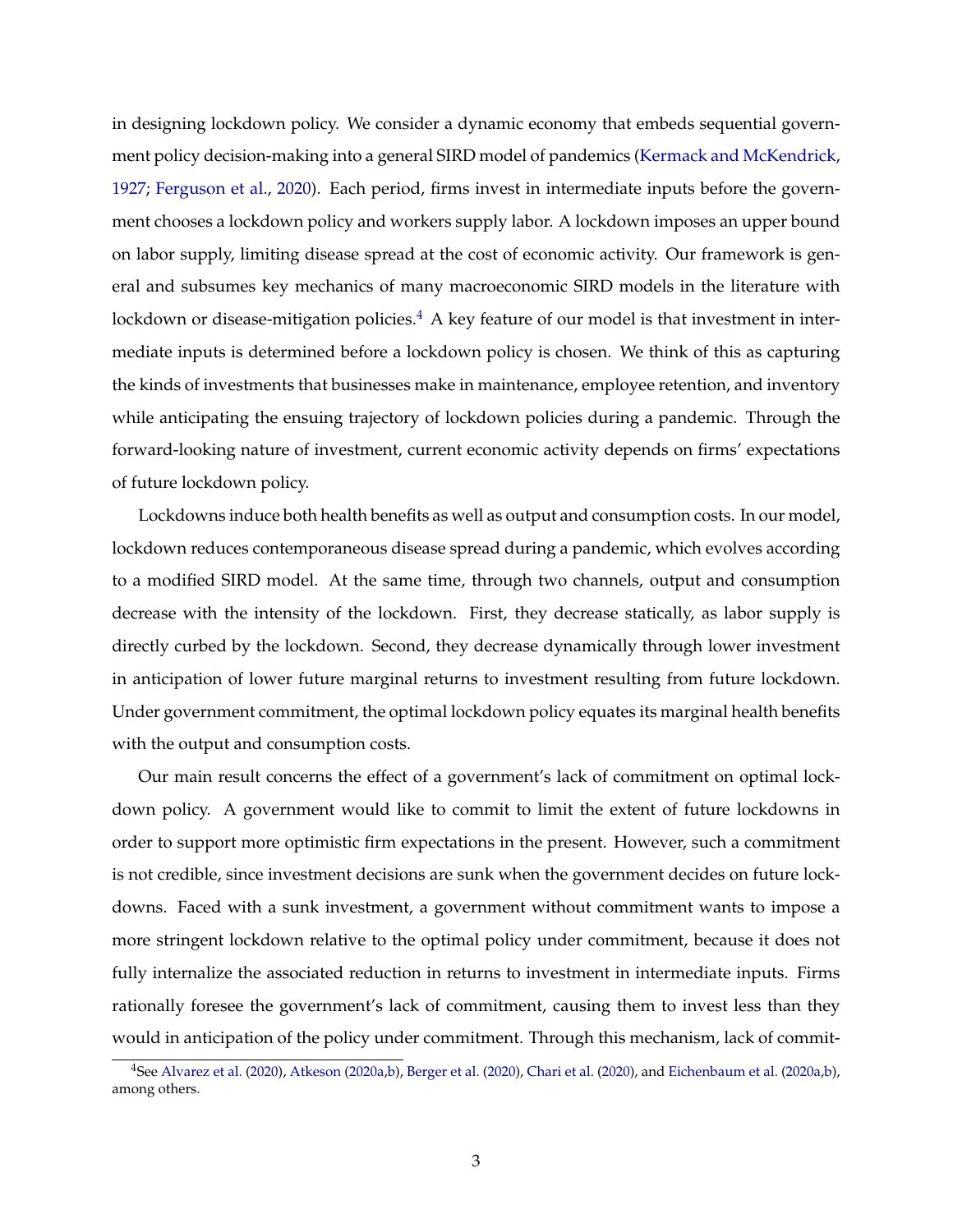ment distorts the efficient levels of investment and therefore output and consumption associated with lockdown policy.

In light of this time inconsistency problem, we study how a government can improve the efficiency of lockdown policy by committing ex-ante to a contingent plan that depends on the evolving health state. We show that an ex-ante rule that imposes state-contingent limits on future lockdown severity can attain the efficient allocation.

We extend the model to a setting in which additional information arrives during a lockdown. Examples of such information include estimates of disease mortality, the state of the economy, the medical system's capacity, or progress on vaccine development. Some of this information may be relevant for the payoffs and costs of lockdown policy. If this information is a contractible part of the state space, we show that it continues to be the case that an ex-ante rule that imposes state-contingent limits on future lockdown severity can attain the efficient allocation. Moreover, even if this information is not contractible—so that policy flexibility is valuable—rules that limit lockdown severity increase social welfare. This is because it is always socially beneficial on the margin to prevent excessive future lockdowns as a means of raising investment in the present.

These results provide a theoretical justification for the social benefits of mandated limits on future lockdowns, such as those implemented by some state governments in the United States. It is important to note that our analysis does not imply that lockdowns are harmful. In fact, reducing or lifting the lockdown is detrimental if the associated health costs exceed the economic gains. However, committing to limiting future lockdowns is beneficial if the economic gains from stimulating investment toward its efficient level exceed the health costs.<sup>5</sup>

In a quantitative exercise, we use a calibrated version of our model to show that lack of commitment leads to an overly severe lockdown, with significant output and consumption losses compared with those of the policy under commitment. We show that the output and consumption losses are greater for higher discount rates, higher values of life, higher disease transmission rates, higher intermediate input shares, and longer vaccine arrival times. Our findings suggest that optimal policy commitments to limit lockdown would result in a significant reduction of out-

<span id="page-3-0"></span> $5$ Naturally, there are other reasons why a government may choose inefficiently lax lockdowns. Our model abstracts from policy biases involving insufficient degrees of lockdowns by assuming that policies are chosen by a rational and benevolent government that maximizes long-run social welfare. This assumption may be violated if political economy considerations lead the government to overweigh immediate economic gains relative to future health costs of relaxing a lockdown, akin to the mechanism in [Aguiar and Amador](#page-30-10) [\(2011\)](#page-30-10). The mechanism we highlight in our paper would act against political economy considerations that lead to departures from the assumption of a benevolent government.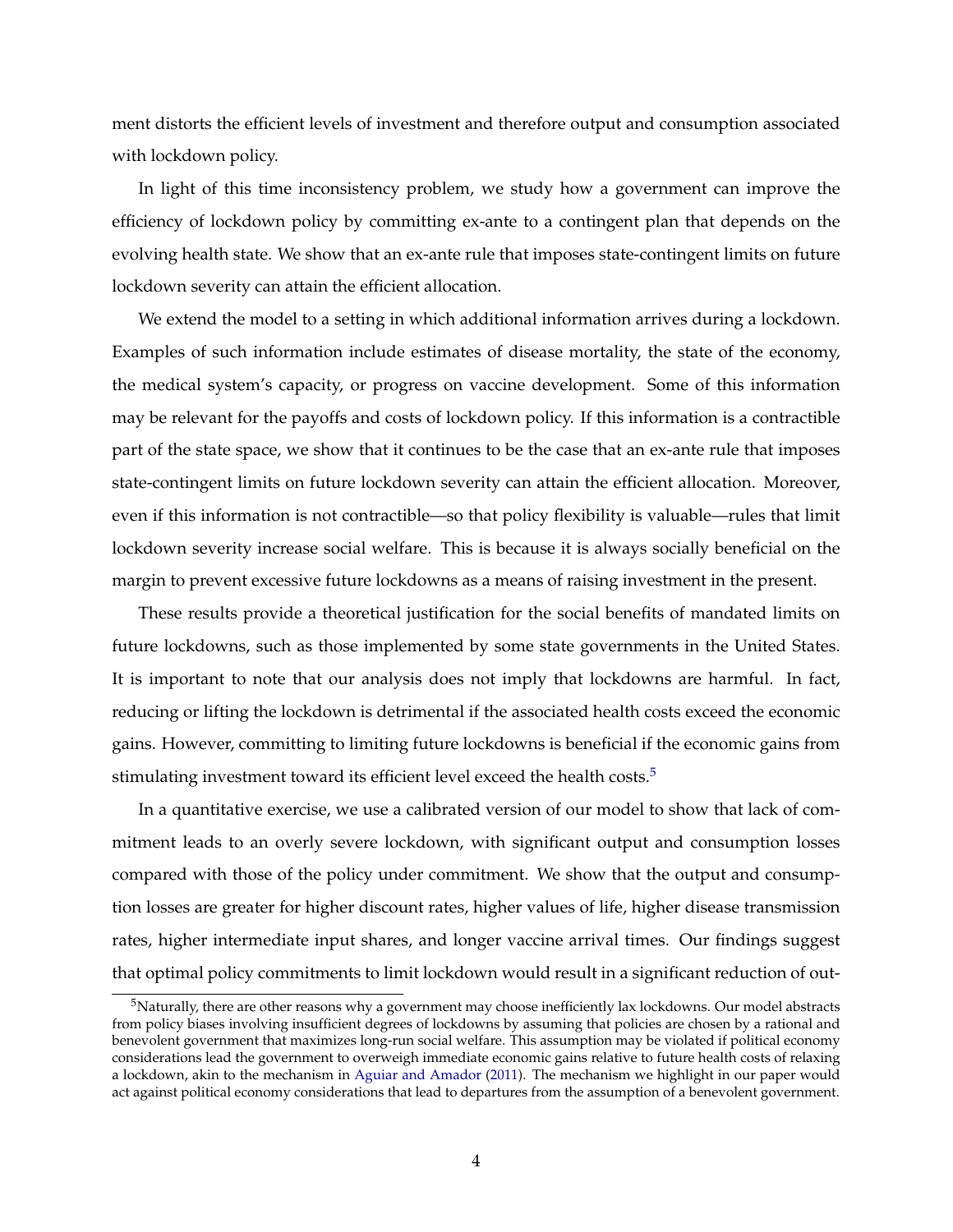put and consumption losses during a pandemic.

**Related literature.** This paper relates to the nascent literature on optimal policy in a pandemic and, in particular, to the work of [Alvarez et al.](#page-30-3) [\(2020\)](#page-30-3), [Atkeson](#page-30-4) [\(2020a,](#page-30-4)[b\)](#page-30-5), [Berger et al.](#page-30-6) [\(2020\)](#page-30-6), [Chari](#page-30-7) [et al.](#page-30-7) [\(2020\)](#page-30-7), and [Eichenbaum et al.](#page-30-8) [\(2020a](#page-30-8)[,b\)](#page-30-9). This literature focuses on the optimal design of government policy, including the timing and intensity of lockdowns, under the assumption that the optimal policy can be enforced at all dates and under all contingencies. Our work highlights that such analyses omit an important aspect of lockdown design—namely, that the optimal policy may be hard to enforce because of issues of time inconsistency. What distinguishes our approach is the focus on the value of government commitment to lockdown policy and the optimal design of rules that limit government discretion.<sup>6</sup>

That prior work on policy responses to a pandemic has ignored issues of time inconsistency is perhaps surprising, given the parallel insights from an older literature that studies government commitment in the context of capital taxation. This body of work includes the important contributions by [Kydland and Prescott](#page-31-3) [\(1980\)](#page-31-3), [Chari and Kehoe](#page-30-11) [\(1990\)](#page-30-11), [Klein et al.](#page-31-4) [\(2008\)](#page-31-4), [Aguiar et al.](#page-30-12) [\(2009\)](#page-30-12), and [Chari et al.](#page-30-13) [\(2019\)](#page-30-13). As it does in the previous work on capital taxation, in our model lack of commitment reduces economic activity by distorting investment. Relative to this literature, our work incorporates two new insights that are central to the context of pandemics. First, a lockdown distorts investment not directly via capital taxation but indirectly by lowering the marginal returns to investment through a cap on labor supply. Since lockdown distorts labor, in a way similar to how a labor income tax does, our work more broadly highlights the existence of a time consistency problem that would arise in a model of labor taxation with endogenous labor supply and capital: A government distorting labor ex-post does not internalize the ex-ante effect on decisions by investors. A second difference relative to the capital taxation literature is that investment distortions from lockdown serve not to relax the government budget constraint but instead to improve the future health state. Since this health state is not static but evolves according to an SIRD model, the tradeoff faced by the government is not static but dynamic, and the time inconsistency problem evolves over time.<sup>7</sup>

<span id="page-4-0"></span> $6$ Complementary to our focus on public commitment, [Chari et al.](#page-30-14) [\(2021\)](#page-30-14) study the role of private commitment in an island economy with local externalities.

<span id="page-4-1"></span> $^7$ An additional technical complication arises in the present context: The value of a given health state in our model cannot be represented by a univariate, concave function, as in a typical model of optimal fiscal policy. Therefore, the usual methods for comparative statics do not apply here. Instead, we characterize the time inconsistency of optimal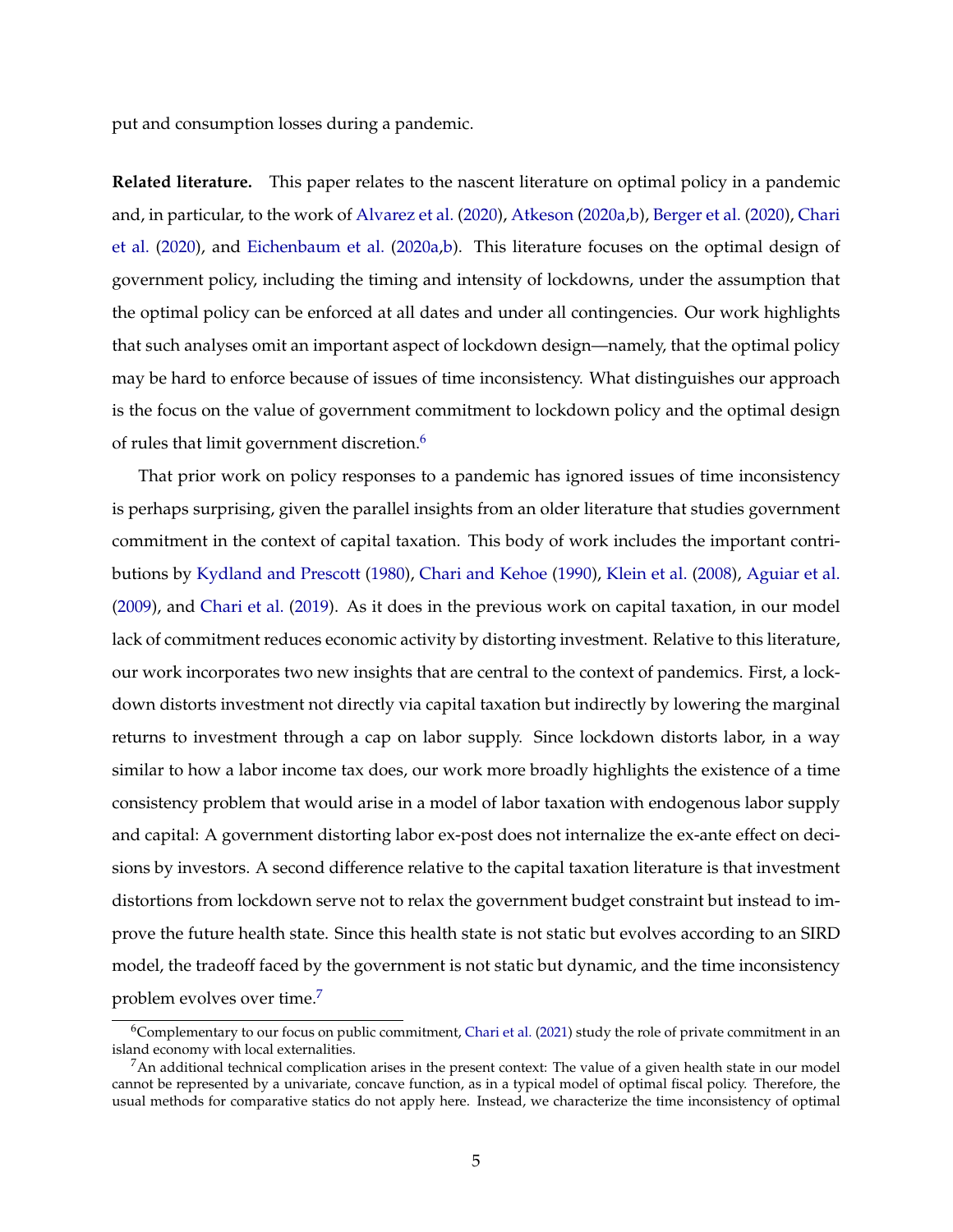Our analysis of rules for lockdown policy in the presence of noncontractible information relates to a growing literature on commitment versus flexibility in macroeconomics [\(Athey et al.,](#page-30-15) [2005;](#page-30-15) [Amador et al.,](#page-30-16) [2006;](#page-30-16) [Halac and Yared,](#page-31-5) [2014,](#page-31-5) [2018;](#page-31-6) [Moser and Olea de Souza e Silva,](#page-31-7) [2019\)](#page-31-7). Prior work in this area has focused on rules for either savings or monetary and fiscal policy. Our work adds to this literature and to a growing number of papers on the economics of pandemics specifically, the theoretical analysis of optimal lockdown policy. Our result that rules can strictly increase social welfare, even if flexibility is valuable, is reminiscent of similar insights in the context of savings or fiscal and monetary policy. However, our results do not directly follow from the methods developed in prior work, which rely on stronger assumptions on the utility function and the information structure than the ones we require in our setting. By extending these insights and applying them to optimal lockdown design, we highlight an overlooked aspect of the debate around lockdown policy during pandemics.

## **2 Model**

We consider a general infinite-horizon model of an economy during a pandemic. Each period has four stages. First, firms make a costly and irreversible investment in intermediate inputs that enhances future productivity (e.g., expenses related to maintenance, personnel, inventory, rent, utilities, overheads, software licenses, and marketing). Second, after the investment is undertaken, the government chooses a lockdown policy, which imposes a cap on labor supply, thereby inhibiting disease spread while reducing economic output and consumption. Third, production takes place, and all proceeds are paid to firms and workers. Fourth and finally, the pandemic evolves according to an SIRD model of disease spread, which depends on the lockdown policy. A key feature of our model is that investment is determined before lockdown policy is chosen. We think of this feature as capturing the fact that business purchases of irreversible inputs must be made in advance of production and in anticipation of future policies. We will explore the implications of this sequencing of investment and lockdown decisions for the optimal policy under commitment compared with that under lack of commitment.

lockdown policy under weak assumptions on the economic environment and the SIRD model of disease dynamics.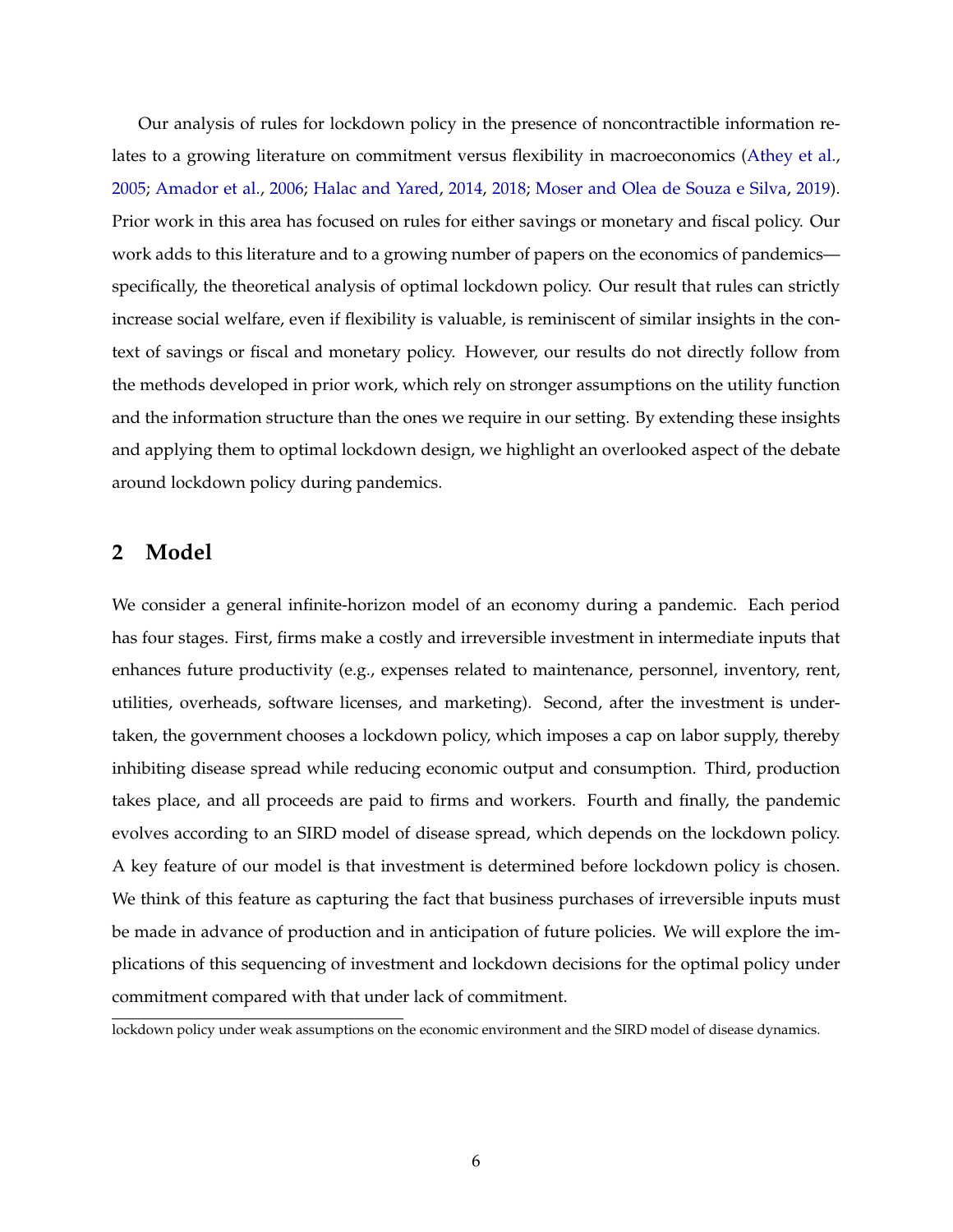#### **2.1 Economic Environment**

Periods are indexed by  $t = 0, 1, \ldots$  The economy is populated by a continuum of workers of unit mass. The distribution of susceptible, infected, recovered, and deceased agents is summarized by the prevailing health state  $\Omega_t$ , which we discuss in detail below. At every date  $t$ , competitive firms make an irreversible investment  $x_t$ . The government then chooses a lockdown policy  $L_t \in [0, 1]$ representing the fraction of labor supply that is prohibited from working. If  $L_t = 0$ , then there is no lockdown and all agents can go to work, while if  $L_t = 1$ , then there is maximal lockdown and no agent is allowed to work. Agents inelastically supply effective labor  $\ell_t$  up to an upper bound of  $(1 - L_t)\overline{\ell}(\Omega_t)$ , which depends on lockdown policy through the term  $(1 - L_t)$  and on the health state through the term  $\overline{\ell}(\Omega_t) .^8$  $\overline{\ell}(\Omega_t) .^8$  Anticipating the labor market clearing condition,

$$
\ell_t = (1-L_t)\overline{\ell}(\Omega_t),
$$

we can interchangably refer to labor supply  $\ell_t$  and lockdown policy  $L_t$  given some health state  $\Omega_t$ .

Workers consume their wage income

<span id="page-6-1"></span>
$$
c_t = w_t \ell_t, \tag{1}
$$

where  $c_t$  is aggregate consumption and  $w_t$  is the equilibrium wage. The irreversible investment  $x_t$ , combined with labor  $\ell_t$ , generates gross output  $y_t$ , according to the following production technology:

$$
y_t = f\left(x_t, \ell_t, \Omega_t\right),\tag{2}
$$

where  $\Omega_t$  is the health state at date *t* that is described in detail in the next subsection. The dependence of the production function  $f(\cdot)$  on the health state captures the possibility that the pandemic—in addition to making people sick and killing people—decreases output by debilitating the workforce, by changing the share of the labor force working from the office versus from home [\(Dingel and Neiman,](#page-30-17) [2020;](#page-30-17) [Mongey et al.,](#page-31-8) [2020\)](#page-31-8) and by inducing protective but productivityreducing social distancing efforts even in the absence of any lockdown [\(Farboodi et al.,](#page-30-18) [2020\)](#page-30-18).

<span id="page-6-0"></span> ${}^{8}$ This allows for the possibility that, for example, deceased agents cannot work or that infected agents are effectively less productive at work.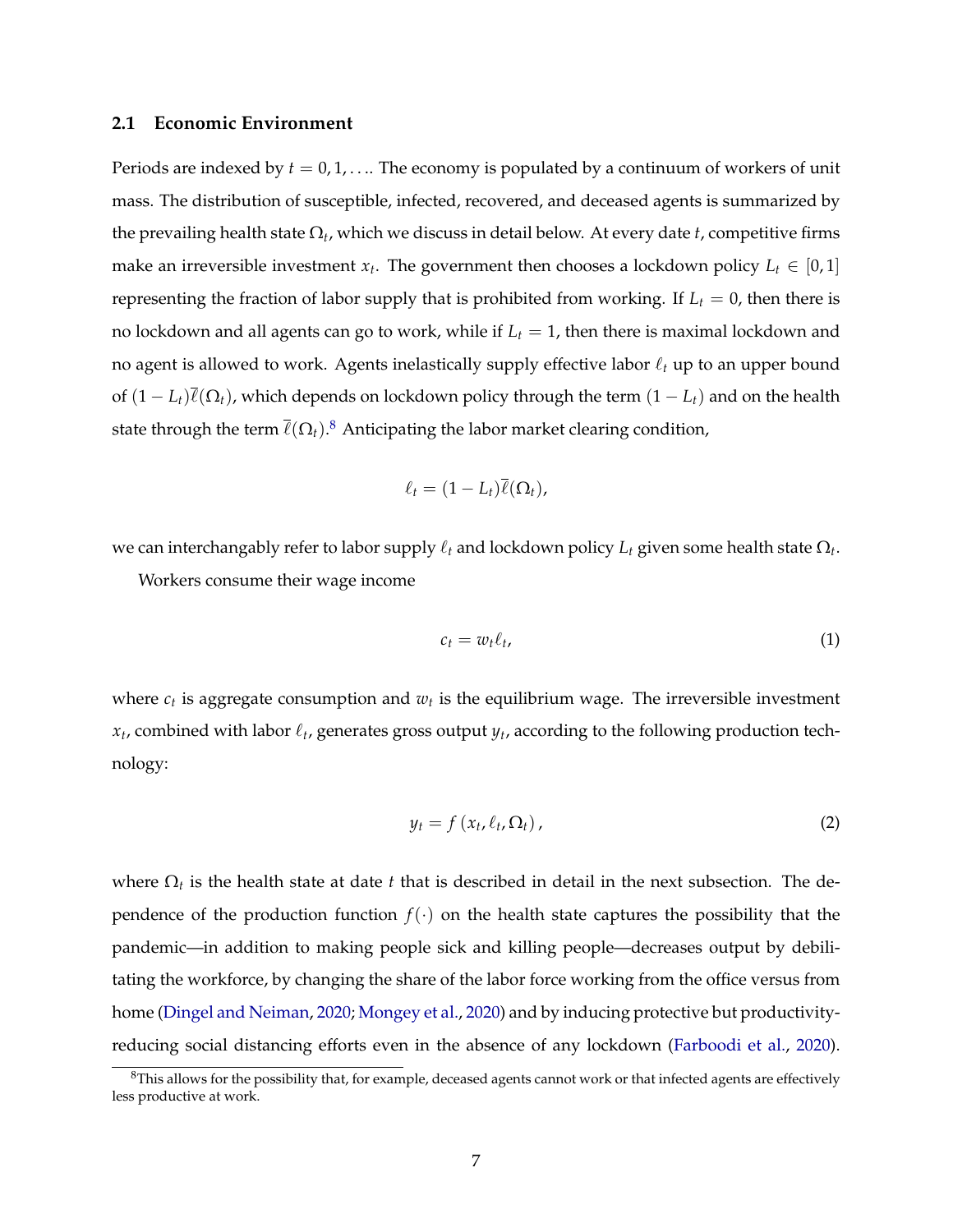We assume that the function  $f(\cdot)$  is continuously differentiable, increasing, and globally concave in  $x_t$  and  $\ell_t$ , with  $\lim_{x_t\to 0} \partial f(\cdot)/\partial x = \lim_{\ell\to 0} \partial f(\cdot)/\partial \ell = \infty$  and  $\lim_{x_t\to \infty} \partial f(\cdot)/\partial x =$ lim<sub> $\ell_t$ →∞</sub>  $\partial f$  (*·*) / $\partial \ell$  = 0. From here on, we make the following key assumption:

<span id="page-7-0"></span>**Assumption 1.** *The production function*  $f(x_t, \ell_t, \Omega_t)$  *satisfies* 

$$
\frac{\partial^2 f(\cdot)}{\partial x_t \partial \ell_t} > 0. \tag{3}
$$

Assumption [1](#page-7-0) states that investment  $x_t$  and labor  $\ell_t$  are q-complements in production. It implies that there are higher marginal returns to investment  $x_t$  when labor  $\ell_t$  is greater and vice versa, which is intuitive under our interpretation that  $x_t$  is investment that enhances future productivity.

Firm owners maximize profits

$$
\pi_t = y_t - r x_t - w_t \ell_t, \tag{4}
$$

where  $r > 0$  is the exogenously given price of the irreversible investment  $x_t$  and the price of gross output is normalized to 1. In a competitive equilibrium, the marginal product of investment satisfies the following firm optimality condition:

<span id="page-7-1"></span>
$$
\frac{\partial f\left(x_t, \ell_t, \Omega_t\right)}{\partial x} = r. \tag{5}
$$

Equation [\(5\)](#page-7-1) implies that in a competitive equilibrium in which the optimal investment adjusts to the anticipated level of labor supply,

<span id="page-7-3"></span>
$$
x_t = x^* \left( L_t, \Omega_t \right), \tag{6}
$$

where the function  $x^*$  (·) satisfies  $\partial x^*$  ( $L_t$ ,  $\Omega_t$ ) / $\partial L$  < 0 by Assumption [1.](#page-7-0) In other words, as a result of the q-complementarity between investment and labor in production, firms invest less in anticipation of a more stringent lockdown.

Labor is competitively supplied so that wages equal the marginal product of labor given by

<span id="page-7-2"></span>
$$
\frac{\partial f\left(x_t, \ell_t, \Omega_t\right)}{\partial \ell} = w_t. \tag{7}
$$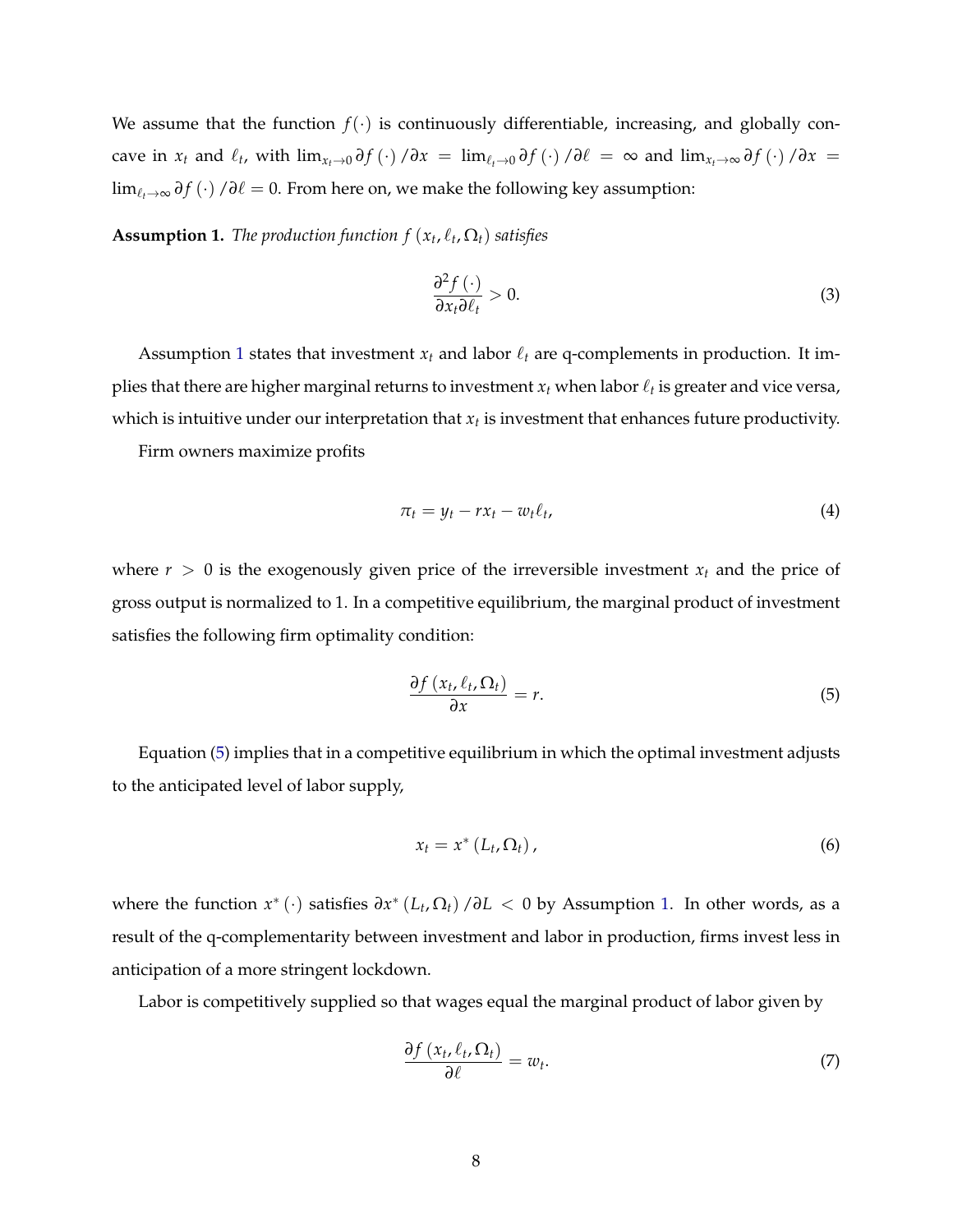From equation [\(7\)](#page-7-2), consumption in [\(1\)](#page-6-1) can be written as

<span id="page-8-3"></span>
$$
c_t = c^* (x_t, L_t, \Omega_t), \qquad (8)
$$

where the function  $c^*$  ( $\cdot$ ) is continuously differentiable in  $x_t$  and  $L_t$  and strictly increasing in  $x_t$  by Assumption [1.](#page-7-0)<sup>[9](#page-8-0)</sup>

#### **2.2 Disease Spread, Lockdown Policy, and Welfare**

We model disease spread as following an SIRD model [\(Kermack and McKendrick,](#page-31-2) [1927;](#page-31-2) [Ferguson](#page-30-2) [et al.,](#page-30-2) [2020\)](#page-30-2), which we allow to depend on a lockdown policy, as in [Atkeson](#page-30-4) [\(2020a\)](#page-30-4), [Eichenbaum](#page-30-8) [et al.](#page-30-8) [\(2020a\)](#page-30-8), and [Alvarez et al.](#page-30-3) [\(2020\)](#page-30-3). Specifically, the health state of the economy in period *t* is summarized by  $\Omega_t = \{S_t, I_t, R_t, D_t\}$ , where  $S_t \in [0, 1]$  is the share of susceptible individuals,  $I_t \in [0, 1]$  is the share of infected and contagious individuals,  $R_t \in [0, 1]$  is the share of recovered individuals, and  $D_t \in [0, 1]$  is the share of deceased individuals. It follows that

$$
S_t + I_t + R_t + D_t = 1.
$$
\n<sup>(9)</sup>

An SIRD model defines a mapping  $\Gamma(\cdot)$  that implies a law of motion of the health state,

$$
\Omega_{t+1}=\Gamma\left(L_t,\Omega_t\right),\,
$$

which depends on the degree of lockdown at date  $t.^{10}$  $t.^{10}$  $t.^{10}$  The initial health state  $\Omega_0$  is taken as given. $^{11}$ 

Social welfare equals the discounted sum of utility streams,

<span id="page-8-4"></span>
$$
\sum_{t=0}^{\infty} \beta^t u\left(c_t, \Omega_t\right),\tag{10}
$$

where  $\beta \in (0, 1)$  is the discount factor, and  $u(\cdot)$  is a strictly increasing and strictly concave utility function of consumption  $c_t$  and also depends on the health state  $\Omega_t$ .

<span id="page-8-0"></span><sup>&</sup>lt;sup>9</sup>We do not require that  $c^*$  (·) be globally increasing in  $L_t$ , though this will be the case for commonly used production functions such as those in the Cobb-Douglas family.

<span id="page-8-1"></span> $10$ All of our results extend to a setting in which the health state is a function of time or is stochastic, a feature that would capture factors such as the evolving constraints on the medical system and the changing likelihood of vaccine discovery. Our quantitative exercise considers an environment in which a vaccine arrives in finite time.

<span id="page-8-2"></span><sup>&</sup>lt;sup>11</sup>We assume that  $x_0$  is endogenous, implying that it is chosen in anticipation of the government's initial lockdown policy. Our main results are robust to assuming  $x_0$  is exogenous.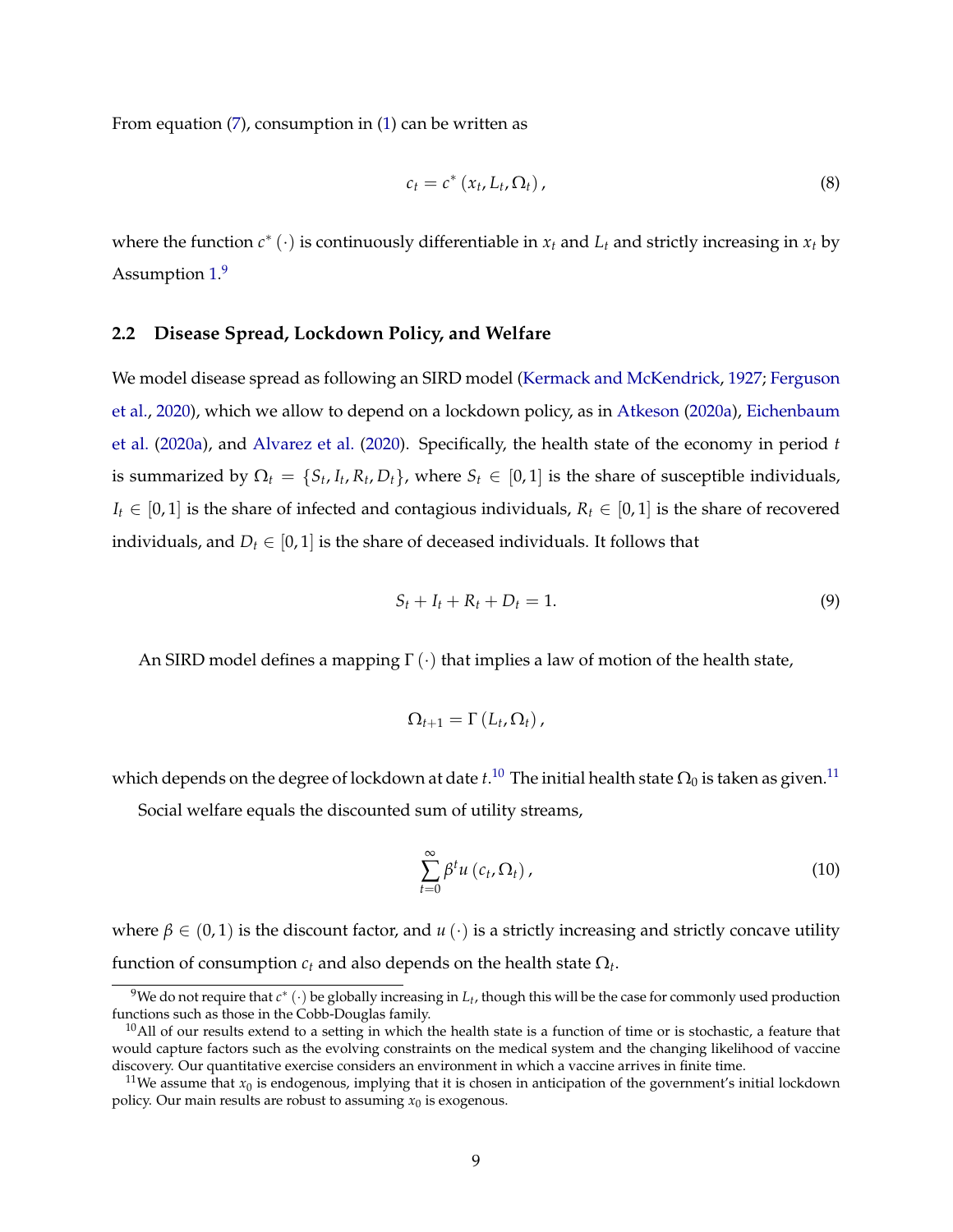To simplify the exposition, we assume that the government puts positive weight on only workers' utility. Our main results require that workers and firm owners be distinct and that the government put greater weight on workers. Therefore, the government does not fully internalize the impact of lockdown on intermediate input investment.<sup>12</sup>

Note that utility depends directly on the health state, which may capture the costs of illness and mortality associated with disease spread. Moreover, utility also indirectly depends on disease spread through the level of consumption  $c_t$ , since the health state  $\Omega_t$  directly enters the production function  $f(\cdot)$ .

Note that our framework is sufficiently general to accommodate considerations such as endogenous social distancing, which would have an effect on utility through *u* (*·*), on gross output through  $f(\cdot)$ , and on disease spread through  $\Gamma(\cdot)$ , since these are all functions of the health state. From this perspective, the appropriate interpretation of the lockdown policy  $L_t$  is that it corresponds to a binding government mandate above and beyond the endogenous social distancing response. This government restriction can be useful for mitigating disease spread if there is an externality associated with endogenous social distancing, where individuals do not internalize the disease cost of their social interactions.<sup>13</sup>

We do not restrict how the health state and lockdown impact gross output, utility, and disease dynamics in the economy, other than by making the following assumption, which we henceforth maintain:

<span id="page-9-2"></span>**Assumption 2.** *The functions*  $f(x_t, \ell_t, \Omega_t)$ *,*  $u(c_t, \Omega_t)$ *, and*  $\Gamma(L_t, \Omega_t)$  *are continuously differentiable in all elements of*  $\Omega_t$ .

This technical assumption guarantees that the government's problem is well behaved and that we can rely on first-order conditions (FOCs) in the proofs of our results. Note that these assumptions are satisfied in many recent macroeconomic models with SIRD modules in which disease dynamics respond smoothly to lockdown policies, such as [Alvarez et al.](#page-30-3) [\(2020\)](#page-30-3) and [Eichenbaum](#page-30-8) [et al.](#page-30-8) [\(2020a\)](#page-30-8).

<span id="page-9-0"></span><sup>&</sup>lt;sup>12</sup>Time inconsistency emerges in the present context because the government does not internalize the cost of lockdown on firm owners. If, instead, workers fully owned the firms, then the optimality of the investment decision would imply that the government's ex-ante and ex-post optimal lockdown choices coincide. To see this, note that optimality implies that both ex-ante and ex-post, a marginal increase in lockdown severity associated with lower investment would have zero marginal social net payoff. Thus, there would be no problem of time inconsistency.

<span id="page-9-1"></span><sup>&</sup>lt;sup>13</sup>See [Farboodi et al.](#page-30-18) [\(2020\)](#page-30-18) for a discussion of the interaction between endogenous and government-mandated social distancing.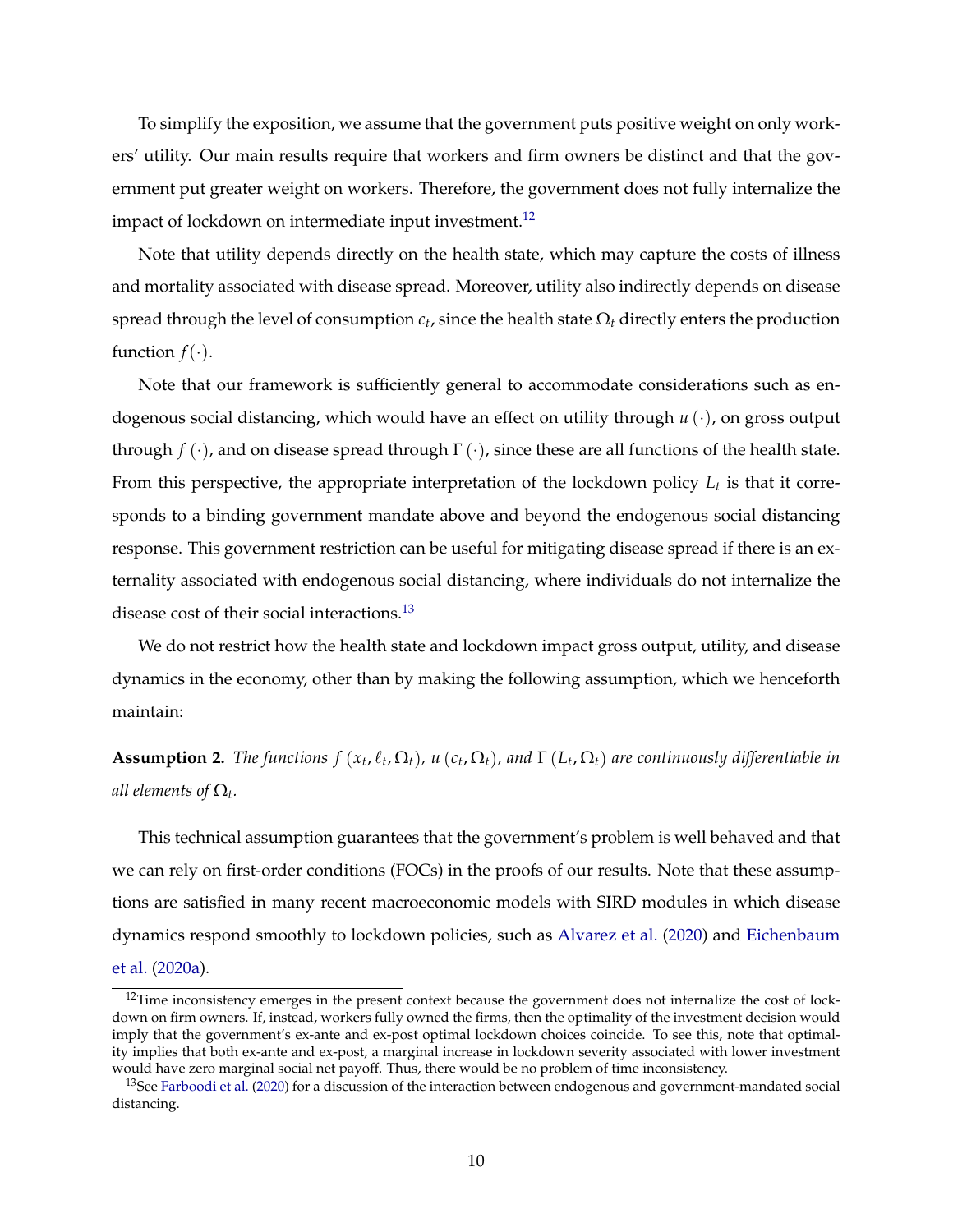# **3 Optimal Policy under Commitment**

Suppose that the government commits to an optimal lockdown policy sequence  $\{L_t^c\}_{t=0}^\infty$  at time 0. This means that the government internalizes the fact that investment optimally adjusts to anticipated labor supply as determined by future lockdown policy. Given firm optimality in [\(6\)](#page-7-3), this policy sequence induces sequences of optimal labor supply  $\{\ell_t^c\}_{t=0}^\infty$  and investment  $\{x_t^c\}_{t=0}^\infty$  under government commitment.

After substituting the investment function  $x_t = x^*(L_t, \Omega_t)$  from [\(6\)](#page-7-3) and the consumption function  $c_t = c^*(x_t, L_t, \Omega_t)$  from [\(8\)](#page-8-3) into the social welfare function [\(10\)](#page-8-4), the government with commitment solves the following sequence problem:

<span id="page-10-0"></span>
$$
\max_{\{L_t\}_{t=0}^{\infty}} \left\{ \sum_{t=0}^{\infty} \beta^t u\left(c^*\left(x^*\left(L_t, \Omega_t\right), L_t, \Omega_t\right), \Omega_t\right) \right\}
$$
\n
$$
\text{s.t.} \quad L_t \in [0, 1], \quad \forall t \ge 0,
$$
\n
$$
\Omega_{t+1} = \Gamma\left(L_t, \Omega_t\right), \quad \forall t \ge 0,
$$
\n
$$
\Omega_0 \text{ given.}
$$
\n(11)

It is important to note that substituting the optimal firm investment response  $x^*(L_t, \Omega_t)$  into the welfare function before deriving the optimal lockdown sequence  $\{L_t^c\}_{t=0}^\infty$  that solves the program in [\(11\)](#page-10-0) means that in all periods, the government with commitment takes into account investment's reaction to its policies. The problem of the government with commitment can be written recursively as

<span id="page-10-1"></span>
$$
V^{c}\left(\Omega\right)=\max_{L\in\left[0,1\right]}\left\{u\left(c^{*}\left(x^{*}\left(L,\Omega\right),L,\Omega\right),\Omega\right)+\beta V^{c}\left(\Gamma\left(L,\Omega\right)\right)\right\},\tag{12}
$$

where  $V^c(\Omega)$  denotes the value of health state  $\Omega$  to the government with commitment. The solution to program [\(12\)](#page-10-1) induces an optimal lockdown policy under commitment as a function of the prevailing health state  $\Omega$ , denoted by  $L^c(\Omega)$ . This lockdown policy in turn yields an optimal investment level under commitment that depends only on the health state  $\Omega$ , denoted by  $x^c(\Omega) = x^*(L^c(\Omega), \Omega).$ 

Standard arguments, together with Assumption [2,](#page-9-2) imply that  $V^c(\Omega)$  is continuously differentiable in all elements of  $\Omega$ . This means that the necessary FOC for interior optimal levels of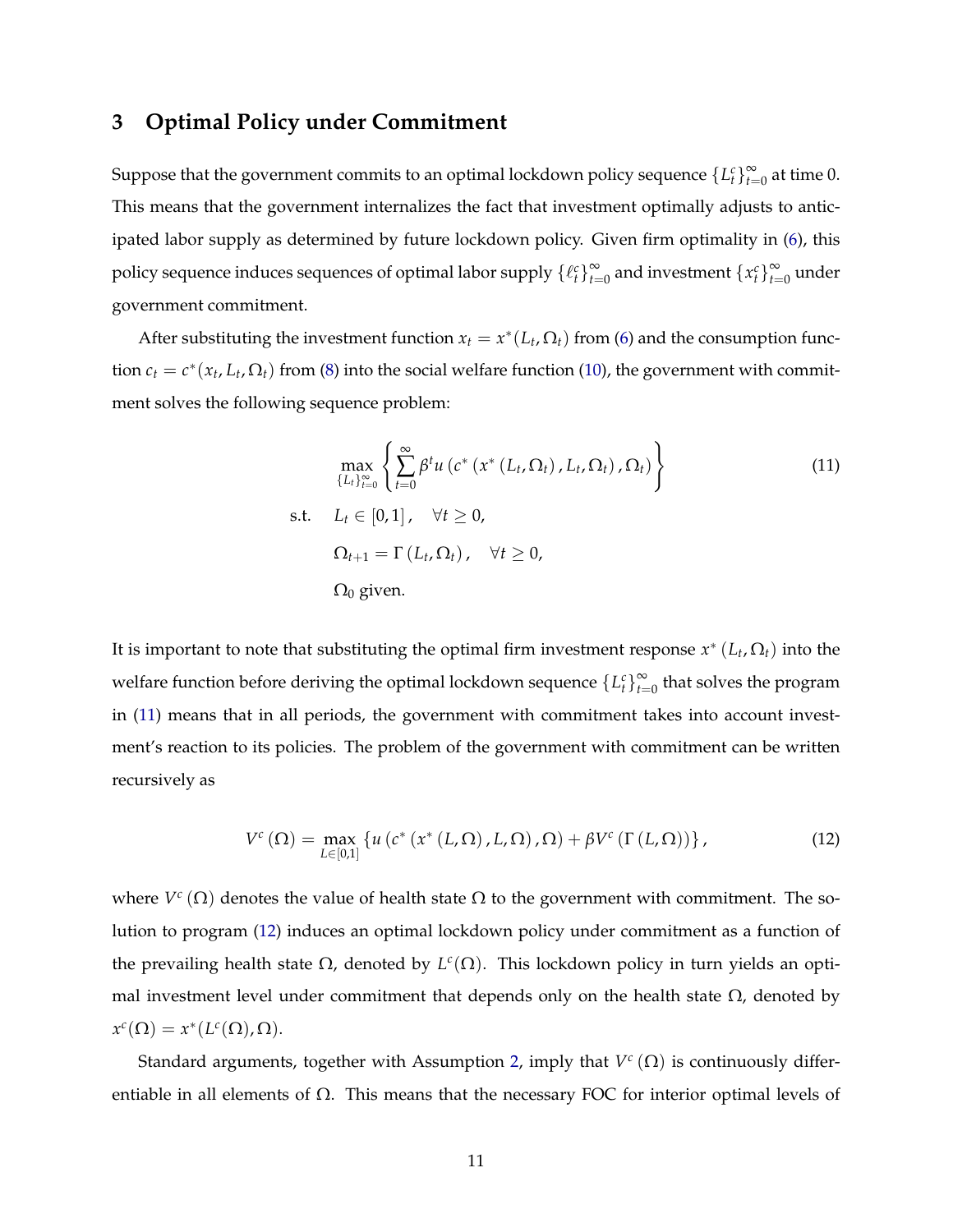lockdown under commitment  $L^c \in (0, 1)$  is

<span id="page-11-0"></span>
$$
\frac{\partial u\left(\cdot\right)}{\partial c}\left[\frac{\partial c^*\left(\cdot\right)}{\partial x}\frac{\partial x^*\left(\cdot\right)}{\partial L}+\frac{\partial c^*\left(\cdot\right)}{\partial L}\right]=-\beta\frac{dV^c\left(\cdot\right)}{dL}.\tag{13}
$$

In choosing the degree of lockdown, the government weighs two opposing forces, as in [Gour](#page-31-9)[inchas](#page-31-9) [\(2020\)](#page-31-9) and [Hall et al.](#page-31-10) [\(2020\)](#page-31-10). On the one hand, it considers the economic costs captured by the left-hand side of ([13](#page-11-0)). The economic costs are twofold. First, conditional on the level of investment, a lockdown has a direct impact on output and consumption by limiting labor supply. Second, a lockdown has an indirect impact on output and consumption by reducing the marginal product of investment, which lowers the optimal investment level. The government's ability to commit gives it the ability to take into account both of these factors and anticipate firms' reaction to the policy.

On the other hand, the government considers the discounted future health benefits in terms of reduced mortality from inhibiting the disease spread, as captured by right-hand side of [\(13\)](#page-11-0). Differentiating [\(12\)](#page-10-1), we can write the marginal health benefits of lockdown recursively as

$$
\frac{dV^{c}\left(\Omega'\right)}{dL} = \frac{dV^{c}\left(\Omega'\right)}{d\Omega'}\frac{d\Gamma(L,\Omega)}{dL}
$$
\n(14)

<span id="page-11-1"></span>
$$
= \frac{du\left(c^*\left(x^c\left(L',\Omega'\right),L',\Omega'\right),\Omega'\right)}{dL} + \beta \frac{dV^c\left(\Gamma\left(L',\Omega'\right)\right)}{dL},\tag{15}
$$

where  $\Omega' = \Gamma(L, \Omega)$  denotes next period's health state and L' denotes the level of next period's optimal lockdown. By use of the envelope theorem, the optimal lockdown policy function  $L^{c}(\Gamma(L,\Omega))$  was replaced with the level of next period's optimal lockdown *L'* on the right-hand side of equation [\(15\)](#page-11-1). This equation illustrates that present lockdown dynamically impacts all future health states, which in turn impact welfare both through their direct health costs and through their indirect effect on consumption.

## **4 Optimal Policy under Lack of Commitment**

Under lack of commitment, investment is treated as fixed at the time when lockdown policy is decided on. The government at date *t* chooses an optimal degree of lockdown that depends on sunk investment  $x_t$  and the health state  $\Omega_t$ ; the degree of lockdown is denoted by  $L^*(x_t, \Omega_t)$ . Firms in turn anticipate the government's policy and decide on the optimal investment level  $x^*(L_t, \Omega_t)$ ,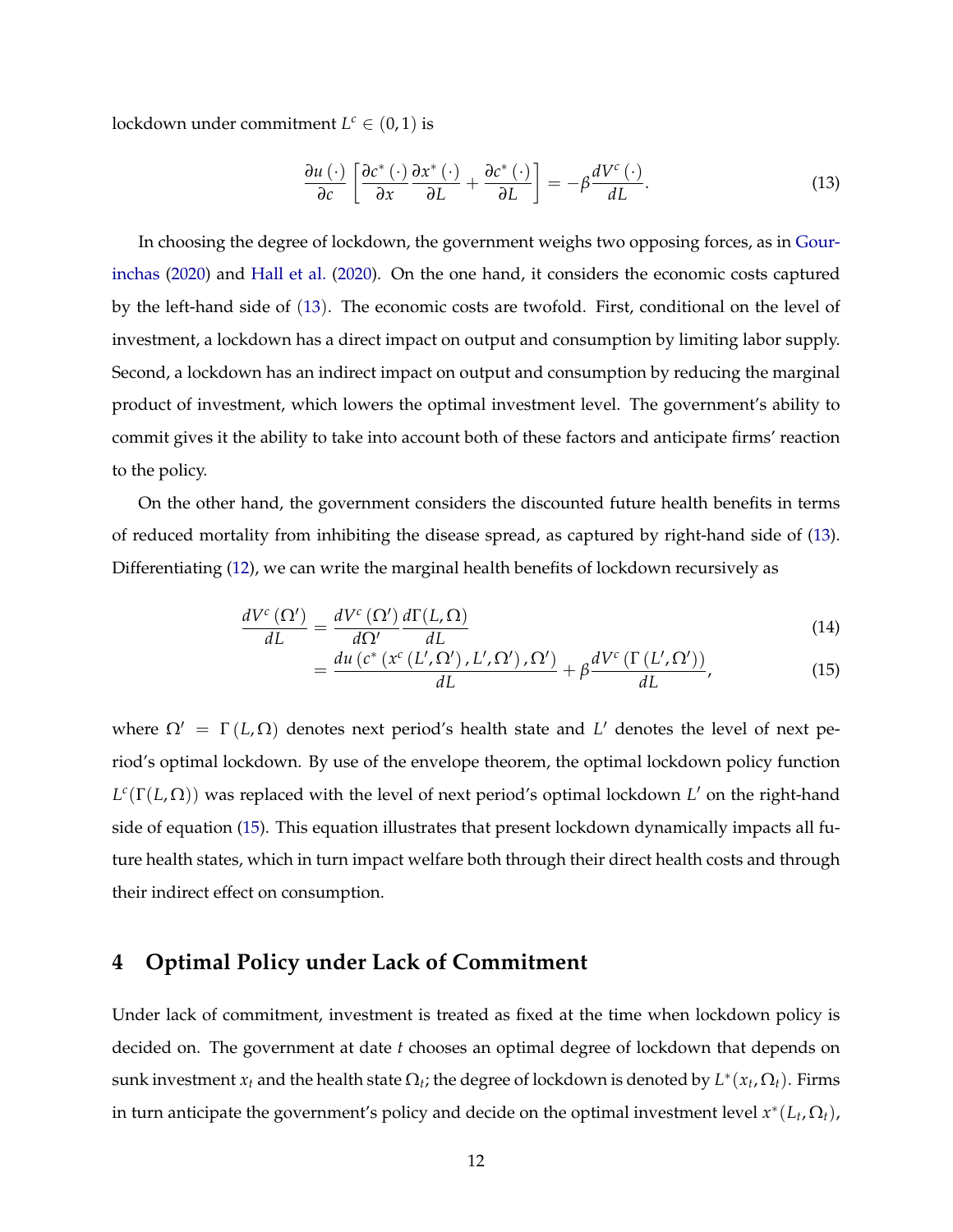which depends on the expected lockdown  $L_t$  and the health state  $\Omega_t$ . We consider a Markov perfect equilibrium (MPE) in which investment and lockdown policy can be expressed as functions of only the health state  $\Omega_t$ —namely  $x^n(\Omega_t)$  and  $L^n(\Omega_t)$ . In any MPE,  $x^n(\Omega_t) = x^*(L^n(\Omega_t), \Omega_t)$ and  $L^n(\Omega_t) = L^*(x^n(\Omega_t), \Omega_t)$ , as the government and firms take each other's reaction functions as given when choosing their actions under the prevailing health state.

The problem of the government without commitment in an MPE can be written recursively as

$$
W^{n}(x,\Omega) = \max_{L \in [0,1]} \left\{ u\left(c^{*}\left(x,L,\Omega\right),\Omega\right) + \beta V^{n}\left(\Gamma\left(L,\Omega\right)\right) \right\},\tag{16}
$$

$$
V^{n}\left(\Omega'\right)=u\left(c^{*}\left(x^{n}\left(\Omega'\right),L^{n}\left(\Omega'\right),\Omega'\right),\Omega'\right)+\beta V^{n}\left(\Gamma\left(L^{n}\left(\Omega'\right),\Omega'\right)\right),\qquad \qquad (17)
$$

where  $W^n(x, \Omega)$  denotes the value to the government given investment *x* and health state  $\Omega$ , while  $V^n(\Omega')$  denotes the continuation value to the government given next period's health state  $\Omega' = \Gamma(L, \Omega)$  in the absence of future government commitment. Note that  $W^n(x, \Omega)$  depends on the current period's investment and health state, while  $V^n(\Omega')$  depends only on next period's health state. This reflects the fact that next period's MPE investment function  $x^n(\Omega')$  is already consistent with the future MPE lockdown policy  $L^n(\Omega')$  by the government without commitment and vice versa. Importantly, by not substituting the current period's optimal investment response when solving its problem, the government without commitment treats current investment as sunk when deciding on lockdown policy.

Consider the government's FOC in a differentiable MPE for interior lockdown  $L^n \in (0,1)$ under lack of commitment:

<span id="page-12-0"></span>
$$
\frac{\partial u\left(\cdot\right)}{\partial c}\frac{\partial c^*\left(\cdot\right)}{\partial L} = -\beta \frac{dV^n\left(\cdot\right)}{dL}.\tag{18}
$$

Holding all else—including investment and the health state—fixed, the left-hand side of the optimality condition under lack of commitment in [\(18\)](#page-12-0) is strictly greater than that under commitment in [\(13\)](#page-11-0). The reason for this is that  $\frac{\partial x^*(\cdot)}{\partial L}$  < 0 owing to q-complementarity between *x* and  $\ell$ , which is given by Assumption [1.](#page-7-0) This captures the fact that compared with a government with commitment, a government without commitment undervalues the economic cost of a lockdown. Specifically, a government without commitment does not take into account that a more stringent lockdown changes ex-ante firm expectations in a way that reduces the level of investment, thereby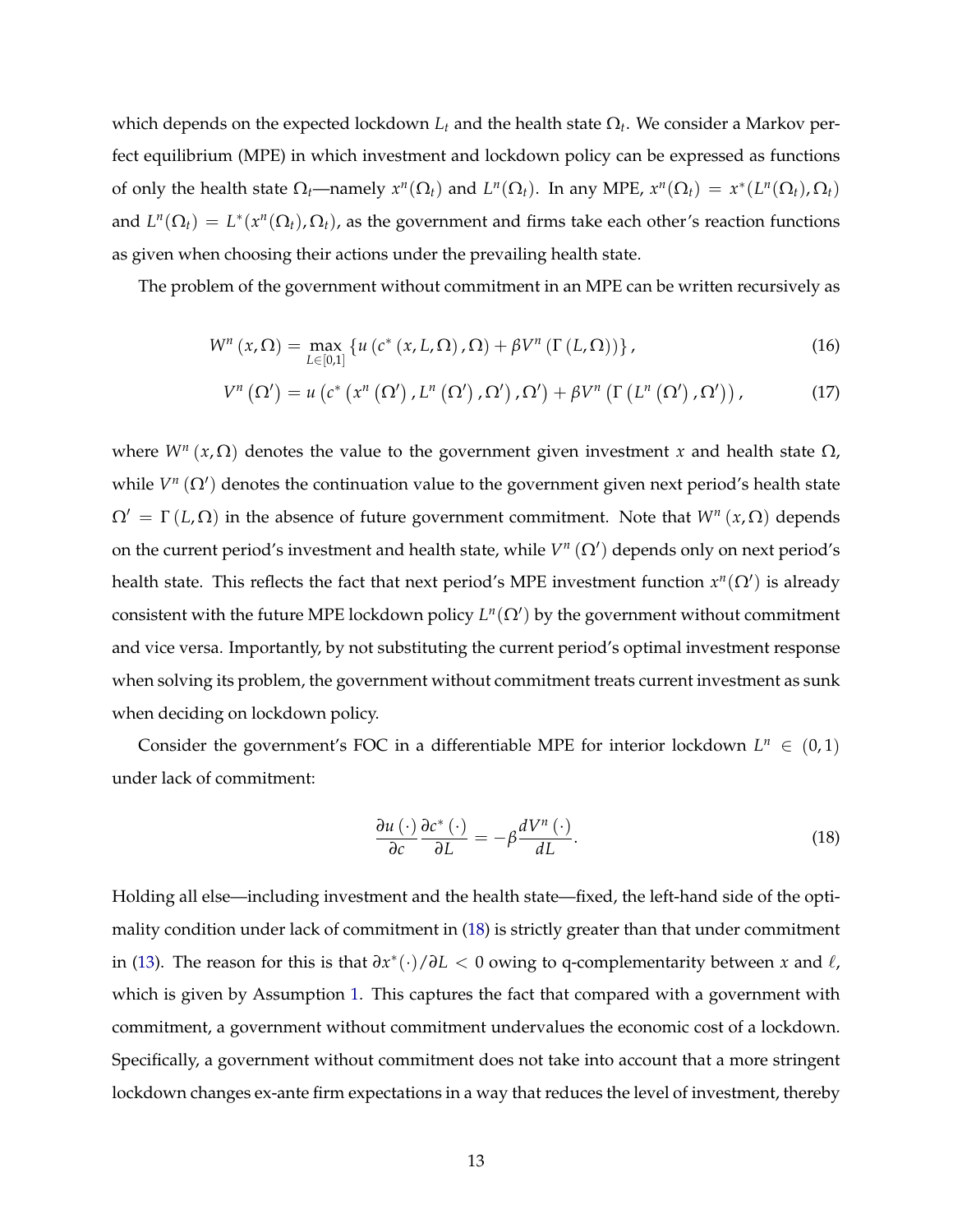reducing future output and consumption.

Turning to the right-hand side of [\(18\)](#page-12-0), the derivative of the government's continuation value with respect to lockdown is

$$
\frac{dV^{n}\left(\Omega^{'}\right)}{dL} = \frac{dV^{n}\left(\Omega^{'}\right)}{d\Omega^{'}}\frac{d\Gamma(L,\Omega)}{dL}
$$
\n(19)

$$
= \frac{du\left(c^*\left(x^n\left(L',\Omega'\right),L',\Omega'\right),\Omega'\right)}{dL} + \beta \frac{dV^n\left(\Gamma\left(L',\Omega'\right)\right)}{dL} \tag{20}
$$

<span id="page-13-0"></span>
$$
+ \left[ \frac{du\left(c^*\left(x^n\left(L',\Omega'\right),L',\Omega'\right),\Omega'\right)}{dL'} + \beta \frac{dV^n\left(\Gamma\left(L',\Omega'\right)\right)}{dL'}\right]\frac{dL^n\left(\Omega'\right)}{dL'},
$$

where  $\Omega' = \Gamma(L, \Omega)$  denotes next period's health state as a function of the current lockdown level and health state, L' denotes the level of optimal lockdown under lack of commitment next period, and  $L^n(\Omega')$  is next period's MPE lockdown policy under lack of commitment as a function of next period's health state.

The first line on the right-hand side of equation [\(20\)](#page-13-0) is analogous to that under commitment in [\(15\)](#page-11-1). It represents the payoff from changing the future health state by changing the lockdown today, holding fixed the optimal future lockdown policy.

The second line on the right-hand side of equation [\(20\)](#page-13-0) is unique to the case of lack of commitment. It corresponds to the strategic effect of a lockdown today on future policy, since changing the future health state also changes future lockdown incentives. Under commitment, the term analogous to that in brackets in the second line of [\(20\)](#page-13-0) is identically zero because the government with commitment takes into account firms' reaction to its lockdown choice, as captured by the FOC [\(13\)](#page-11-0). Under lack of commitment, however, equation [\(18\)](#page-12-0) and Assumption [1](#page-7-0) together imply that the term in brackets is negative.<sup>14</sup>

Note that a complexity associated with this general model is that the value of a given health state cannot be represented by a univariate, concave function, as in typical models of optimal fiscal policy. Nevertheless, under the weak conditions spelled out above, we obtain the following result:

<span id="page-13-2"></span>**Proposition 1** (Time Inconsistency). *Suppose that the optimal policy under commitment*  $\{L_t^c\}_{t=0}^{\infty}$  *admits an interior solution in some period t. Then, the optimal policy under commitment is time inconsistent.*

 $\Box$ 

*Proof.* See Appendix [A.1.](#page-32-0)

<span id="page-13-1"></span><sup>&</sup>lt;sup>14</sup>While we can sign the term in brackets, we cannot sign the overall strategic effect, since the sign of the term  $dL^n(\Gamma(L,\Omega))$  /*dL* is ambiguous because of the nonlinear dynamics of the SIRD model. If, for example, a marginal increase in *L* causes a large (small) share of the population to become recovered and immune, then the optimal future  $L^n$  ( $\Gamma$  ( $L$ ,  $\Omega$ )) may decrease (increase).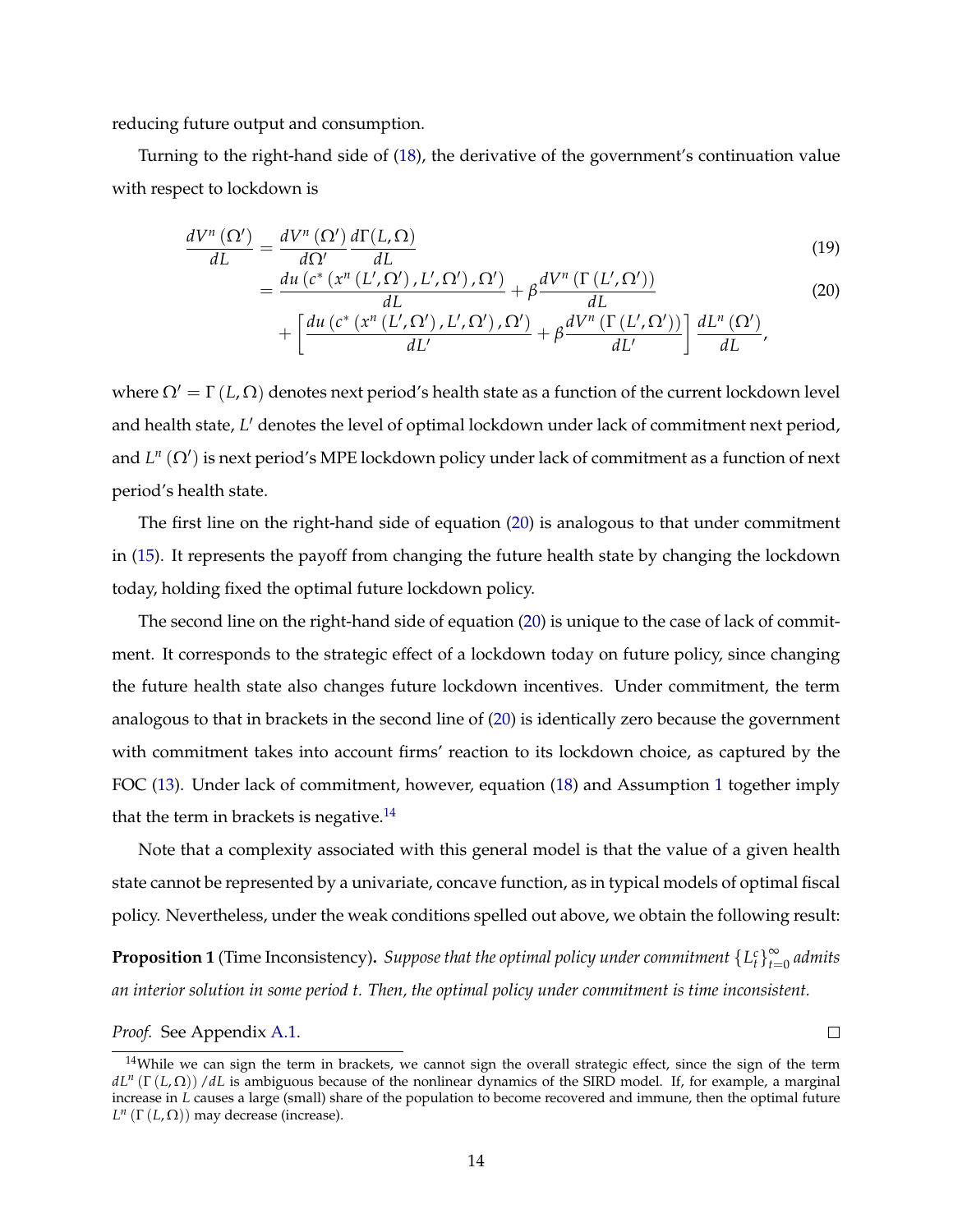Proposition [1](#page-13-2) states that lack of government commitment may result in an inefficient lockdown policy. The idea behind the proof is as follows: If the optimal lockdown policy under lack of commitment was congruous to that under commitment, then the no-commitment government would have no incentive to deviate, because any deviation would be associated with weakly negative change in welfare. But at an interior solution where  $L_t \in (0, 1)$  for some *t*, the optimality condi-tion [\(18\)](#page-12-0) under no commitment calls for a strictly higher value of  $L_t$  than that in condition [\(13\)](#page-11-0) under commitment. Therefore, the optimal policy is time inconsistent whenever it is interior.<sup>[15](#page-14-0)</sup>

The intuition for this result is that absent commitment, the government treats firm investment as fixed and thus undervalues the economic cost of a lockdown, leading to an inefficient choice of lockdown. By anticipating this behavior, firms invest less than they would if the government had commitment. For this reason, the optimal policy under lack of commitment differs from that under commitment[.16](#page-14-1)

Note that Proposition [1](#page-13-2) does not specify whether the optimal lockdown policy under commitment is more or less stringent than that under lack of commitment. This is due to two key differences between the optimal policies with and without commitment. The first difference is a static one: starting from an  $L_t$  that is interior under commitment and given a health state  $\Omega_t$ , investment  $x_t$ , and continuation value  $V(\Omega_{t+1})$ , a government without commitment would choose a strictly higher *Lt* than a government with commitment. This is because the government without commitment treats investment *xt* as sunk when it decides on lockdown policy at time *t*. The second difference is a dynamic one: Given the difference in policy functions of governments with and without commitment, investment and the health state will evolve differently in a dynamic model under commitment versus under lack of commitment. Without further model restrictions, this makes it challenging to provide a sharp theoretical characterization of the policy path under commitment versus that under no commitment. In the quantitative exercise presented in Section [6,](#page-19-0) we use a calibrated version of our model to show that at most points in time along the equilibrium path of a simulated pandemic, lockdown under lack of commitment is more severe than that under full commitment.

<span id="page-14-0"></span> $15$ In the event that there are exogenous limits on lockdown policy, as in [Acemoglu et al.](#page-30-19) [\(2020\)](#page-30-19), an analogous argument applies whenever the policy is interior relative to such exogenous limits.

<span id="page-14-1"></span><sup>&</sup>lt;sup>[1](#page-7-0)6</sup>In the case in which Assumption 1 is reversed—i.e., if *x* and  $\ell$  are q-substitutes in production—then the result in Proposition [1](#page-13-2) continues to hold, but the intuition is also reversed.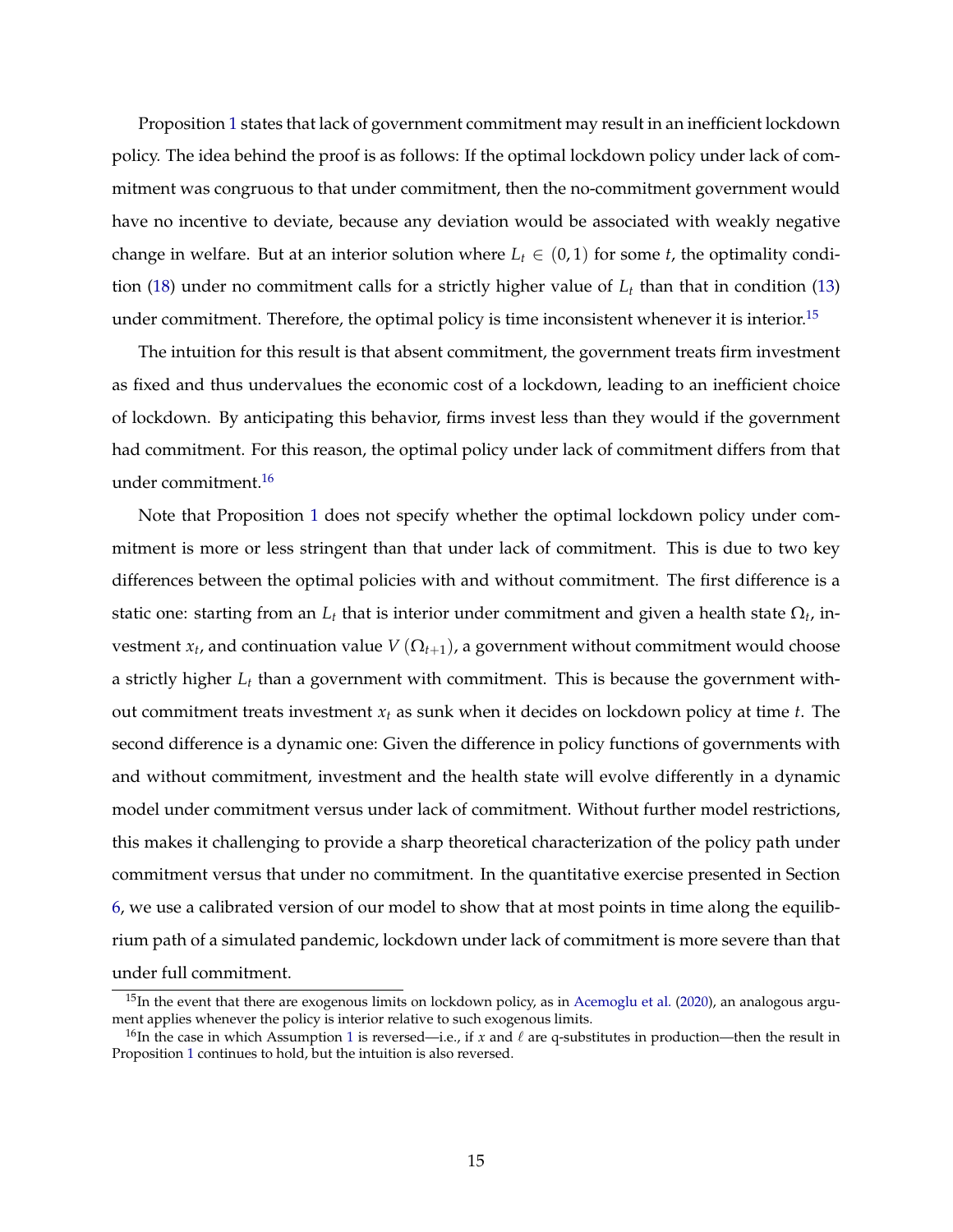# **5 Value of Rules**

We have established that the optimal lockdown policy is time inconsistent. Deviations from the policy under commitment occur because a government without commitment chooses a lockdown that is ex-post optimal but leads to ex-ante inefficient investment in expectation of the no-commitment outcome. This raises the possibility that constraints on government policy can prevent ex-ante inefficient policy outcomes.

#### **5.1 Optimality of Limiting Future Policy Discretion**

In our environment, a credible lockdown policy plan can be socially optimal. Suppose that rather than choosing a lockdown policy  $L_t \in [0, 1]$  with discretion, the government is constrained to choosing a policy  $L_t \in \mathcal{L}_t(\Omega_t) \subseteq [0,1]$ , where  $\mathcal{L}_t(\Omega_t)$  is a subset of policies that depends on the prevailing health state  $\Omega_t$ . As an example of a particularly heavy-handed policy constraint, consider  $\mathcal{L}_t(\Omega_t) = \{L_t^c(\Omega_t)\}\.$  Then, the policy decision is constrained to the optimum under commitment,  $L_t(\Omega_t) = L_t^c(\Omega_t)$ . Clearly, this policy constraint implements the efficient outcome as it exactly mimics the time-consistent policy choice.

Going beyond this extreme example, we can study rules that constrain the extent of a lockdown. Consider a state-contingent rule  $\mathcal{L}_t(\Omega_t) = \{L_t | L_t \leq \overline{L}_t(\Omega_t)\}$  so that a government at date *t* can choose any policy  $L_t$  that falls below  $\overline{L}_t(\Omega_t)$  with discretion. In other words, the government commits to limiting the stringency of the lockdown[.17](#page-15-0) We then have the following result:

<span id="page-15-1"></span>**Proposition 2** (Value of Rules). *Consider a rule*  $\left\{\overline{L}_t(\Omega_t)\right\}_{t=0}^\infty$  *such that*  $\overline{L}_t(\Omega_t)=L_t^c(\Omega_t)$  for all periods  $t$  and all health states  $\Omega_t$ . Then, there exists an MPE subject to this rule, in which the government without *commitment chooses the optimal policy under commitment.*

 $\Box$ 

*Proof.* See Appendix [A.2.](#page-32-1)

Proposition [2](#page-15-1) shows that the introduction of rules that impose a limit on the severity of lockdown can implement the optimal policy and therefore improve efficiency and welfare in an economy without government commitment. The idea behind the proof is as follows: Starting from the efficient policy sequence, a rule that takes the form of an upper bound allows only for downward

<span id="page-15-0"></span><sup>&</sup>lt;sup>17</sup>This upper-bound rule is in line with Florida governor Ron DeSantis' announcement on September 25, 2020, of a statewide 50-percent-minimum capacity limit (i.e., an upper bound of 50 percent on capacity restrictions) for restaurants.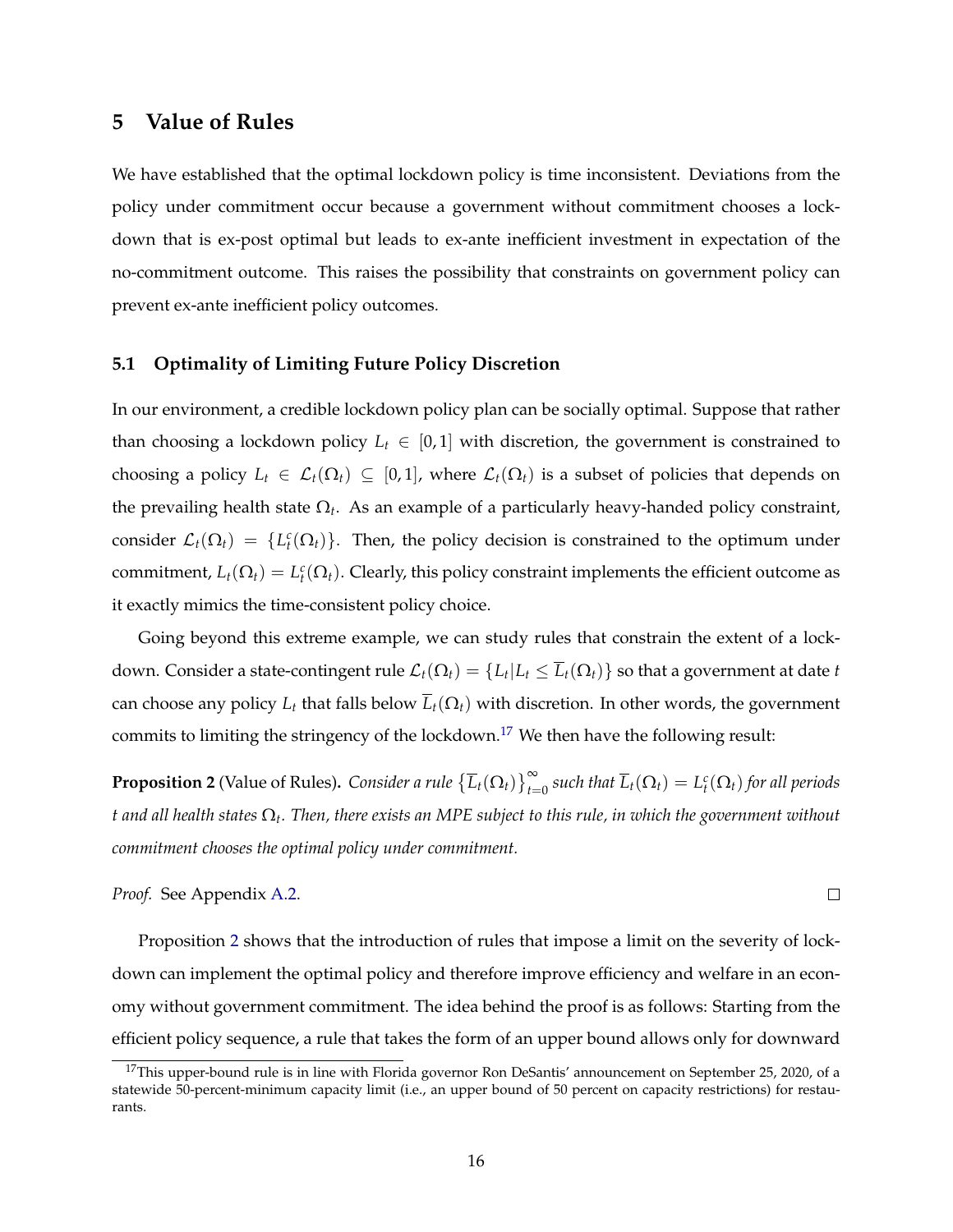deviations in lockdown from  $L_t^c$  to some less strict lockdown  $\widetilde{L}_t < L_t^c$ . But if a surprise relaxation of lockdown to the level  $L_t$  were optimal to a government without commitment given sunk investment  $x^*(L_t^c, \Omega_t)$ , which depends on the anticipated lockdown  $L_t^c$  and health state  $\Omega_t$ , then a government with commitment could have implemented the same lockdown relaxation with firms anticipating it, leading to investment  $x^*(L_t, \Omega_t)$ . Since an anticipated lockdown relaxation yields higher investment and thus consumption, owing to the q-complementarity between investment and labor in production, such a deviation contradicts the optimality of the original lockdown policy under commitment.<sup>18</sup>

The intuition for this result is that an upper bound on lockdown stops the government without commitment from making short-sighted policy decisions when investment is treated as sunk. A lower bound on lockdown is not necessary, because lack of commitment is not associated with a temptation to impose too lax a lockdown. This is because q-complementarity between investment and labor in production (Assumption [1\)](#page-7-0) implies that one-shot deviations from an equilibirum under commitment by a government without commitment are profitable only in the direction of stricter, not less strict, lockdown policy. For this reason, a lower bound on lockdown does not improve the efficiency of lockdown policy under the MPE considered in Proposition [2.](#page-15-1)

Note that on one hand, the rule described in Proposition [2](#page-15-1) is less restrictive than one dictating the exact level of lockdown in every period and health state. On the other hand, an upper bound on lockdowns may still be overly strict if good reasons for imposing stricter lockdowns materialize in the future. While our analysis so far has abstracted from such reasons by assuming that the expost efficiency of future lockdowns can be guaranteed ex-ante, we now turn to a natural extension in which future policy flexibility is valuable.

#### **5.2 Uncertainty and Noncontractible Information**

Thus far, we have shown that under full information on the health state, a government without commitment would like to deviate from the optimal lockdown path and that rules limiting future lockdown can increase welfare by mitigating this commitment problem. In practice, of course, government policy depends not only on the health state but also on new information that arrives during a lockdown. Such information may include estimates of disease transmissibility and mor-

<span id="page-16-0"></span> $18$ We emphasize that our argument involves only the existence, not uniqueness, of an MPE that coincides with the efficient lockdown policy. In principle, there could exist other MPEs, but these would feature weakly lower welfare.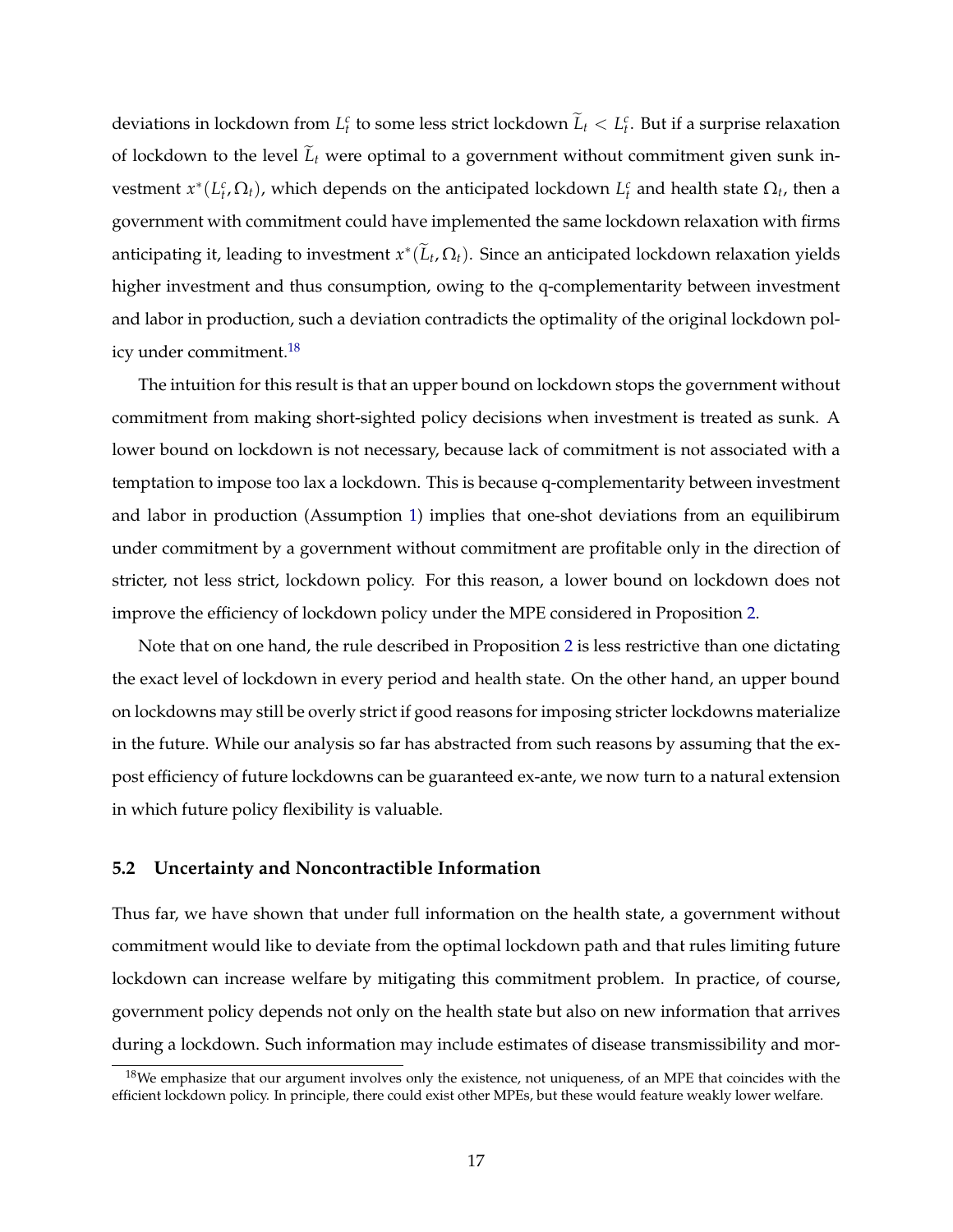tality risk, the state of the economy, the likelihood of vaccine discovery, and the medical system's capacity. At the same time, information on future realizations of these variables may be hard to verify or to incorporate into a written contract.

This motivates us to study the design of rules under uncertainty and noncontractible information. We show that a modification of our previous result (Proposition [2\)](#page-15-1) extends to an environment that incorporates such considerations. Specifically, we show that rules that constrain future government policy either as a function of future information revelation, as seen in the U.S. state of New York, or unconditionally, as in the U.S. state of Florida, can improve welfare.

To capture this idea, suppose that a state variable  $\theta_t$  is realized, in addition to the prevailing health state  $\Omega_t$ , before investment  $x_t = x^*(L_t, \Omega_t, \theta_t)$  is made in anticipation of lockdown  $L_t =$  $L^*(x_t, \Omega_t, \theta_t)$  in period *t*. For simplicity, let  $\theta_t$  be independently and identically distributed with associated probability density function  $g(\theta_t)$  over support  $[\theta,\overline{\theta}]$  with  $\theta<\overline{\theta}.^{19}$  $\theta<\overline{\theta}.^{19}$  $\theta<\overline{\theta}.^{19}$  Substituting the modified consumption function  $c_t = c^*(x_t, L_t, \Omega_t, \theta_t)$  based on [\(8\)](#page-8-3), social welfare at  $t = 0$ , given a sequence of state-contingent investment and lockdown policies  $\{x_t(\Omega_t, \theta_t), L_t(\Omega_t, \theta_t)\}_{t=0}^{\infty}$ , is

<span id="page-17-1"></span>
$$
\sum_{t=0}^{\infty} \beta^t \mathbb{E}_0[u\left(c^*\left(x_t, L_t, \Omega_t, \theta_t\right), \Omega_t, \theta_t\right)]
$$
\ns.t. 
$$
\Omega_{t+1} = \Gamma\left(L_t, \Omega_t, \theta_t\right), \quad \forall t \ge 0,
$$
\n
$$
\theta_t \stackrel{iid}{\sim} g\left(\theta_t\right), \quad \forall t \ge 0,
$$
\n
$$
\Omega_0 \text{ given,}
$$
\n(21)

where the expectation  $\mathbb{E}_0[\cdot]$  is taken over time-0 and future realizations of  $\theta_t$ .

Note that the stochastic state  $\theta_t$  enters the problem in multiple places. It indirectly enters the consumption function  $c^*(\cdot)$  through its effect on production. At the same time, it directly enters the utility function  $u(\cdot)$  and the SIRD model  $\Gamma(\cdot)$ . Finally, while equation [\(21\)](#page-17-1) considers a given set of state-contingent investment and lockdown policies, the optimal investment function,  $x^*(L_t, \Omega_t, \theta_t)$ , and optimal lockdown function,  $L^*(x_t, \Omega_t, \theta_t)$ , also depend on  $\theta_t$ .

In an MPE, the optimal lockdown policy under commitment depends on the health state  $\Omega_t$ and the realization of  $\theta_t$ , denoted by  $L^c(\Omega_t, \theta_t)$ . This policy function implicitly takes into account the optimal investment under commitment,  $x^c(\Omega_t, \theta_t) = x^*(L_t^c(\Omega_t, \theta_t), \Omega_t, \theta_t)$ . Analogously, the optimal lockdown policy in an MPE under lack of commitment depends only on the health state

<span id="page-17-0"></span> $19$ Our results are unchanged if the shock is persistent, assuming the shock is observable but not contractible.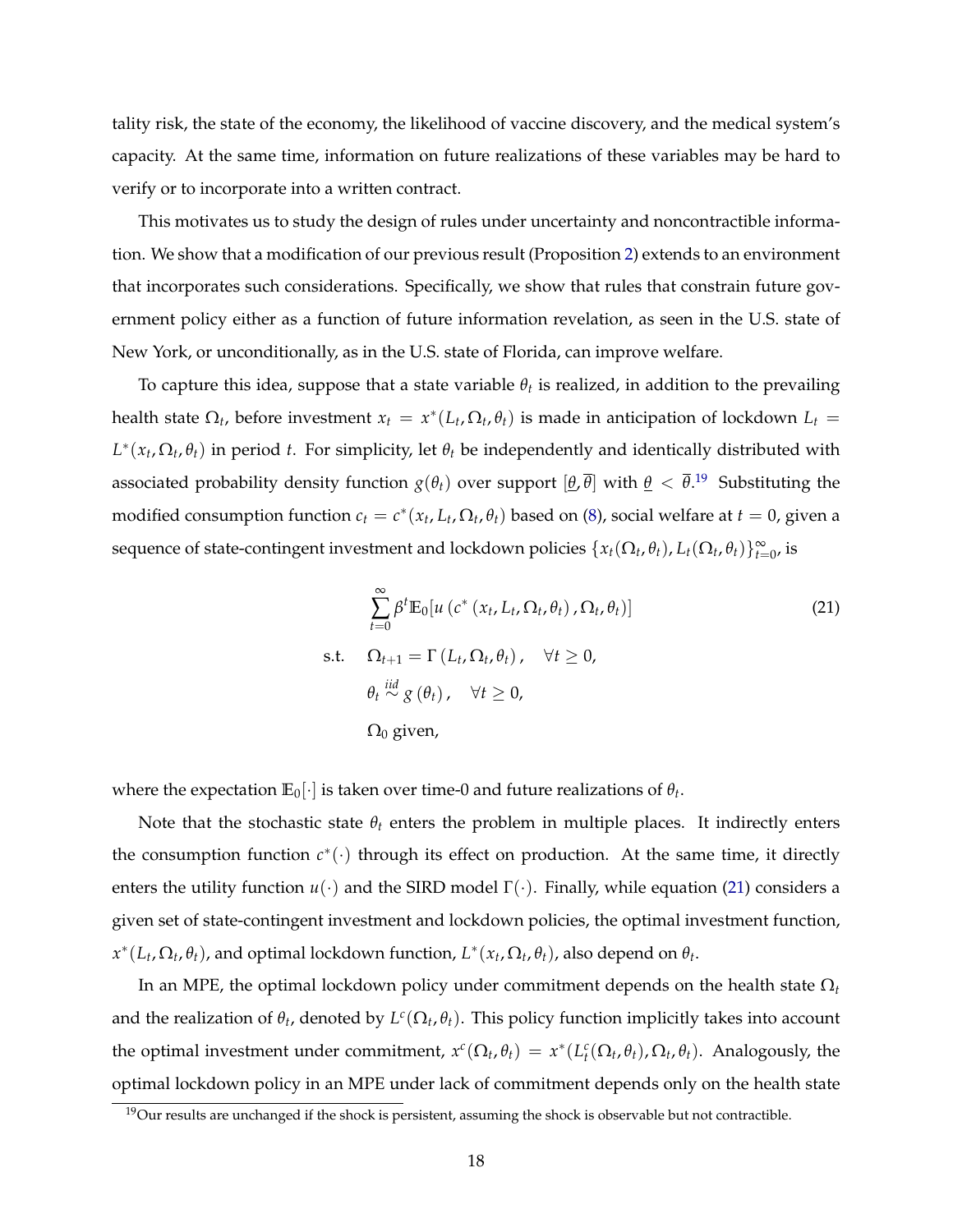$\Omega_t$  and the realization of  $\theta_t$ , denoted by  $L^n(\Omega_t, \theta_t)$ . This policy function implicitly takes into account the MPE choice of investment under lack of commitment,  $x^n(\Omega_t, \theta_t) = x^*(L_t^n(\Omega_t, \theta_t), \Omega_t, \theta_t)$ .

Suppose that  $\theta_t$  represents contractible information. Then, using an argument analogous to that in Proposition [2,](#page-15-1) it follows that a rule that imposes a sequence of upper bounds  $\{\overline{L}_t(\Omega_t,\theta_t)\}_{t=0}^\infty$ on lockdown, so that  $L_t \leq \overline{L}_t(\Omega_t, \theta_t)$ , with  $\overline{L}_t(\Omega_t, \theta_t) = L^c(\Omega_t, \theta_t)$  for all *t*, can increase social welfare by inducing the government without commitment to choose the policy under commitment.

In practice, some of the information in  $\theta_t$  may not be contractible. In this case, a rigid plan may be too constraining, since policy flexibility in responding to realizations of  $\theta_t$  is valuable. We show that bounded discretion in the form of a rule  $\overline{L}_t(\Omega_t) > 0$  that constrains the government to policies  $L_t \in [0, \overline{L}_t(\Omega_t)]$  independent of  $\theta_t$  can still improve welfare in this case. To this end, consider the recursive formulation of the problem faced by a government without commitment:

$$
W^{n}(x,\Omega,\theta) = \max_{L \in [0,1]} \left\{ u\left(c^{*}\left(x,L,\Omega,\theta\right),\Omega,\theta\right) + \beta \mathbb{E}_{\theta'}[V^{n}\left(\Gamma\left(L,\Omega,\theta\right),\theta'\right)] \right\},\tag{22}
$$

$$
V^{n}(\Omega',\theta') = u\left(c^{*}\left(x^{n}\left(\Omega',\theta'\right),L^{n}\left(\Omega',\theta'\right),\Omega',\theta'\right),\Omega',\theta'\right) + \beta \mathbb{E}_{\theta''}[V^{n}\left(\Gamma\left(L^{n}\left(\Omega',\theta'\right),\Omega',\theta'\right),\theta''\right)],
$$
\n(23)

where  $\Omega' = \Gamma(L, \Omega, \theta)$ , and  $\mathbb{E}_{\widetilde{\theta}}[\cdot]$  denotes the expectation over the future realization of  $\theta$ . From here on, we operate under the following simplifying assumption:

<span id="page-18-0"></span>**Assumption 3.** The optimal lockdown policy under lack of commitment  $L^n(\Omega_t, \theta_t)$  is strictly increasing *in*  $\theta_t$  *over interior*  $L^n(\Omega_t, \theta_t) \in (0, 1)$  *and continuous in a neighborhood below*  $\overline{\theta}$  *for all*  $\Omega_t$ *. Moreover, the density*  $g(\cdot)$  *is strictly positive and continuous in a neighborhood below*  $\overline{\theta}$ *.* 

According to Assumption [3,](#page-18-0) higher values of the noncontractible state are associated with stricter optimal lockdown policies under lack of commitment. Then, we obtain the following result:

<span id="page-18-1"></span>**Proposition 3** (Value of Rules under Uncertainty)**.** *Consider an MPE satisfying Assumption [3](#page-18-0) for which lockdown policy is interior at time* 0 *for some realizations of q*<sup>0</sup> *with positive probability. Then there* exists a rule  $\{\overline{L}_t(\Omega_t)\}_{t=0}^\infty$  and an MPE subject to this rule in which social welfare is strictly higher. *Proof.* See Appendix [A.3.](#page-34-0)  $\Box$ 

Proposition [3](#page-18-1) shows that the introduction of rules increases social welfare, even if future policy discretion is valuable. The idea behind the proof is as follows: A government lacking commitment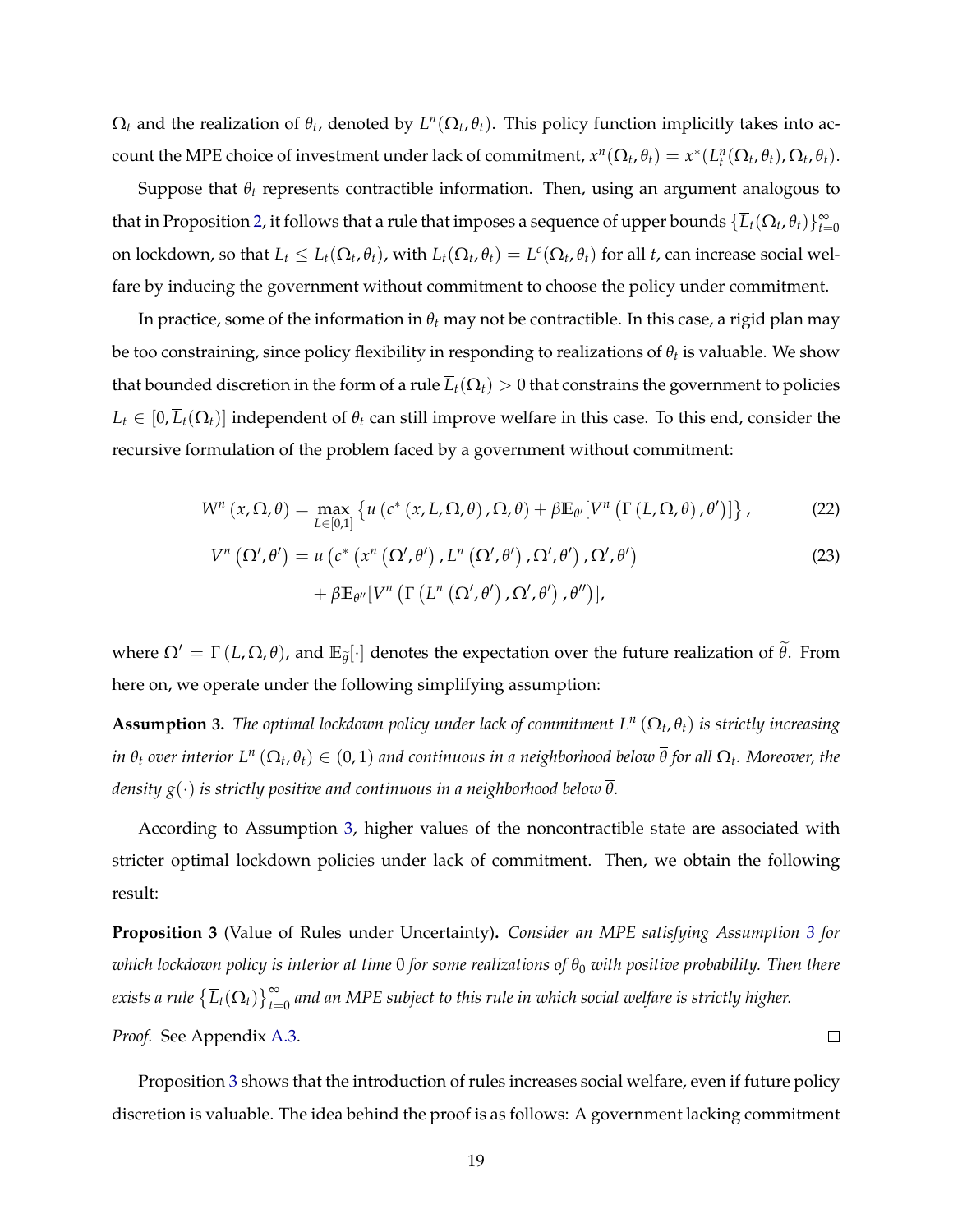chooses a more severe lockdown in the future than is socially desirable. Thus, a marginally binding cap on lockdowns increases social welfare by raising investment and therefore output and consumption at no efficiency cost. To arrive at this conclusion, a key part of the argument is that the most extreme lockdown policy imposed by the government without commitment is never optimal for a government with commitment under any realization of new information. This is natural in our setting in which the production technology satisfies an Inada condition—completely shutting down the economy yields unbounded marginal gains from opening the economy slightly.<sup>20</sup>

The intuition for this result is that a marginally binding rule does not prevent efficient lockdowns while limiting the damages of excessive lockdowns in the future. By preventing only the most extreme variants of future lockdown policies, such a rule can improve the efficiency of firms' investment choice and thereby increase social welfare.

## <span id="page-19-0"></span>**6 Quantitative Exercise**

We now illustrate the quantitative implications of lack of government commitment during a pandemic in an illustrative calibration and simulation of our model. The goal is to compare the lockdown policy, aggregate output and consumption, and the health state in an economy with a pandemic subject to the efficient lockdown policy under commitment versus the inefficient lockdown policy under no commitment. This comparison also allows us to illustrate how rules that limit lockdown discretion, which we have shown to be associated with efficient lockdown policy (Proposition [2\)](#page-15-1), affect the path of a pandemic.

## **6.1 Calibration**

In order to calibrate our model, we make several assumptions about the production technology, the SIRD model of disease spread, and preferences. The main steps of our calibration strategy are outlined here; further details are in Appendix [B.](#page-36-0)

We start by specifying the production technology. We assume that gross output, *yt*, is generated according to a Cobb-Douglas production function that combines investment, *xt*, with labor,

<span id="page-19-1"></span><sup>&</sup>lt;sup>20</sup>As an example of a case in which extreme choices are sometimes optimal even under commitment, see [Halac and](#page-31-11) [Yared](#page-31-11) [\(2020\)](#page-31-11) for a discussion of threshold contracts with escape clauses.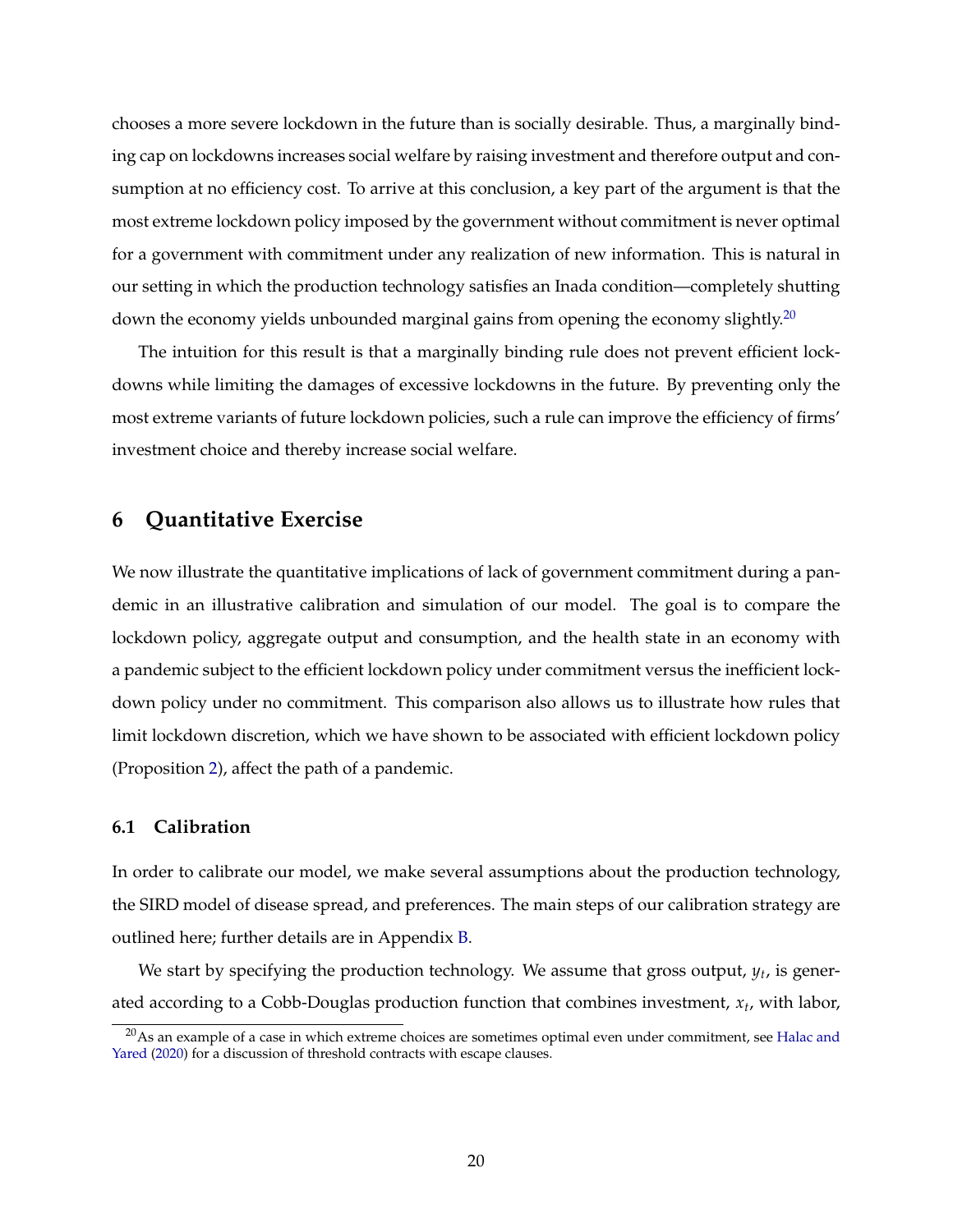$\ell_t$ , given by

$$
y_t = A x_t^{\alpha} \ell_t^{1-\alpha}, \tag{24}
$$

where *A* is total factor productivity and  $\ell_t = (1 - L_t)(S_t + \gamma I_t + R_t)$  is the effective labor input. Effective labor input may be less than the unit mass of the initial population owing either to deaths from past infections or to the lower relative productivity of infected workers, indexed by  $\gamma \in [0, 1]$ . The assumption of a Cobb-Douglas production function implies that the total wage bill  $w_t\ell_t$ , and hence aggregate consumption  $c_t$ , is a constant share  $(1 - \alpha)$  of gross output  $y_t$ . We set  $\gamma = 0.5$ ; that is, we assume that the infected subpopulation works at 50 percent capacity, roughly corresponding to the share of asymptomatic infections according to [Yanes-Lane et al.](#page-31-12)  $(2020)^{21}$  $(2020)^{21}$ 

Our choice of  $\alpha$  is based on the factor share of intermediate inputs  $x_t$  that are subject to the type of time inconsistency problem described in our model. To determine the appropriate value of *a*, we focus on intermediate inputs in U.S. input-output tables satisfying all three of the following criteria. First, we require inputs to be typically purchased in advance and therefore chosen in anticipation of future lockdown policy. Second, we require inputs to be such that reimbursement in the event of a surprise lockdown is unlikely. Finally, we require inputs to be perishable or not easily storable so that mistakenly purchasing them with wrong expectations of future lockdown is costly. Using the intersection of these three criteria, we find that the cost of intermediate inputs corresponding to investment  $x_t$  in our model makes up 51.6 percent of the cost of all intermediate inputs and 78.2 percent of the cost of compensation of employees.<sup>[22](#page-20-1)</sup> We set  $\alpha = 0.439$  to match the ratio of the cost of intermediate inputs corresponding to investment  $x_t$  in our model relative to the sum of the cost of these intermediate inputs and the cost of compensation of employees, which equals 43.9 percent. We acknowledge that this value of  $\alpha$  may be imprecise, since not all inputs within an input category can be perfectly included or excluded from our criteria. For this reason, we consider the robustness of our quantitative results to the value of *a*.

Next, we specify the SIRD model of disease spread. To this end, we set the period length equal

<span id="page-20-0"></span><sup>&</sup>lt;sup>21</sup>While we are not aware of any direct evidence on individual workers' productivity throughout the disease stages, we introduce this parameter,  $\gamma$ , in order to allow for the possibility that the pandemic may have a direct effect on the efficiency of the economy. Extensive simulations indicate that our results are not particularly sensitive to this parameter.

<span id="page-20-1"></span> $^{22}$ See Tables [A–E](#page-0-0) in the Online Appendix for details of the classification of intermediate inputs by six-digit BEA industry code.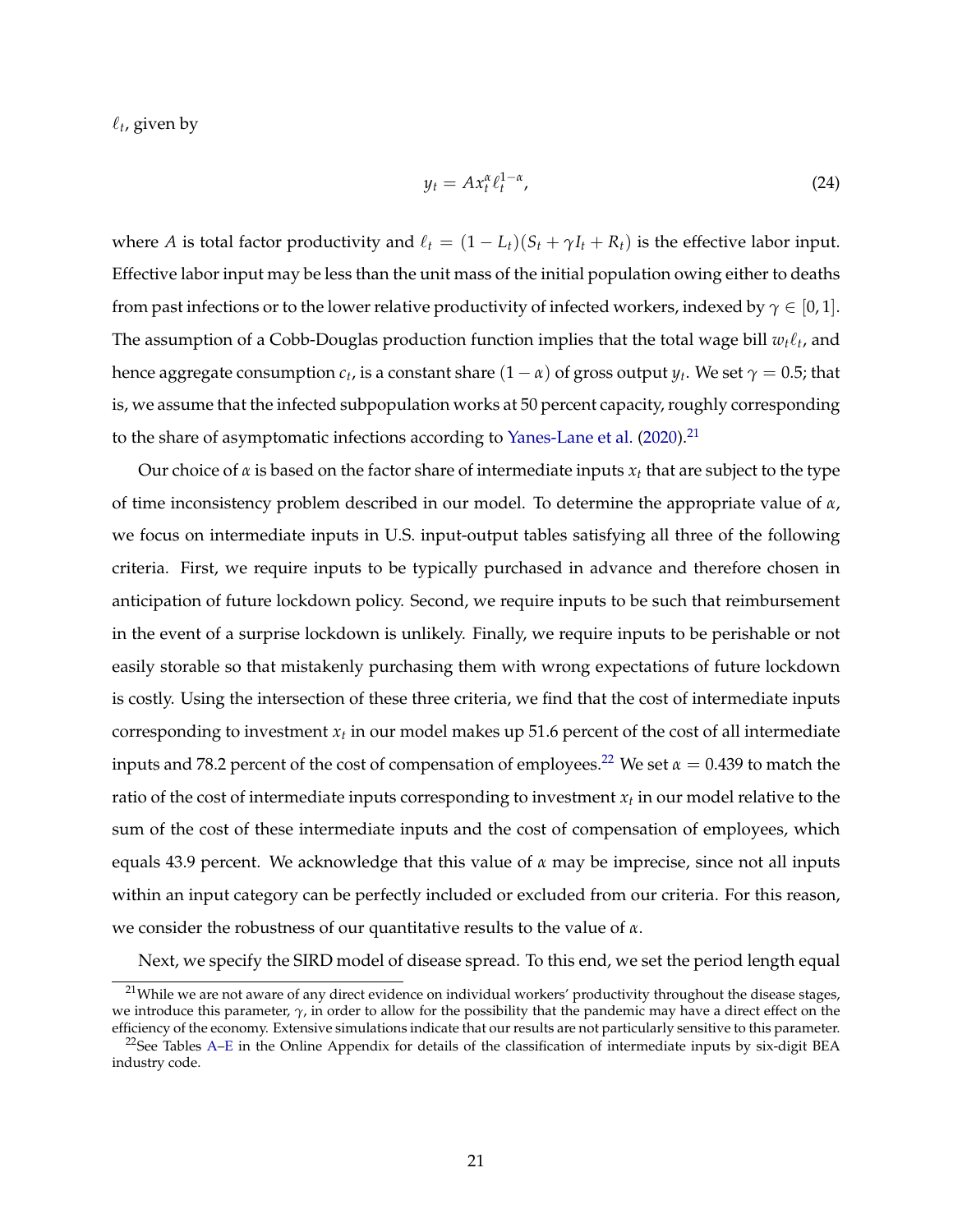to one week. The health state  $\Omega_t = \{S_t, I_t, R_t, D_t\}$  obeys the following law of motion:

<span id="page-21-0"></span>
$$
S_{t+1} = [1 - (\rho_{1,t}(1 - L_t)^2 + \rho_{2,t}) I_t] S_t
$$
\n(25)

<span id="page-21-1"></span>
$$
I_{t+1} = (1 - \rho_3 - \rho_4) I_t + (\rho_{1,t}(1 - L_t)^2 + \rho_{2,t}) I_t S_t
$$
\n(26)

$$
R_{t+1} = R_t + \rho_3 I_t \tag{27}
$$

$$
D_{t+1} = D_t + \rho_4 I_t. \tag{28}
$$

The intuition behind equations [\(25\)](#page-21-0)–[\(28\)](#page-21-1) is as follows. The total mass of new infections corresponds to a flow from the current susceptible state,  $S_t$ , to next period's infected state,  $I_{t+1}$ . New infections obtain as a result of infected individuals meeting susceptible individuals, either at or outside of work. Specifically, a fraction  $\rho_{1,t}$  of all meetings between  $(1 - L_t)I_t$  infected workers and  $(1 - L_t)S_t$  susceptible workers result in disease transmission at work, while a fraction  $\rho_{2,t}$  of all meetings between *It* infected individuals and *St* susceptible individuals result in disease transmission outside of work. Therefore, the total flow from the current susceptible state, *St*, to next period's infected state,  $I_{t+1}$ , is given by  $(\rho_{1,t}(1 - L_t)^2 + \rho_{2,t})I_tS_t$ . At the same time, a fraction  $\rho_3$  of currently infected individuals  $I_t$  recover and become part of the state variable  $R_{t+1}$  next period, while a fraction  $\rho_4$  of currently infected individuals  $I_t$  pass away and become part of the state variable  $D_{t+1}$  next period. Based on the SIRD model in equations [\(25\)](#page-21-0)–[\(28\)](#page-21-1), the basic reproduction number is  $\mathcal{R}_0 = (\rho_{1,0} + \rho_{2,0})/(\rho_3 + \rho_4)$ , which corresponds to the number of new infections per infected individual in the early stage of the pandemic.

That  $\rho_{1,t}$  and  $\rho_{2,t}$  are allowed to depend on time *t* reflects the fact that the arrival of a vaccine may affect these transition rates. Specifically, denoting by  $T > 0$  the deterministic date of arrival of a vaccine, which is assumed to eliminate any further disease transmission, we let

$$
\rho_{1,t} = \begin{cases} \rho_1 & \text{for } t < T, \\ 0 & \text{for } t \geq T, \end{cases} \quad \rho_{2,t} = \begin{cases} \rho_2 & \text{for } t < T, \\ 0 & \text{for } t \geq T, \end{cases} \tag{29}
$$

for some fixed values  $\rho_1$  and  $\rho_2$ .

The SIRD model in equations [\(25\)](#page-21-0)–[\(28\)](#page-21-1) is fully parameterized by the vector  $[\rho_{1,t}, \rho_{2,t}, \rho_3, \rho_4]$ , which we discipline using empirical evidence on disease transitions associated with COVID-19. Specifically, we calibrate our model using the following set of equations that relate functions of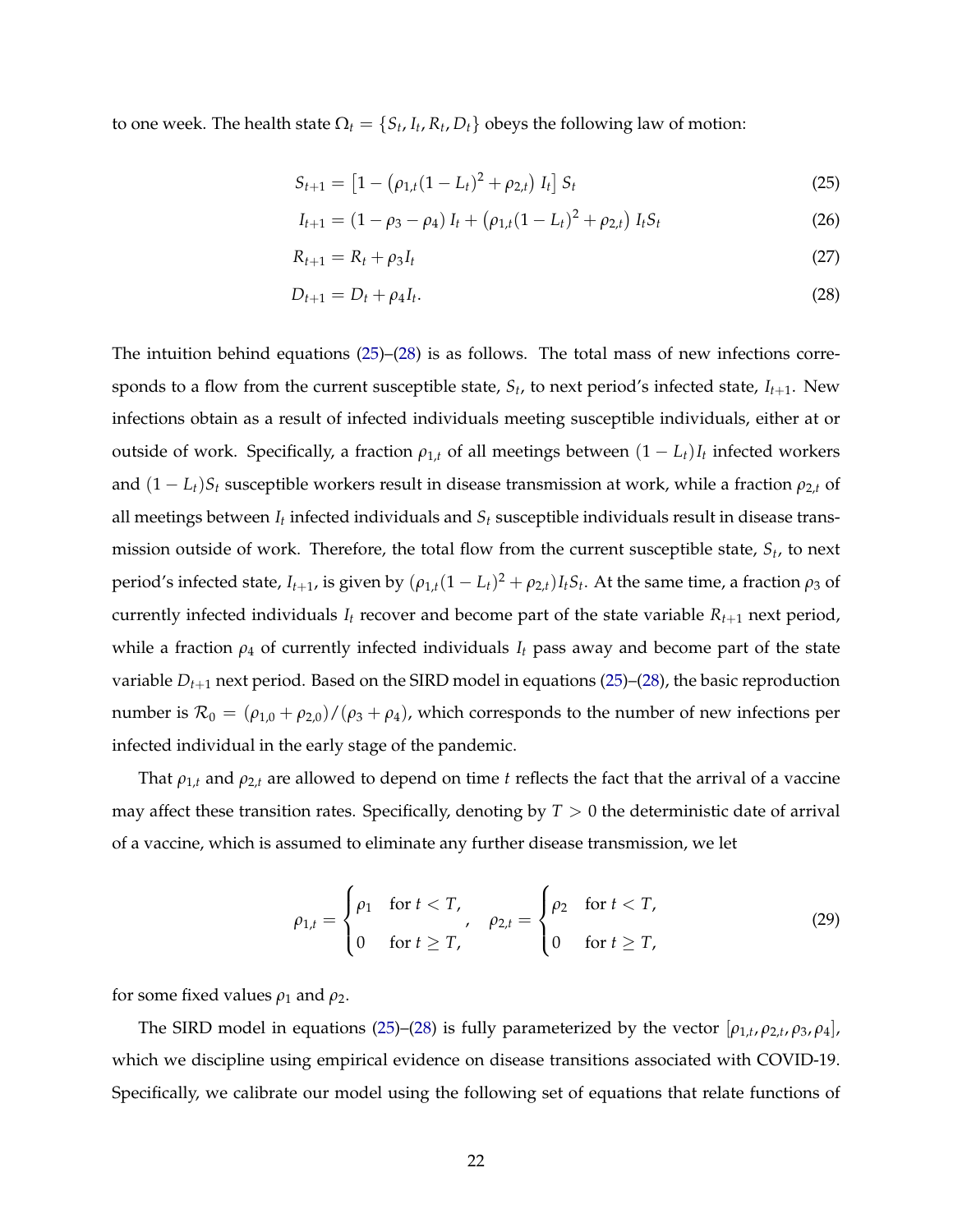model parameters to empirical moments of the data:

average length of infection in weeks: 
$$
\frac{1}{\rho_3 + \rho_4} = 2.000;
$$
 (30)

mortality rate conditional on infection: 
$$
\frac{\rho_4}{\rho_3 + \rho_4} = 0.058;
$$
 (31)

<span id="page-22-1"></span><span id="page-22-0"></span>
$$
\text{basic reproduction number } \mathcal{R}_0: \quad \frac{\rho_1 + \rho_2}{\rho_3 + \rho_4} = 1.660. \tag{32}
$$

We choose these target moments based on recent scientific evidence on disease dynamics of the SARS-CoV-2 virus. Specifically, we adopt an average length of infection of two weeks, following recent guidelines by health officials [\(Centers for Disease Control and Prevention,](#page-30-20) [2021\)](#page-30-20). The mortality rate conditional on infection is taken as the peak mortality rate following March 7, 2020, which is after the large initial spike [\(COVID Tracking Project,](#page-30-21) [2021\)](#page-30-21). The basic reproduction number  $\mathcal{R}_0$  is the median among United States counties according to [Sy et al.](#page-31-13) [\(2021\)](#page-31-13).

In addition to the three equations [\(30\)](#page-22-0)–[\(32\)](#page-22-1), we assume that the probability of infection when working is 50.0 percent higher than when not working:

<span id="page-22-2"></span>
$$
\rho_1 + \rho_2 = 1.5 \rho_2. \tag{33}
$$

All of these parameters are calibrated for an economy without any lockdown, so the values of the average length of infection, the conditional mortality rate, and basic reproduction number  $\mathcal{R}_0$ correspond roughly to the early stage of the pandemic in the first quarter of 2020 in the United States. Together, equations [\(30\)](#page-22-0)–[\(33\)](#page-22-2) yield the following set of calibrated SIRD model parameters:

$$
\rho_1 = 0.277\tag{34}
$$

$$
\rho_2 = 0.553 \tag{35}
$$

$$
\rho_3 = 0.471\tag{36}
$$

$$
\rho_4 = 0.029.\t(37)
$$

Finally, we turn to specifying preferences. We assume that period utility is additively separable between log utility over per-capita consumption,  $\overline{c}_t = c_t/(S_t + I_t + R_t)$ , and a flow value of being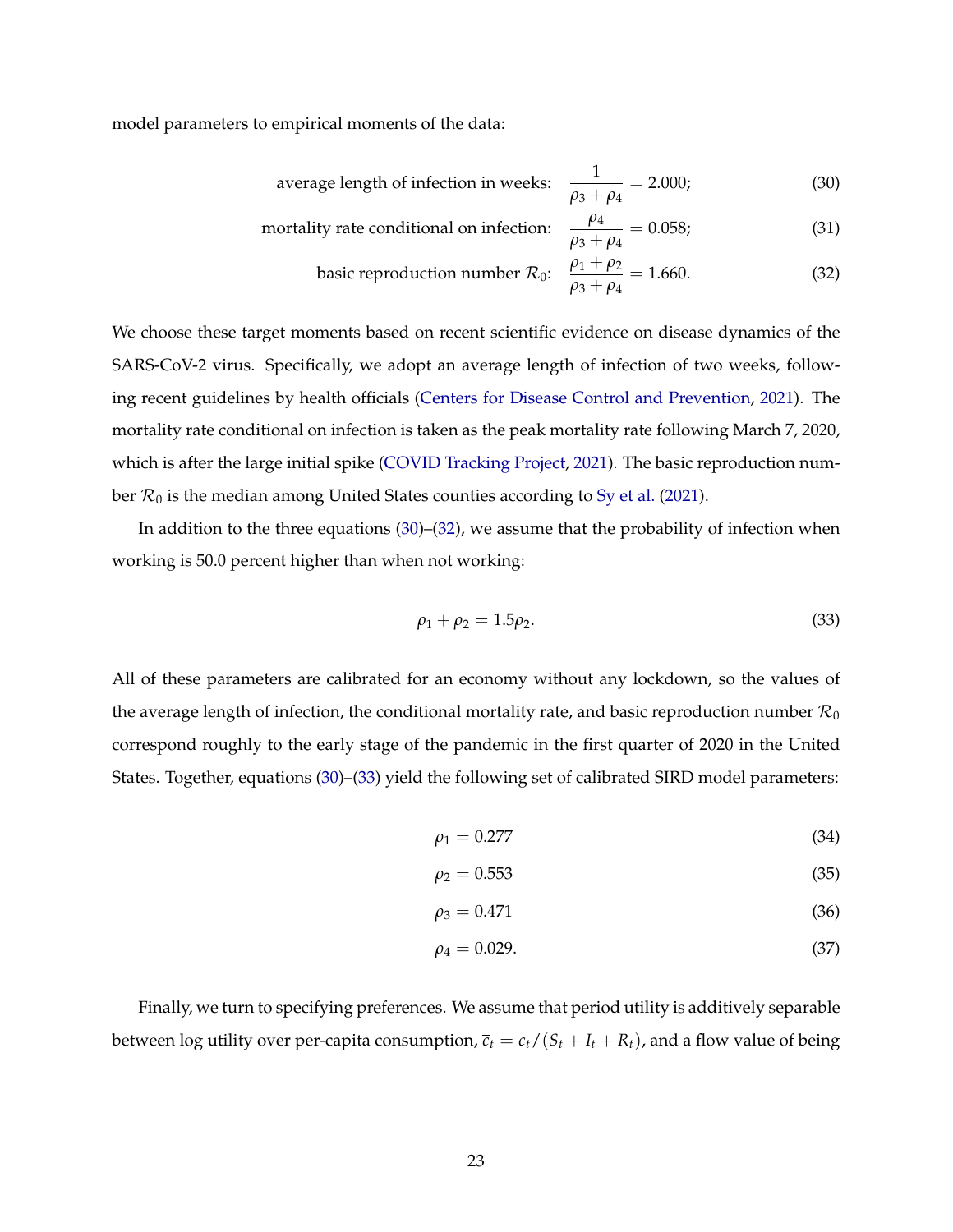alive,  $\nu$ , with the value of being dead normalized to zero:

$$
u(c_t, \Omega_t) = (S_t + I_t + R_t) [\ln(\overline{c}_t) + \nu]. \qquad (38)
$$

Lifetime utility is simply the discounted stream of period utilities  $\{u(\bar{c}_t, \Omega_t)\}_{t>0}$  with period discount factor  $\beta$ . We set the flow value of being alive,  $\nu = 4.545$ , which corresponds to a value of a statistical life of USD 11.5 million [\(Greenstone and Nigam,](#page-31-14) [2020;](#page-31-14) [Glover et al.,](#page-31-15) [2020\)](#page-31-15). We choose the weekly interest rate *r* to match an annual interest rate of 3.0 percent and the weekly discount factor  $\beta$  such that  $\beta(1 + r) = 1$ :

$$
r = 1.03^{1/52} - 1 \approx 5.686 \times 10^{-4}
$$
 (39)

$$
\beta = \frac{1}{1+r} \approx 9.994 \times 10^{-1}.
$$
\n(40)

In all simulations, we assume that the economy starts out with a population of 331 million agents, out of which all are susceptible, except for 100 initial infections. In our baseline calibration, we assume that at time  $T = 52$  a vaccine arrives, which ends the possibility of new infections occurring for all  $t \geq T$ .

Table [1](#page-24-0) summarizes our calibration of the model's parameters.

#### **6.2 Model Simulations**

In order to simulate the economy with and without commitment, we use backward induction to solve the problem of the government. We first compute the continuation value of reaching period *T*, in which a vaccine becomes available. From this period onwards, there is no commitment problem, since forgoing lockdown is always optimal. We then solve the model backward for  $t = T - 1, T - 2, ..., 0.$ 

Figure [1](#page-25-0) compares the optimal policy under commitment to that under lack of commitment. The results are consistent with our theoretical predictions: Lockdown under lack of commitment is more severe than lockdown under commitment. Panel (a) shows that compared with the economy under commitment, lockdown is more severe at most points in time under lack of commitment. Panel (b) illustrates the consequences for aggregate consumption, which is proportional to gross output and declines significantly more under lack of commitment. Panels  $(c)$ – $(f)$  display the con-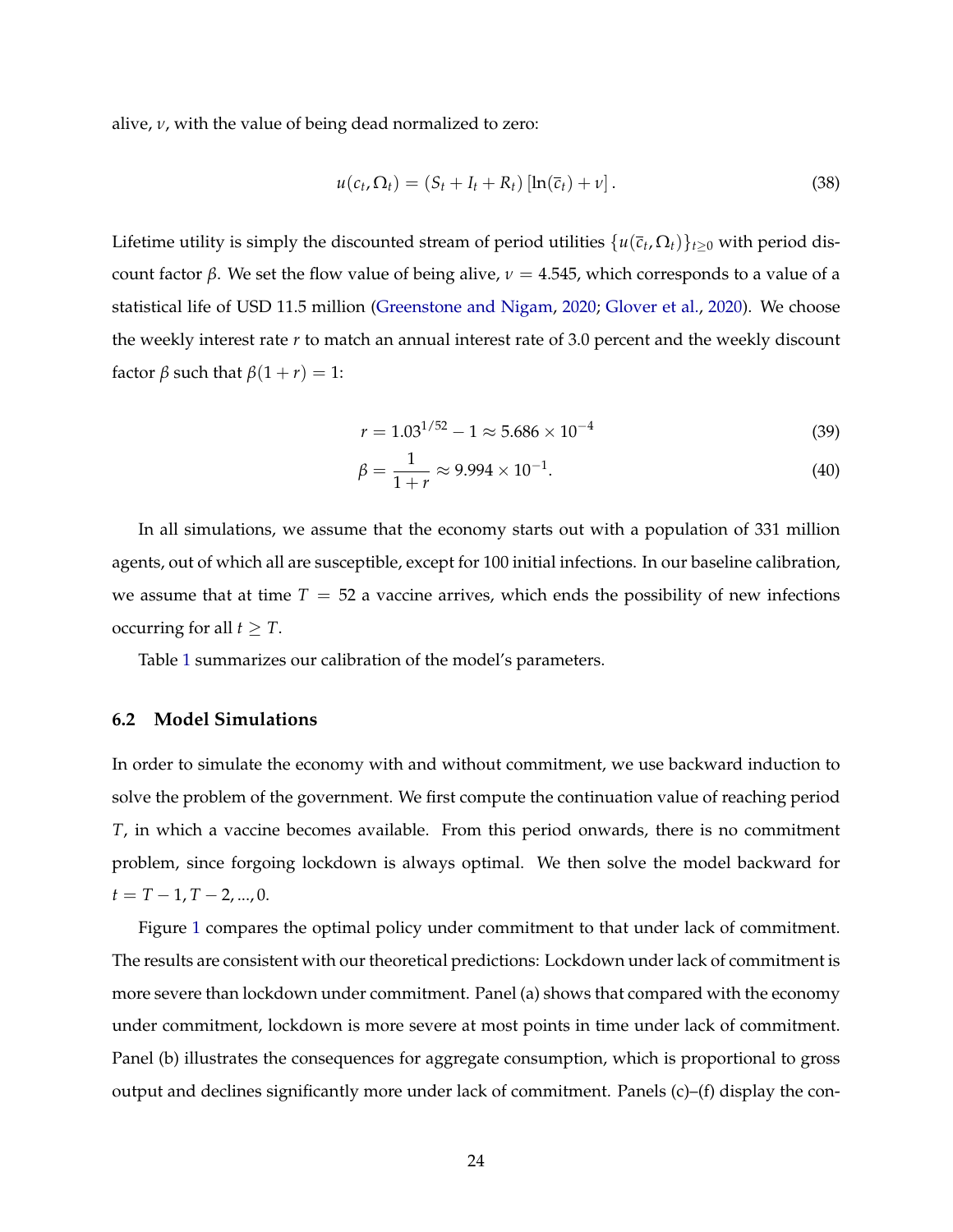<span id="page-24-0"></span>

| Parameter                                        | Description                    | Value   | Target                                             |  |  |  |  |  |
|--------------------------------------------------|--------------------------------|---------|----------------------------------------------------|--|--|--|--|--|
| Panel A. Technology parameters                   |                                |         |                                                    |  |  |  |  |  |
| $\alpha$                                         | Cobb-Douglas parameter         | 0.439   | Intermediate-input share of 43.9 percent           |  |  |  |  |  |
| $\gamma$                                         | Rel. prod. of infected workers | 0.500   | Asympt. infections share of 50.0 percent           |  |  |  |  |  |
| r                                                | Weekly interest rate           | 0.001   | Annual interest rate of 3.0 percent                |  |  |  |  |  |
| Panel B. SIRD model of disease spread parameters |                                |         |                                                    |  |  |  |  |  |
| $\rho_1$                                         | At-work infection rate         | 0.277   | Basic reproduction number $\mathcal{R}_0$ of 1.660 |  |  |  |  |  |
| $\rho_2$                                         | Not-at-work infection rate     | 0.553   | 50.0 percent higher infection risk at work         |  |  |  |  |  |
| $\rho_3$                                         | Recovery rate                  | 0.471   | Average length of infection of 14 days             |  |  |  |  |  |
| $\rho_4$                                         | Death rate                     | 0.029   | Mortality rate of 5.8 percent                      |  |  |  |  |  |
| $S_0$                                            | Initial susceptible share      | > 0.999 | $1 - 100/331,000,000$ initially susceptible        |  |  |  |  |  |
| $I_0$                                            | Initial infected share         | < 0.001 | 100/331,000,000 initially infected                 |  |  |  |  |  |
| $R_0$                                            | Initial recovered share        | 0.000   | No initially recovered                             |  |  |  |  |  |
| $D_0$                                            | Initial dead share             | 0.000   | No initially dead                                  |  |  |  |  |  |
| T                                                | Vaccine arrival time           | 52      | Arrives 1 year after start of pandemic             |  |  |  |  |  |
| Panel C. Preference parameters                   |                                |         |                                                    |  |  |  |  |  |
| 1/                                               | Value of life                  | 4.545   | Value of statistical life of USD 11.5mm            |  |  |  |  |  |
| β                                                | Discount factor                | 0.999   | $\beta(1+r) = 1$                                   |  |  |  |  |  |

## Table 1. Model Calibration Results

*Notes:* This table shows the calibrated model parameters along with the corresponding empirical target moments. See text for details.

sequences of lack of commitment for health outcomes. Because lockdown is more severe under lack of commitment, fewer individuals are exposed to the disease. Consequently, the share of the population that is susceptible at any point in time is higher, the share infected is lower, the share recovered is lower, and the share dead is lower.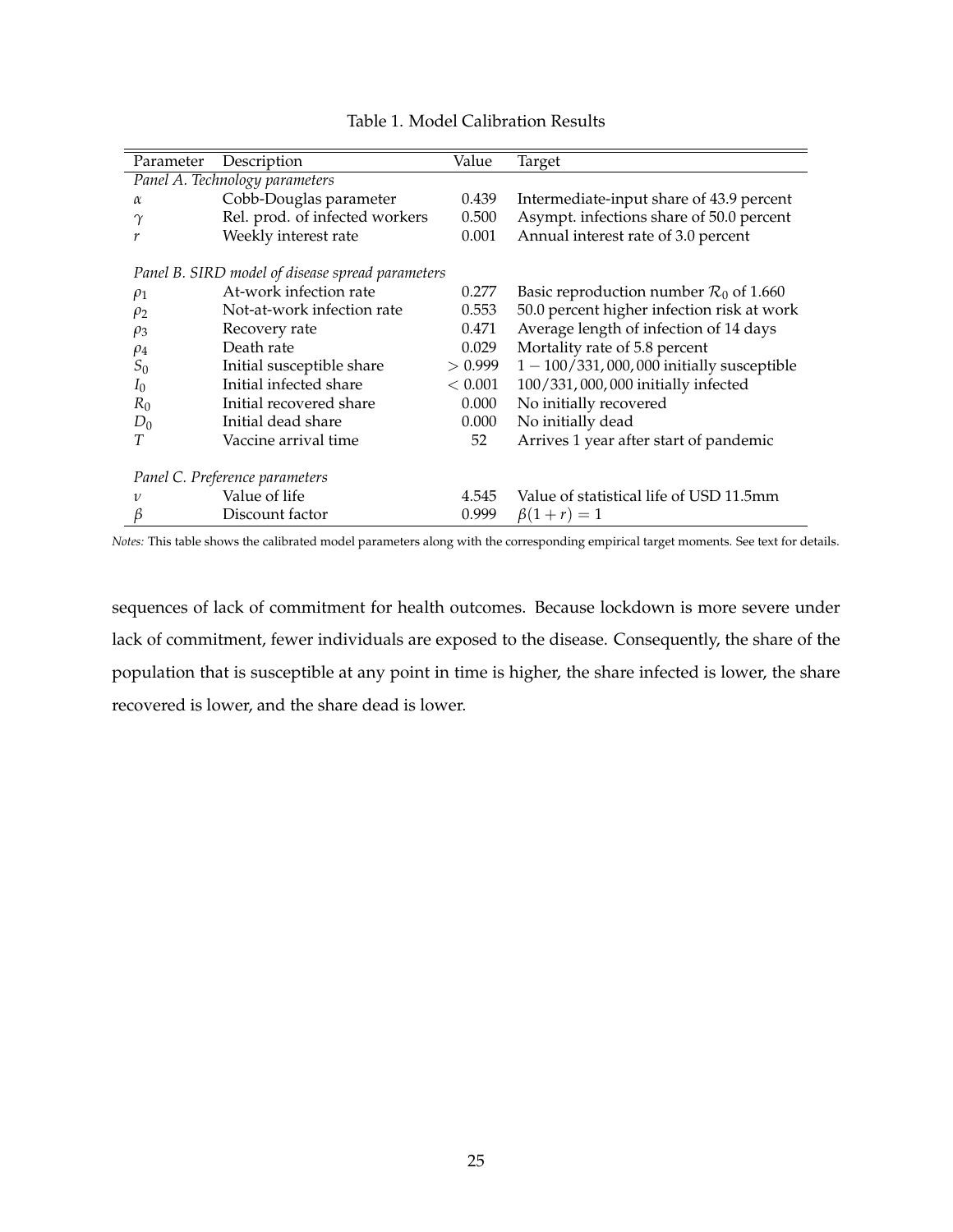<span id="page-25-0"></span>

Figure 1. Simulations with versus without Commitment

Notes: This figure shows time series of lockdown share *Lt* (panel a), aggregate consumption *ct* (panel b), the share of susceptibles *St* (panel c), the share of infected  $I_t$  (panel d), the share of recovered  $R_t$  (panel e), and the share of dead  $D_t$  (panel f). All are plotted against weeks since the outbreak of the pandemic. The red short-dashed line with diamonds represents outcomes under lockdown policy with commitment, while the green dash-dotted line with triangles represents outcomes under lockdown policy without commitment. The vertical striped line at week 52 indicates the arrival of a vaccine. See text for details.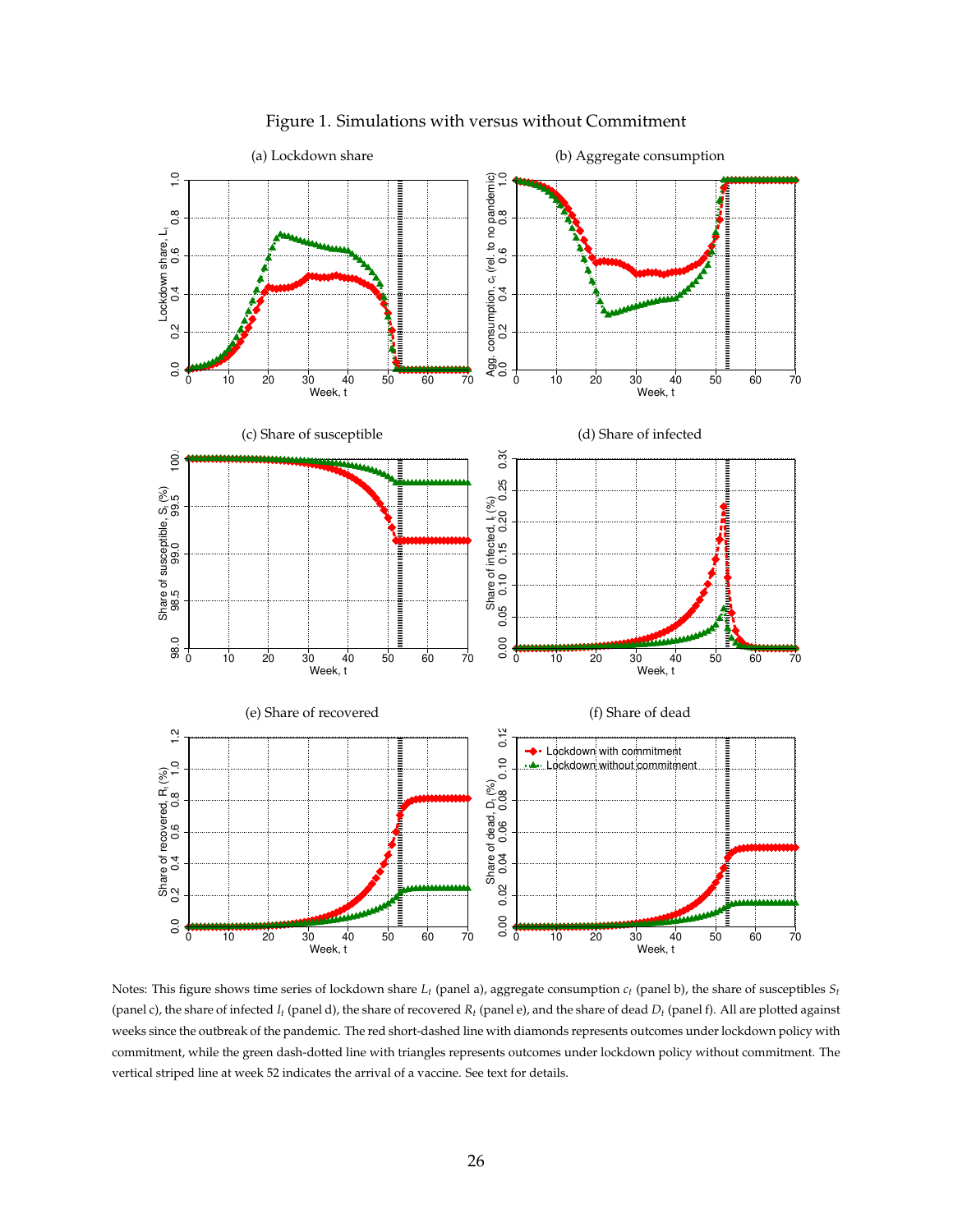We examine how these results are affected by the value of the intermediate input share  $(\alpha)$ , which we set to 0.439 in our benchmark calibration. Figure [2](#page-26-0) panel (a) shows the paths of aggregate consumption under a low factor share value of  $\alpha = 0.220$ , while panel (b) shows the paths under the benchmark calibration with  $\alpha = 0.439$ , and panel (c) shows the path under a high factor share value of  $\alpha = 0.878$ . According to this figure, the results under either low or high factor share values  $\alpha$  are qualitatively consistent with the results from the benchmark model. In all three cases, lockdown under lack of commitment is more severe, leading to larger consumption losses than those under commitment. Quantitatively, both the severity of lockdown under either policy regime and the discrepancy between the policy with versus without commitment are increasing in the intermediate-input factor share *a*. Nevertheless, even under a low factor share value of *a* corresponding to half that in our benchmark calibration (panel a), we find a significant discrepancy between lockdown with versus without commitment.

<span id="page-26-0"></span>

Figure 2. Time Series of Aggregate Consumption under Different Factor Shares

Notes: This figure shows time series of aggregate consumption  $c_t$  under different factor shares: a low factor share ( $\alpha = 0.220$ , panel a), the benchmark factor share ( $\alpha = 0.439$ , panel b), and a high factor share ( $\alpha = 0.878$ , panel c). The red short-dashed line with diamonds represents outcomes under lockdown policy with commitment, while the green dash-dotted line with triangles represents outcomes under lockdown policy without commitment. The vertical striped line at week 52 indicates the arrival of a vaccine. See text for details.

## **6.3 Comparative Statics**

We now examine how excessively severe lockdown due to lack of commitment depends on features of the economic environment. Table [2](#page-28-0) considers the consumption loss during the first year of the pandemic due to lack of commitment for different parameter values. The first two columns show the consumption loss under commitment and under lack of commitment relative to an economy without a pandemic, while the third column shows the consumption loss under lack of commitment relative to commitment. As shown in the first row, our calibrated benchmark economy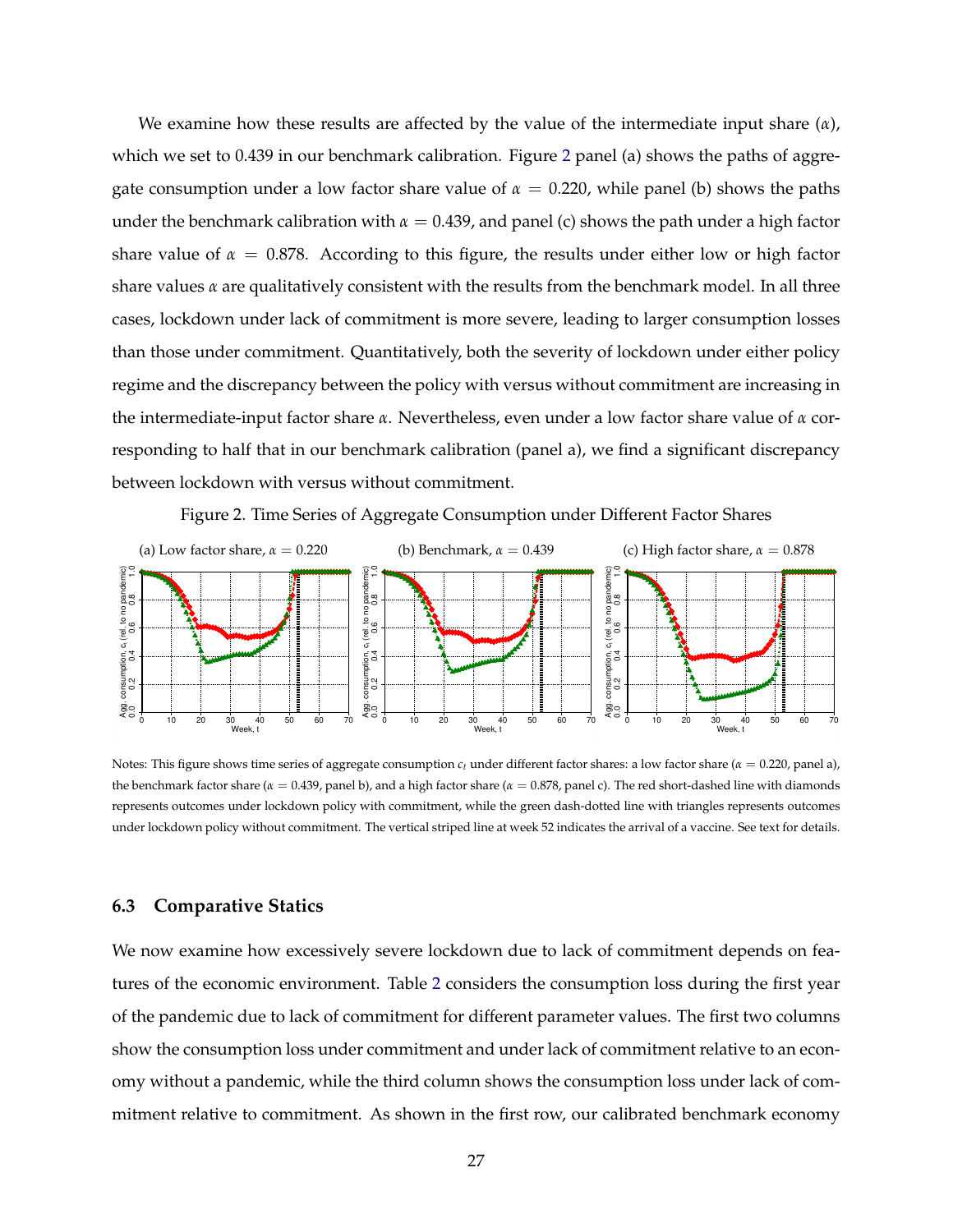predicts that lack of commitment reduces aggregate consumption by 14.9 percent. These findings suggest that optimal policy commitments to limit lockdown could result in a significant reduction of consumption losses during a pandemic.

The subsequent rows show comparative statics with respect to a low value (i.e., half the value in our benchmark) and a high value (i.e., double the value in our benchmark) for each of six model parameters. When we consider different values for the intermediate input share (*a*), a higher intermediate input share is associated with greater consumption losses due to lack of commitment. These results are consistent with the larger gaps in consumption between the commitment case and lack of commitment case in Figure [2](#page-26-0) panel (b) relative to Figure [2](#page-26-0) panel (a). Intuitively, investment distortions due to lack of commitment are more impactful for higher values of the intermediate input share. When we consider different values of the discount rate  $(1 - \beta)$ , we find that the consumption loss due to lack of commitment is larger for lower discount rates. This is intuitive: The more the government values the future, the larger the temptation to renege on past promises to limit lockdown, since the perceived benefits of mitigating future disease spread are larger. A similar intuition explains why the consumption loss due to lack of commitment is larger if the value of life  $(v)$  is larger, since the government without commitment overweighs the value of life relative to the efficient solution. Moreover, the higher the transmission rate of disease at work  $(\rho_1)$ , the more beneficial is lockdown on the margin, and the larger the temptation to renege on past promises for a limited lockdown, and thus the larger the consumption loss due to lack of commitment. An analogous reasoning explains why the consumption loss due to lack of commitment is larger if the transmission rate outside of work  $(\rho_2)$  is higher, since in that case, mitigating transmission at work through lockdown can further reduce transmission outside of work. Finally, the consumption loss due to lack of commitment is larger for longer times until vaccine arrival (*T*), because a longer waiting period increases the duration of the commitment problem.

# **7 Concluding Remarks**

We have analyzed the value of government commitment in designing lockdown policies. In our model, a government would like to commit to limit the extent of future lockdowns in order to support more optimistic expectations and stimulate investment in the present. However, such a commitment is not credible, since investment decisions are sunk when the government makes the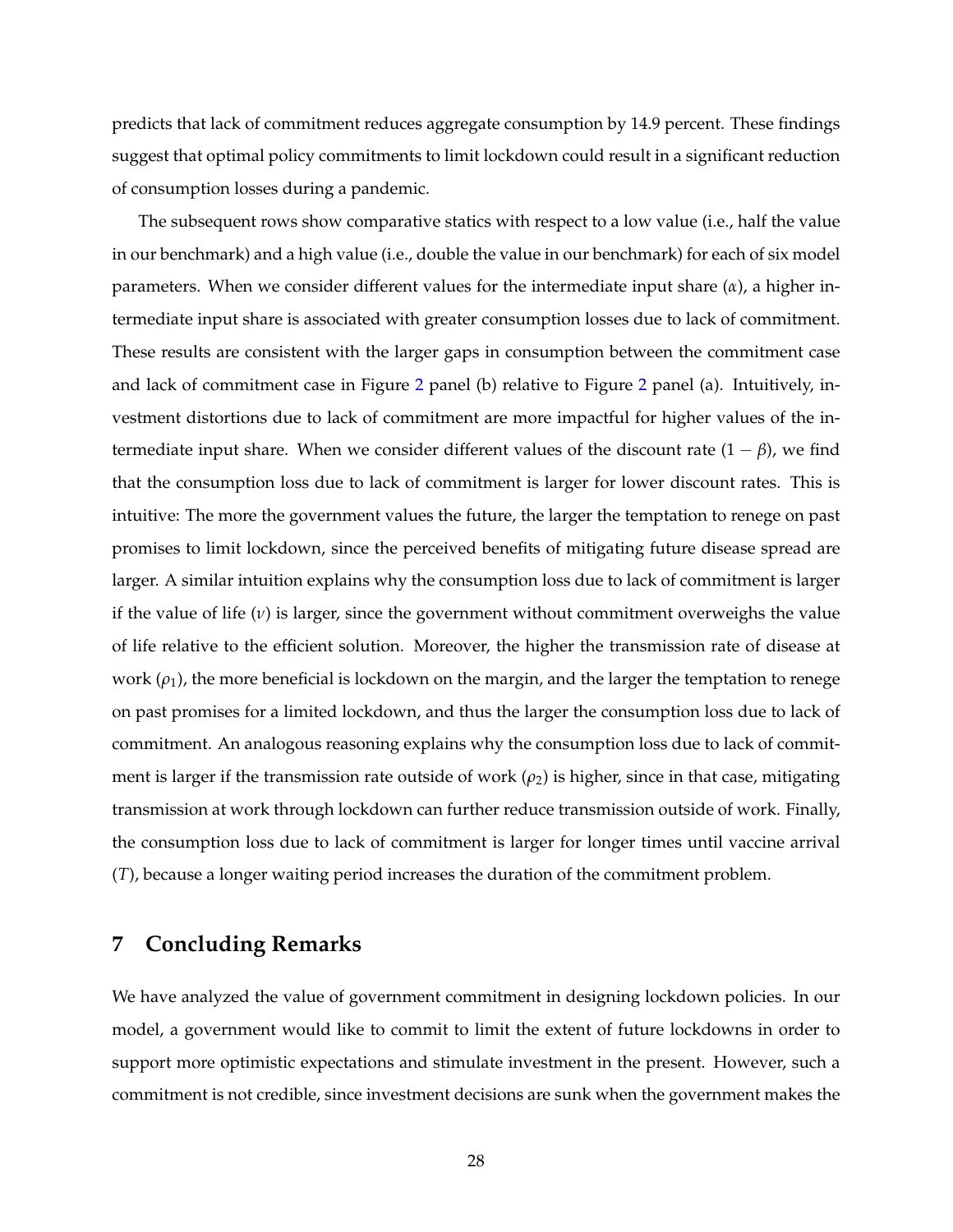|                                             |      |             |      | Aggregate consumption |
|---------------------------------------------|------|-------------|------|-----------------------|
|                                             |      | $loss (\%)$ |      |                       |
|                                             |      | C           | NC   | NC vs. C              |
| <b>Baseline</b>                             |      | 32.0        | 42.6 | 15.7                  |
|                                             | Low  | 29.8        | 38.3 | 12.1                  |
| Intermediate input share, $\alpha$          | High | 42.0        | 59.1 | 29.6                  |
|                                             | Low  | 35.9        | 46.0 | 15.8                  |
| Discount rate, $1 - \beta$                  | High | 28.2        | 39.3 | 15.4                  |
|                                             | Low  | 30.8        | 41.5 | 15.5                  |
| Value of life, $\nu$                        | High | 33.9        | 44.2 | 15.7                  |
|                                             | Low  | 4.7         | 18.6 | 14.6                  |
| Transmission rate at work, $\rho_1$         | High | 53.5        | 61.4 | 17.0                  |
|                                             | Low  | 0.0         | 0.6  | 0.6                   |
| Transmission rate outside of work, $\rho_2$ | High | 23.4        | 28.1 | 6.1                   |
|                                             | Low  | 0.2         | 4.4  | 4.2                   |
| Vaccine arrival time, T                     | High | 52.5        | 55.8 | 6.9                   |

<span id="page-28-0"></span>Table 2. Aggregate Consumption Loss during First Year of Pandemic

*Notes:* This table shows aggregate consumption losses in percentage points, calculated by summing over aggregate consumption during the first 52 weeks of the pandemic, discounted at a weekly interest rate that corresponds to an annual compound interest rate of 3.0 percent. The rightmost three columns report and compare two economies: One with lockdown policy under commitment (C) and one with lockdown policy under no commitment (NC), both relative to the economy without a pandemic. The third column (NC vs. C) contains the aggregate consumption loss from no commitment relative to that under commitment. The "baseline" results are those obtained using the calibrated model. For the two economies and their comparison, comparative statics in each of six model parameters are conducted: The intermediate input share ( $\alpha$ ), the discount rate  $(1 - \beta)$ , the value of life ( $\nu$ ), the transition rate of infections at work  $(\rho_1)$ , the transition rate of infections outside of work  $(\rho_2)$ , and the vaccine arrival time (*T*). For each parameter of the comparative statics, results are shown for a "low" value of half the calibrated baseline parameter and a "high" value of twice the calibrated baseline parameter. See text for details.

lockdown decision. This gives value to rules limiting future lockdown policy discretion. We illustrate the distortions introduced by lack of commitment and its comparative statics with respect to fundamental model parameters in a quantitative exercise using a calibrated version of our model.

Our analysis points to several interesting avenues for future research. First, the generality of our approach suggests that time consistency considerations could be relevant to many lockdown decision problems. For instance, it would be interesting to characterize the optimal policy response to widespread employee furloughs. Payroll subsidies and cheap access to credit for businesses have been widely advocated during the global COVID-19 pandemic. However, their efficiency under lack of government commitment could be drastically different from that under commitment, which previous work has focused exclusively on. Time inconsistency is also relevant in other domains such as school and college decisions to reopen in anticipation of future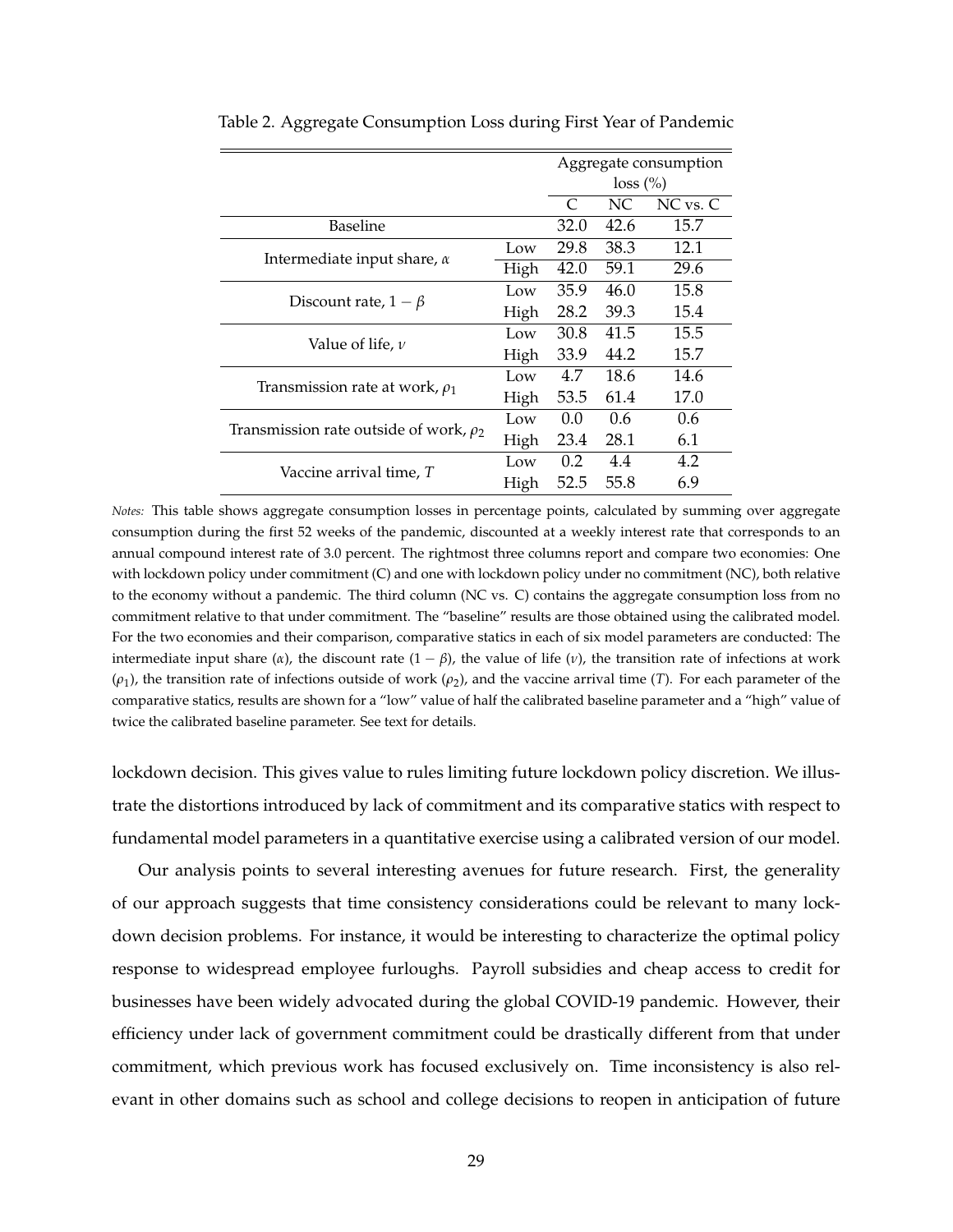lockdowns or private investments in disease-mitigating equipment. Insights similar to our characterization of lockdown policy under lack of commitment may apply in such contexts.

Second, our evaluation of the effect of rules that limit lockdowns assumes that governments adhere to such rules. In practice, rules may be broken, and the private sector may be uncertain about the government's commitment to respecting them. In the context of capital taxation, [Phe](#page-31-16)[lan](#page-31-16) [\(2006\)](#page-31-16) and [Dovis and Kirpalani](#page-30-22) [\(2019\)](#page-30-22) show that this consideration leads the private sector to dynamically update its beliefs about a government's ability to commit. We conjecture that in our framework, this uncertainty could cause firms to react to lockdown extensions by becoming increasingly pessimistic about the government's ability to commit to lifting a future lockdown. This could lead to further declines in investment and economic activity, as well as political economy consequences of lockdown extensions.

Finally, our analysis ignores the availability of monetary and fiscal policy tools, which are considered in contemporaneous work by [Guerrieri et al.](#page-31-17) [\(2020\)](#page-31-17). In our framework, these tools could not only mitigate the immediate economic costs of a pandemic but also boost investment, thus counteracting future economic costs from underinvestment due to the government's lack of commitment. We leave the exploration of how optimal lockdown policy interacts with monetary and fiscal policy under lack of government commitment as an interesting subject of further research.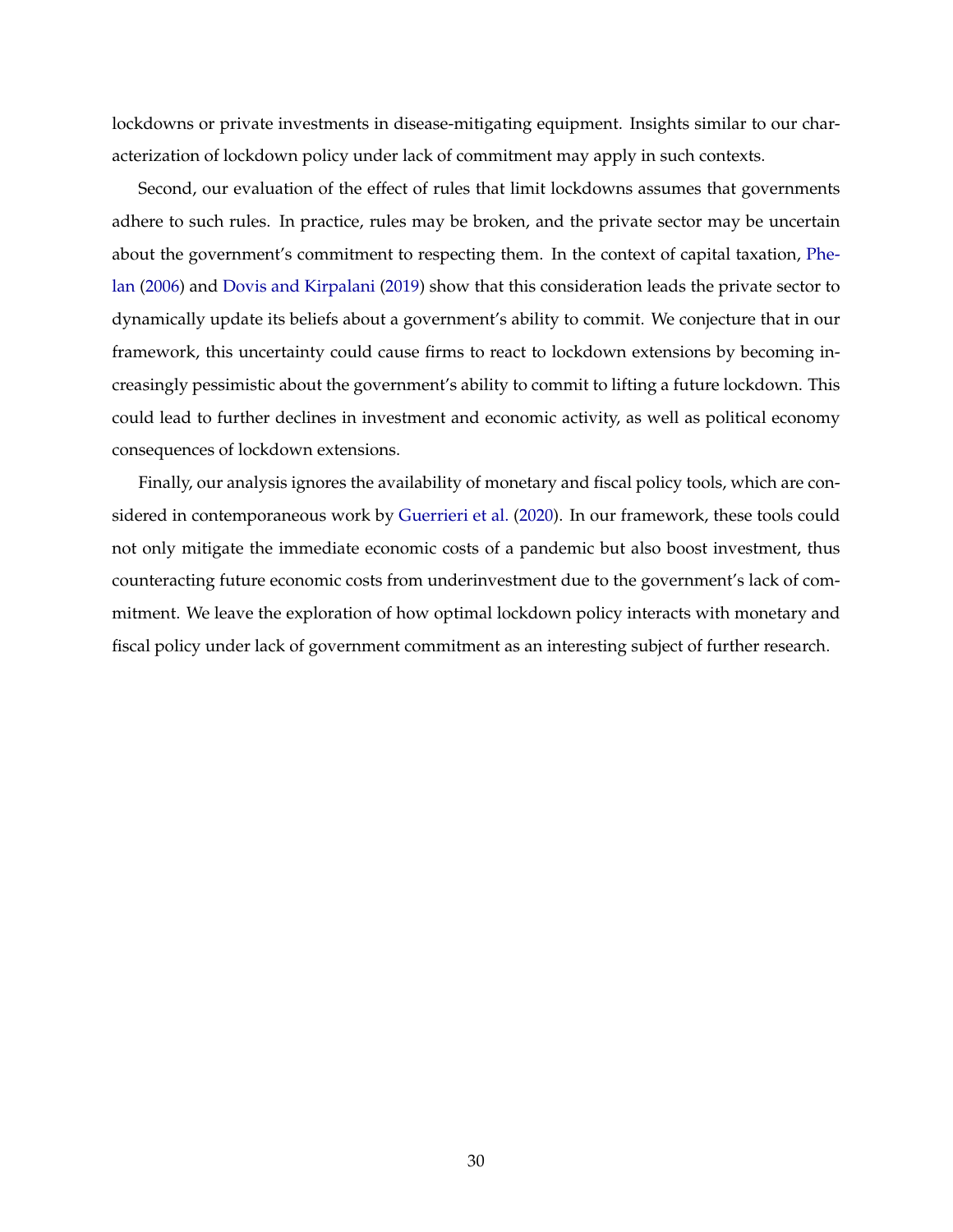# **References**

- <span id="page-30-19"></span>**Acemoglu, Daron, Victor Chernozhukov, Iván Werning, and Michael D. Whinston**, "Optimal Targeted Lockdowns in a Multi-Group SIR Model," *Working Paper*, 2020.
- <span id="page-30-10"></span>**Aguiar, Mark and Manuel Amador**, "Growth in the Shadow of Expropriation," *Quarterly Journal of Economics*, 2011, *126* (2), 651–697.
- <span id="page-30-12"></span>**, , and Gita Gopinath**, "Investment Cycles and Sovereign Debt Overhang," *Review of Economic Studies*, 2009, *76* (1), 1–31.
- <span id="page-30-3"></span>**Alvarez, Fernando E., David Argente, and Francesco Lippi**, "A Simple Planning Problem for COVID-19 Lockdown," *NBER Working Paper No. 26981*, 2020.
- <span id="page-30-16"></span>**Amador, Manuel, Iván Werning, and George-Marios Angeletos**, "Commitment vs. Flexibility," *Econometrica*, 2006, *74* (2), 365–396.
- <span id="page-30-15"></span>**Athey, Susan, Andrew Atkeson, and Patrick J. Kehoe**, "The Optimal Degree of Discretion in Monetary Policy," *Econometrica*, 2005, *73* (5), 1431–1475.
- **Atkeson, Andrew**, "Lockdowns and GDP: Is There a Tradeoff?," *Working Paper*, 2020.
- <span id="page-30-5"></span><span id="page-30-4"></span> $-$ , "What Will Be the Economic Impact of COVID-19 in the US? Rough Estimates of Disease Scenarios," *NBER Working Paper No. 26867*, 2020.
- <span id="page-30-0"></span>**Baker, Scott R., Nicholas Bloom, Steven J. Davis, and Stephen J. Terry**, "COVID-Induced Economic Uncertainty," *NBER Working Paper No. 26983*, 2020.
- <span id="page-30-6"></span>**Berger, David W., Kyle F. Herkenhoff, and Simon Mongey**, "An SEIR Infectious Disease Model with Testing and Conditional Quarantine," *NBER Working Paper No. 26901*, 2020.
- <span id="page-30-20"></span>**Centers for Disease Control and Prevention**, "Interim Guidance on Ending Isolation and Precautions for Adults with COVID-19," [https://www.cdc.gov/coronavirus/2019-ncov/](https://www.cdc.gov/coronavirus/2019-ncov/hcp/duration-isolation.html) [hcp/duration-isolation.html](https://www.cdc.gov/coronavirus/2019-ncov/hcp/duration-isolation.html) *(accessed on July 23, 2021)*, 2021.
- <span id="page-30-11"></span>**Chari, V. V. and Patrick J. Kehoe**, "Sustainable Plans," *Journal of Political Economy*, 1990, *98* (4), 783–802.
- <span id="page-30-13"></span>**, Juan Pablo Nicolini, and Pedro Teles**, "Optimal Capital Taxation Revisited," *Journal of Monetary Economics*, 2019.
- <span id="page-30-7"></span>**, Rishabh Kirpalani, and Christopher Phelan**, "The Hammer and the Scalpel: On the Economics of Indiscriminate versus Targeted Isolation Policies during Pandemics," *NBER Working Paper No. 27232*, 2020.
- <span id="page-30-14"></span>**, , and Luis Perez**, "On the Efficiency of Competitive Equilibria with Pandemics," *Working Paper*, 2021.
- <span id="page-30-21"></span>**COVID Tracking Project**, "The Data: Totals for the US," [https://covidtracking.com/](https://covidtracking.com/data/national) [data/national](https://covidtracking.com/data/national) *(accessed on July 23, 2021)*, 2021.
- <span id="page-30-1"></span>**DeSantis, Ron**, "Ron DeSantis on the Pandemic Year: Don't Trust the Elites," *Wall Street Journal (accessed on July 23, 2021)*, 2021.
- <span id="page-30-17"></span>**Dingel, Jonathan I. and Brent Neiman**, "How Many Jobs Can Be Done at Home?," *NBER Working Paper No. 26948*, 2020.
- <span id="page-30-22"></span>**Dovis, Alessandro and Rishabh Kirpalani**, "Rules without Commitment: Reputation and Incentives," *NBER Working Paper No. 26451*, 2019.
- <span id="page-30-8"></span>**Eichenbaum, Martin S., Sergio Rebelo, and Mathias Trabandt**, "The Macroeconomics of Epidemics," *NBER Working Paper No. 26882*, 2020.
- **, , and** , "The Macroeconomics of Testing and Quarantining," *Working Paper*, 2020.
- <span id="page-30-18"></span><span id="page-30-9"></span>**Farboodi, Maryam, Gregor Jarosch, and Robert Shimer**, "Internal and External Effects of Social Distancing in a Pandemic," *Working Paper*, 2020.
- <span id="page-30-2"></span>**Ferguson, Neil M., Daniel Laydon, Gemma Nedjati-Gilani, Natsuko Imai, Kylie Ainslie, Marc Baguelin, Sangeeta Bhatia, Adhiratha Boonyasiri, Zulma Cucunubá, Gina Cuomo-Dannenburg, Amy Dighe, Ilaria Dorigatti, Han Fu, Katy Gaythorpe, Will Green, Arran Hamlet, Wes Hinsley, Lucy C. Okell, Sabine van Elsland, Hayley Thompson, Robert Verity, Erik Volz, Haowei Wang, Yuanrong Wang, Patrick G. T. Walker, Caroline Walters, Peter Winskill, Charles Whittaker, Christl A. Donnelly, Steven Riley, and Azra C. Ghani**, "Impact of Non-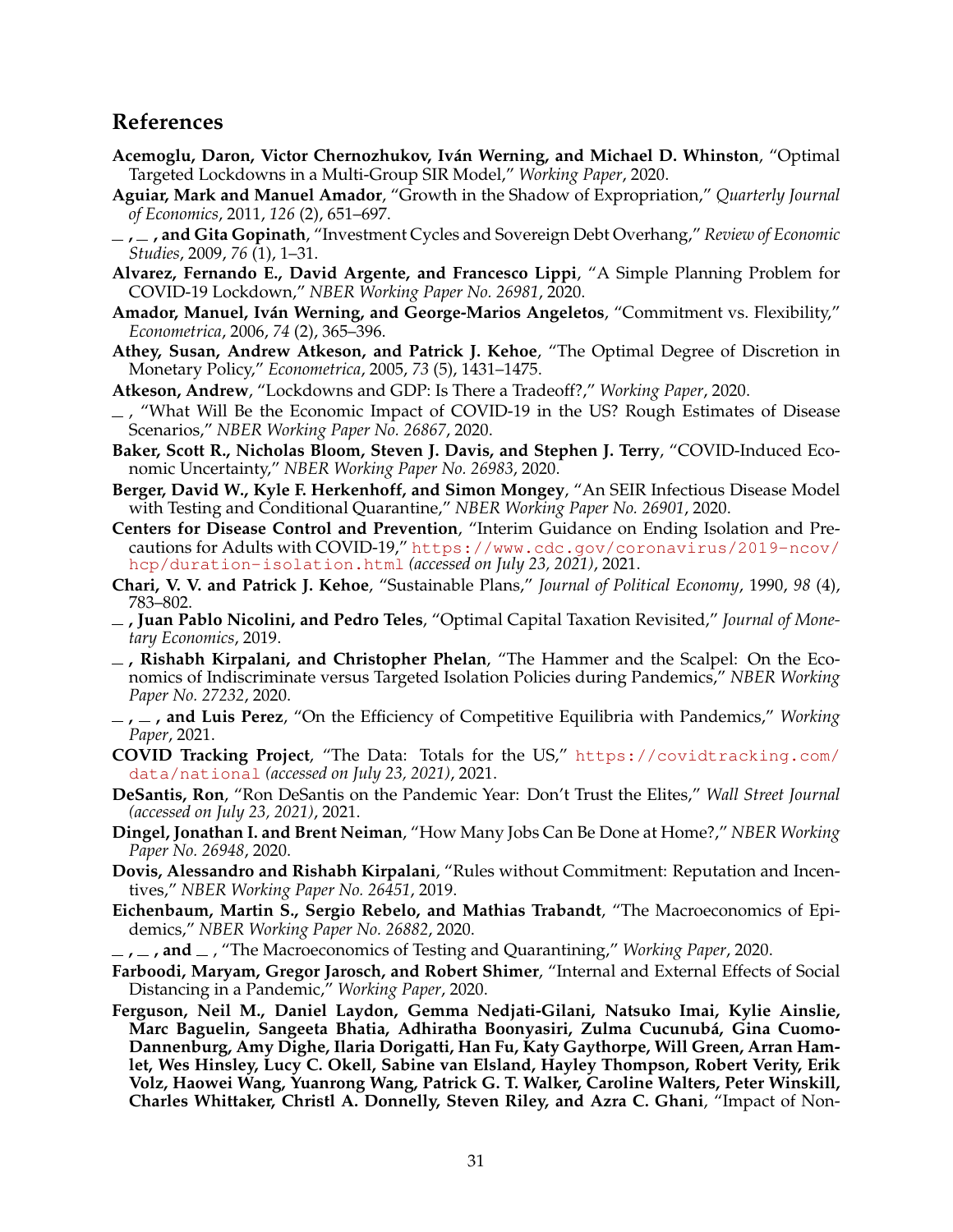Pharmaceutical Interventions (NPIs) to Reduce COVID-19 Mortality and Healthcare Demand," *Working Paper*, 2020.

- <span id="page-31-15"></span>**Glover, Andrew, Jonathan Heathcote, Dirk Krueger, and José-Víctor Ríos-Rull**, "Health versus Wealth: On the Distributional Effects of Controlling a Pandemic," *Working Paper*, 2020.
- <span id="page-31-9"></span>**Gourinchas, Pierre-Olivier**, "Flattening the Pandemic and Recession Curves," *Working Paper*, 2020.
- <span id="page-31-14"></span>**Greenstone, Michael and Vishan Nigam**, "Does Social Distancing Matter?," *University of Chicago, Becker Friedman Institute for Economics Working Paper No. 2020-26*, 2020.
- <span id="page-31-17"></span>**Guerrieri, Veronica, Guido Lorenzoni, Ludwig Straub, and Iván Werning**, "Macroeconomic Implications of COVID-19: Can Negative Supply Shocks Cause Demand Shortages?," *NBER Working Paper No. 26918*, 2020.
- <span id="page-31-5"></span>**Halac, Marina and Pierre Yared**, "Fiscal Rules and Discretion under Persistent Shocks," *Econometrica*, 2014, *82* (5), 1557–1614.
- <span id="page-31-6"></span>**and** , "Fiscal Rules and Discretion in a World Economy," *American Economic Review*, 2018, *108* (8), 2305–2334.
- <span id="page-31-11"></span>**and** , "Commitment versus Flexibility with Costly Verification," *Journal of Political Economy*, 2020, *128* (12), 4523–4573.
- <span id="page-31-10"></span>**Hall, Robert E., Charles I. Jones, and Peter J. Klenow**, "Trading Off Consumption and COVID-19 Deaths," *Working Paper*, 2020.
- <span id="page-31-0"></span>**Hassan, Tarek A., Stephan Hollander, Laurence van Lent, Markus Schwedeler, and Ahmed Tahoun**, "Firm-Level Exposure to Epidemic Diseases: Covid-19, SARS, and H1N1," *NBER Working Paper No. 26971*, 2020.
- <span id="page-31-2"></span>**Kermack, William O. and Anderson G. McKendrick**, "A Contribution to the Mathematical Theory of Epidemics," *Proceedings of the Royal Society of London. Series A, Containing Papers of a Mathematical and Physical Character*, 1927, *115* (772), 700–721.
- <span id="page-31-4"></span>**Klein, Paul, Per Krusell, and José-Víctor Ríos-Rull**, "Time-Consistent Public Policy," *Review of Economic Studies*, 2008, *75* (3), 789–808.
- <span id="page-31-3"></span>**Kydland, Finn E. and Edward C. Prescott**, "Dynamic Optimal Taxation, Rational Expectations and Optimal Control," *Journal of Economic Dynamics and Control*, 1980, *2*, 79–91.
- <span id="page-31-8"></span>**Mongey, Simon, Laura Pilossoph, and Alex Weinberg**, "Which Workers Bear the Burden of Social Distancing Policy?," *Working Paper*, 2020.
- <span id="page-31-7"></span>**Moser, Christian and Pedro Olea de Souza e Silva**, "Optimal Paternalistic Savings Policies," *Working Paper*, 2019.
- <span id="page-31-16"></span>**Phelan, Christopher**, "Public Trust and Government Betrayal," *Journal of Economic Theory*, 2006, *130* (1), 27–43.
- <span id="page-31-1"></span>**Smit, Sven, Martin Hirt, Penny Dash, Audrey Lucas, Tom Latkovic, Matt Wilson, Ezra Greenberg, Kevin Buehler, and Klemens Hjartar**, "Crushing Coronavirus Uncertainty: The Big 'Unlock' for Our Economies," *Report, McKinsey & Company*, 2020.
- <span id="page-31-13"></span>**Sy, Karla Therese L., Laura F. White, and Brooke E. Nichols**, "Population Density and Basic Reproductive Number of COVID-19 across United States Counties," *PLOS ONE*, 2021, *16* (4), 1–11.
- **U.S. Bureau of Economic Analysis**, "Input-Output Accounts Data," [https://www.bea.gov/](https://www.bea.gov/industry/input-output-accounts-data) [industry/input-output-accounts-data](https://www.bea.gov/industry/input-output-accounts-data) *(accessed on July 23, 2021)*, 2021.
- <span id="page-31-12"></span>**Yanes-Lane, Mercedes, Nicholas Winters, Federica Fregonese, Mayara Bastos, Sara Perlman-Arrow, Jonathon R. Campbell, and Dick Menzies**, "Proportion of Asymptomatic Infection among COVID-19 Positive Persons and their Transmission Potential: A Systematic Review and Meta-Analysis," *PLOS ONE*, 2020, *15* (11), 1–21.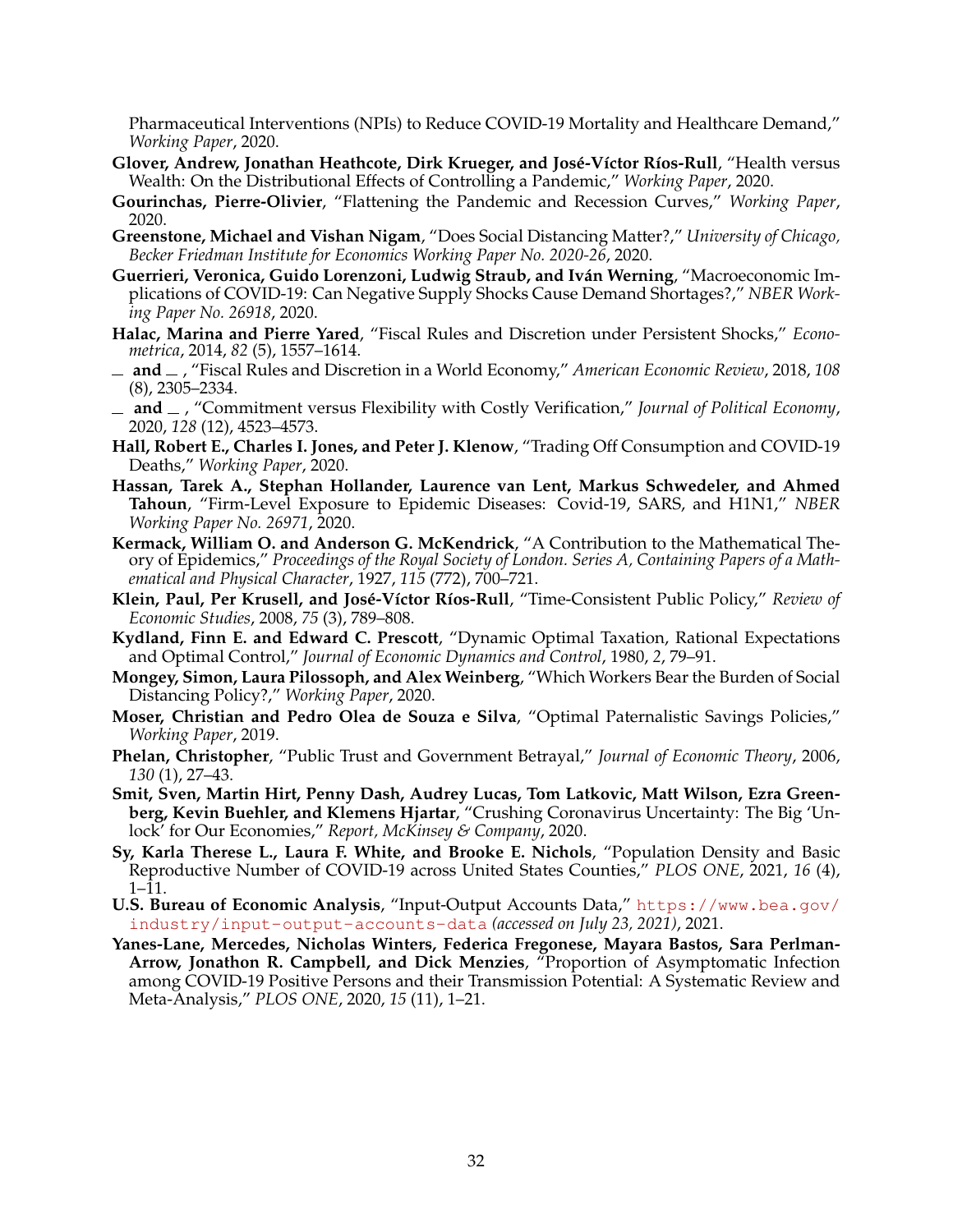# Appendix

## **A Proofs**

#### <span id="page-32-0"></span>**A.1 Proof of Proposition [1](#page-13-2)**

*Proof.* To prove that the optimal lockdown policy is time inconsistent, we want to show that  $L_t^c \neq L_t^n$  for some *t*. Let *t* be a period in which  $L_t^c \in (0, 1)$ , which exists by assumption. Suppose, by way of contradiction, that there exists an MPE under no commitment that coincides with the optimal policy under commitment in all possible states and all periods. For a government choosing lockdown  $L_t$  given health state  $\Omega_t$ , this would mean that the continuation value would be the same with and without commitment. Therefore,

<span id="page-32-2"></span>
$$
\frac{dV^{c}\left(\cdot\right)}{dL_{t}} = \frac{dV^{n}\left(\cdot\right)}{dL_{t}},\tag{41}
$$

meaning that the derivative of the continuation value with respect to current lockdown is the same with and without commitment. However, if [\(41\)](#page-32-2) holds, then the optimality condition of the government with commitment in [\(13\)](#page-11-0) and that of the government without commitment in [\(18\)](#page-12-0) cannot simultaneously hold because

$$
-\beta \frac{dV^{c}(\cdot)}{dL_{t}} = \frac{\partial u(\cdot)}{\partial c_{t}} \left[ \frac{\partial c^{*}(\cdot)}{\partial x_{t}} \frac{\partial x^{c}(\cdot)}{\partial L_{t}} + \frac{\partial c^{*}(\cdot)}{\partial L_{t}} \right] < \frac{\partial u(\cdot)}{\partial c_{t}} \frac{\partial c^{*}(\cdot)}{\partial L_{t}} = -\beta \frac{dV^{n}(\cdot)}{dL_{t}}, \quad (42)
$$

where the strict inequality follows from Assumption [1.](#page-7-0) This poses a contradiction with the equality in [\(41\)](#page-32-2), proving the claim that the policy under lack of commitment does not coincide with that under commitment. Therefore, the optimal lockdown policy is time inconsistent.  $\Box$ 

## <span id="page-32-1"></span>**A.2 Proof of Proposition [2](#page-15-1)**

*Proof.* To prove that a rule consisting of an upper bound  $\overline{L}_t(\Omega_t) = L_t^c(\Omega_t)$  on  $L_t$  supports an MPE that attains the efficient allocation, we want to show that there exists no profitable deviation from this allocation by a government without commitment adhering to this rule. Consider a government today choosing lockdown policy under the efficient state-contingent rule and expecting all future governments to choose lockdown equal to the efficient state-contingent rule. Therefore, the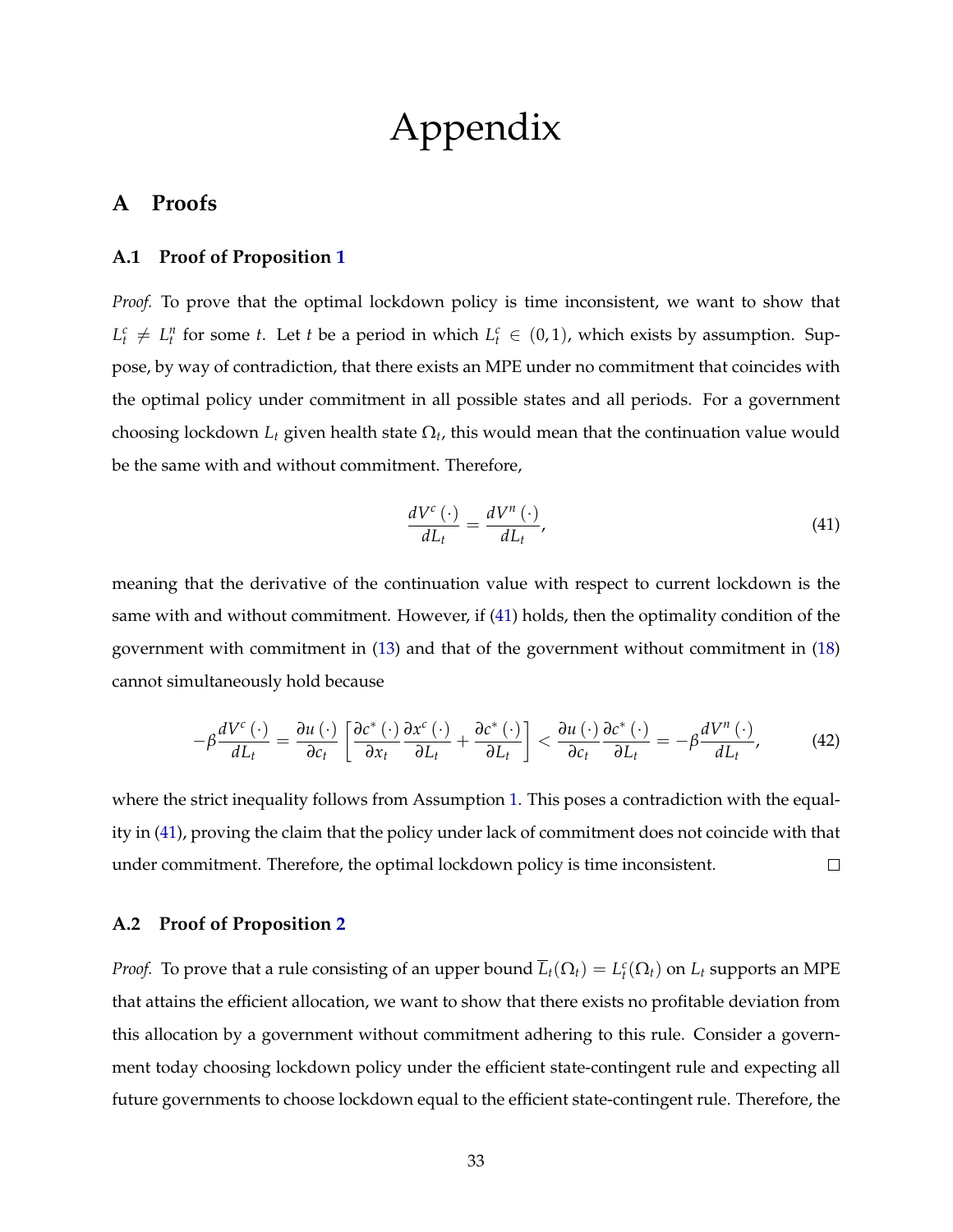government's state-contingent policy is given by  $\{L_t(\Omega_t)\}_{t=0}^{\infty}$  such that  $L_t(\Omega_t) = \overline{L}_t(\Omega_t) = L_t^c(\Omega_t)$ in all states and all periods, which induces a sequence of investments  $\{x_t^c(\Omega_t)\}_{t=0}^{\infty}$  such that  $x_t(\Omega_t) = x_t^c(\Omega_t)$  in all states and all periods. Now consider in any period *t* the problem of the government without commitment, which anticipates that all future governments will follow the optimal policy under commitment and also investment will match that under commitment. Given all this, when we compare the FOC of the government under lack of commitment [\(18\)](#page-12-0) with that under commitment [\(13\)](#page-11-0), the unconstrained government without commitment would like to choose a value of  $L_t$  that is strictly higher than  $\overline{L}_t(\Omega_t)$ . Clearly, this is not possible given the rule, which constrains the government to choose  $L_t \leq \overline{L}_t(\Omega_t)$ . Thus, there are two possibilities: Either  $\overline{L}_t(\Omega_t)=L_t^c(\Omega_t)>0$  and there exists a profitable downward deviation to some  $\widetilde{L}_t\in[0,L_t^c(\Omega_t))$  in period *t*, or else the current allocation constitutes an MPE. Suppose by way of contradiction there exists such a profitable downward deviation from  $L_t^c(\Omega_t) > 0$  to  $\widetilde{L}_t < L_t^c(\Omega_t)$  in period *t* given sunk investment  $x_t(\Omega_t)$  and health state  $\Omega_t$ . For this to be the case, we must have

<span id="page-33-0"></span>
$$
u(c^*(x^*(L_t^c(\Omega_t), \Omega_t), \widetilde{L}_t, \Omega_t)) + \beta V^c(\Gamma(\widetilde{L}_t, \Omega_t))
$$
  
> 
$$
u(c^*(x^*(L_t^c(\Omega_t), \Omega_t), L_t^c(\Omega_t), \Omega_t)) + \beta V^c(\Gamma(L_t^c(\Omega_t), \Omega_t)).
$$
 (43)

Because this deviation is unanticipated, investment  $x^*(L^c_t(\Omega_t), \Omega_t)$  remains at the level in expectation of lockdown  $L_t^c(\Omega_t)$  under any deviation of investment  $\tilde{L}_t$ . We now show that if the inequality in [\(43\)](#page-33-0) were to hold, then the government under commitment could profitably deviate from its investment strategy, thus contradicting the optimality of the original MPE. Consider the same deviation from  $L_t^c(\Omega_t) > 0$  to  $\tilde{L}_t < L_t^c(\Omega_t)$  by a government with commitment. Since firms would anticipate this new lockdown policy in period *t* under commitment, q-complementarity between  $x_t$  and  $\ell_t$  in production (Assumption [1\)](#page-7-0) implies that the optimal investment would also adjust upward from  $x_t = x^*(L_t^c(\Omega_t), \Omega_t)$  to  $\widetilde{x}_t = x^*(\widetilde{L}_t, \Omega_t) > x_t$ . Since consumption in [\(8\)](#page-8-3) is strictly increasing in *xt*, this deviation yields a strictly greater benefit to the government with commitment compared with that of the government under commitment. We conclude that equation [\(43\)](#page-33-0) characterizing the deviation by the government without commitment can hold only if there exists a profitable deviation by the government with commitment. This contradicts the optimality of the original MPE, thus invalidating the existence of a profitable downward deviation by the government without commitment. Therefore, the allocation under commitment, together with a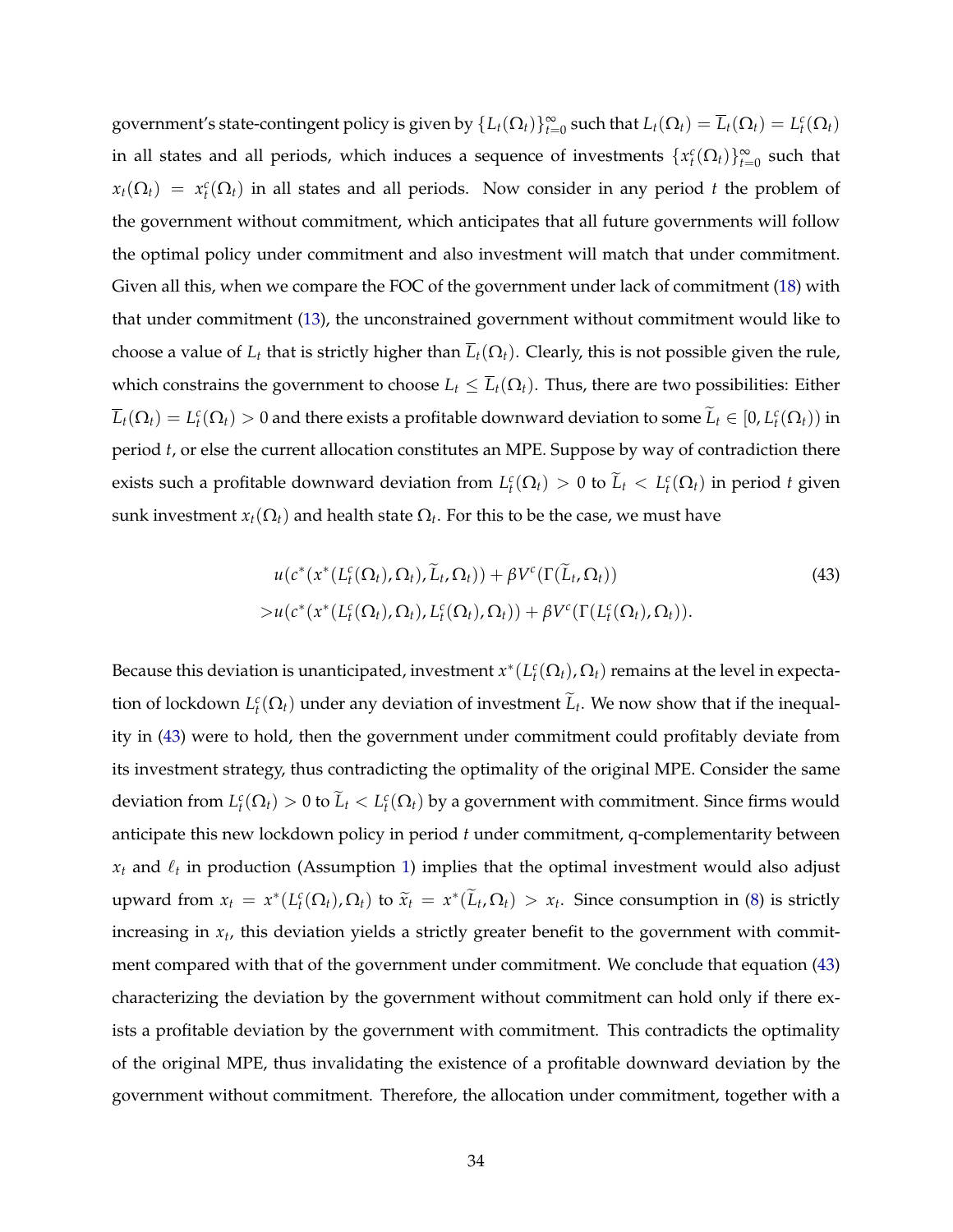rule consisting of an upper bound  $\overline{L}_t(\Omega_t) = L_t^c(\Omega_t)$  on  $L_t(\Omega)$  in all states and all periods, also constitutes an MPE under lack of commitment.  $\Box$ 

#### <span id="page-34-0"></span>**A.3 Proof of Proposition [3](#page-18-1)**

*Proof.* First, note that lockdown under full commitment and under lack of commitment are never maximal, owing to the Inada conition on the production function  $f(\cdot)$  with respect to labor input  $\ell$ .

Since the statement of the proposition concerns the existence of a rule in some period *t*, we will consider period  $t = 0$ . Now contemplate a rule that imposes an upper bound  $\overline{L}(\Omega_0; \varepsilon) =$  $L^n(\Omega_0, \overline{\theta} - \varepsilon)$ , for some  $\varepsilon > 0$ , on labor supply  $L_0$  at time 0 given  $\Omega_0$ . We will establish that such a rule strictly increases social welfare for small enough  $\epsilon > 0$ . For the remainder of the proof, we consider a perturbation only at time *t* = 0, which we treat as the current period, and will drop all time subscripts.

For a given state  $(\Omega, \theta)$ , let  $x^n \equiv x^n (\Omega, \theta)$  and  $L^n(\Omega, \theta)$  denote the MPE investment policy and lockdown policy under no commitment in the absence of a rule, and let  $x^r \equiv x^r (\Omega, \theta; \varepsilon)$  and  $L^r(\Omega,\theta;\varepsilon)$  denote the MPE investment policy and lockdown policy under no commitment subject to the rule  $\overline{L}(\Omega;\varepsilon)$ , all from a period-0 perspective. Now let us look at the welfare in an economy subject to such a rule relative to that in an economy without rules. By Assumption [3,](#page-18-0)  $L^n(\Omega, \theta)$  is strictly increasing in  $\theta$ , so the difference in social welfare between lockdown with or without the rule is zero conditional on  $\theta < \overline{\theta} - \varepsilon$ , since the policy under no commitment is unaffected by the rule for these realizations of  $\theta$ . The difference in social welfare from realizations  $\theta \in [\overline{\theta} - \varepsilon, \overline{\theta}]$  is nonzero and equals

<span id="page-34-1"></span>
$$
\int_{\theta=\overline{\theta}-\varepsilon}^{\overline{\theta}} \left\{\n\begin{array}{l}\n[u(c^*(x^r,L^r(\Omega,\theta;\varepsilon),\Omega,\theta),\Omega,\theta) + \beta \mathbb{E}_{\theta'}[V^n(\Gamma(L^r(\Omega,\theta;\varepsilon),\Omega,\theta),\theta')] \\
-\left[u(c^*(x^n,L^n(\Omega,\theta),\Omega,\theta),\Omega,\theta) + \beta \mathbb{E}_{\theta'}[V^n(\Gamma(L^n(\Omega,\theta),\Omega,\theta),\theta')] \right]\n\end{array}\n\right\} g(\theta) d\theta,\n\tag{44}
$$

where  $\mathbb{E}_{\theta'}[\cdot]$  denotes the current period's expectation over next period's realization of  $\theta'.$  We first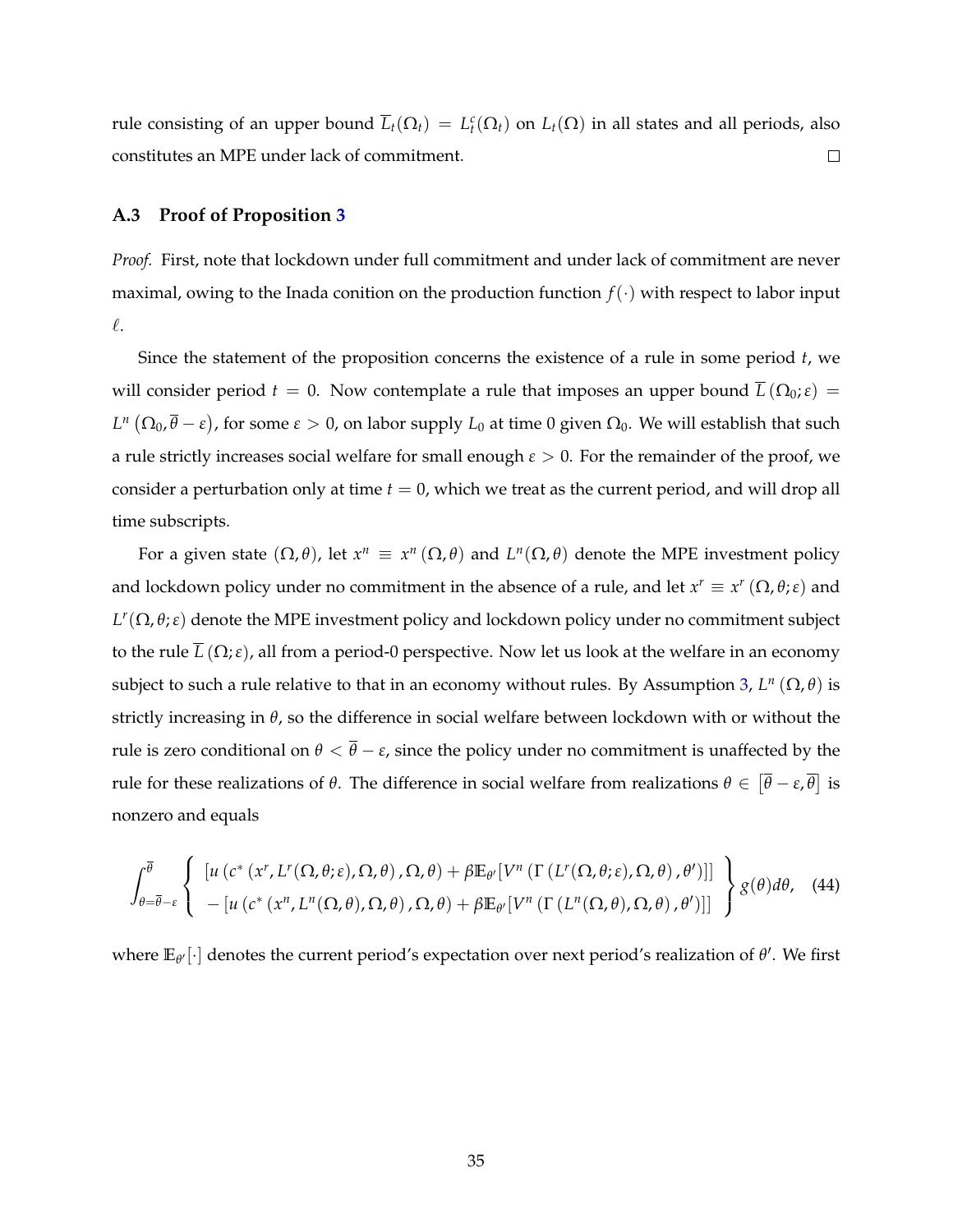establish that [\(44\)](#page-34-1) is bounded from below by

<span id="page-35-0"></span>
$$
\int_{\theta=\overline{\theta}-\varepsilon}^{\overline{\theta}}\left\{\begin{array}{l}\left[u\left(c^*\left(x^n,L^n(\Omega,\overline{\theta}-\varepsilon),\Omega,\theta\right),\Omega,\theta\right)+\beta\mathbb{E}_{\theta'}[V^n\left(\Gamma\left(L^n(\Omega,\overline{\theta}-\varepsilon),\Omega,\theta\right),\theta'\right)]\right] \\ -\left[u\left(c^*\left(x^n,L^n(\Omega,\theta),\Omega,\theta\right),\Omega,\theta\right)+\beta\mathbb{E}_{\theta'}[V^n\left(\Gamma\left(L^n(\Omega,\theta),\Omega,\theta\right),\theta'\right)]\right]\end{array}\right\}g(\theta)d\theta,\tag{45}
$$

where we replaced the  $\theta$ -dependent term  $L^r(\Omega, \theta; \varepsilon)$  in the first line of [\(44\)](#page-34-1) with  $L^n(\Omega, \overline{\theta} - \varepsilon)$  for all  $\theta$  in [\(45\)](#page-35-0). Take an arbitrary  $\theta \in [\overline{\theta} - \varepsilon, \overline{\theta}]$ . Note that  $L^r(\Omega, \theta; \varepsilon) \le L^n(\Omega, \overline{\theta} - \varepsilon)$  by design of the rule. Then there are two cases to consider.

**Case 1:** If  $L^r(\Omega, \theta; \varepsilon) = L^n(\Omega, \overline{\theta} - \varepsilon)$ , then the pointwise variant of the lower bound in [\(45\)](#page-35-0) is trivially satisfied with equality at at any point that falls under Case 1.

**Case 2:** If  $L^r(\Omega, \theta; \varepsilon) < L^n(\Omega, \overline{\theta} - \varepsilon)$ , then for this to be an MPE, the government without commitment must weakly prefer choosing  $L^r(\Omega, \theta; \varepsilon)$  over  $L^n(\Omega, \overline{\theta} - \varepsilon) > L^r(\Omega, \theta; \varepsilon)$ :

<span id="page-35-1"></span>
$$
u\left(c^*\left(x^r,L^r(\Omega,\theta;\varepsilon),\Omega,\theta\right),\Omega,\theta\right)+\beta\mathbb{E}_{\theta'}\left[V^n\left(\Gamma\left(L^r(\Omega,\theta;\varepsilon),\Omega,\theta\right),\theta'\right)\right]
$$
\n
$$
\geq u\left(c^*\left(x^r,L^n(\Omega,\overline{\theta}-\varepsilon),\Omega,\theta\right),\Omega,\theta\right)+\beta\mathbb{E}_{\theta'}\left[V^n\left(\Gamma\left(L^n(\Omega,\overline{\theta}-\varepsilon),\Omega,\theta\right),\theta'\right)\right].
$$
\n(46)

Furthermore, since by Assumption [1](#page-7-0)  $x$  and  $\ell$  are q-complements in production, we know that  $L^r\left(\Omega, \theta; \varepsilon\right) < L^n\left(\Omega, \overline{\theta} - \varepsilon\right)$  implies that  $x^r > x^n$  and thus

<span id="page-35-2"></span>
$$
u\left(c^*\left(x^r,L^n\left(\Omega,\overline{\theta}-\varepsilon\right),\Omega,\theta\right),\Omega,\theta\right)+\beta\mathbb{E}_{\theta'}[V^n\left(\Gamma\left(L^n\left(\Omega,\overline{\theta}-\varepsilon\right),\Omega,\theta\right),\theta'\right)]\tag{47}
$$
  

$$
>u\left(c^*\left(x^n,L^n\left(\Omega,\overline{\theta}-\varepsilon\right),\Omega,\theta\right),\Omega,\theta\right)+\beta\mathbb{E}_{\theta'}[V^n\left(\Gamma\left(L^n\left(\Omega,\overline{\theta}-\varepsilon\right),\Omega,\theta\right),\theta'\right)].
$$

Combining equations [\(46\)](#page-35-1) and [\(47\)](#page-35-2), we see that

<span id="page-35-3"></span>
$$
u\left(c^*\left(x^r,L^r(\Omega,\theta;\varepsilon),\Omega,\theta\right),\Omega,\theta\right)+\beta\mathbb{E}_{\theta'}\left[V^n\left(\Gamma\left(L^r(\Omega,\theta;\varepsilon),\Omega,\theta\right),\theta'\right)\right]
$$
\n
$$
>u\left(c^*\left(x^n,L^n\left(\Omega,\overline{\theta}-\varepsilon\right),\Omega,\theta\right),\Omega,\theta\right)+\beta\mathbb{E}_{\theta'}\left[V^n\left(\Gamma\left(L^n\left(\Omega,\overline{\theta}-\varepsilon\right),\Omega,\theta\right),\theta'\right)\right].
$$
\n(48)

From the inequality in [\(48\)](#page-35-3), it follows that the pointwise variant of the lower bound in [\(45\)](#page-35-0) is satisfied with strict inequality at any point that falls under Case 2.

Combining Cases 1 and 2, we conclude that [\(45\)](#page-35-0) indeed represents a lower bound on [\(44\)](#page-34-1). All that remains to be shown is that the value of [\(45\)](#page-35-0) is strictly positive for small enough  $\epsilon > 0$ . To see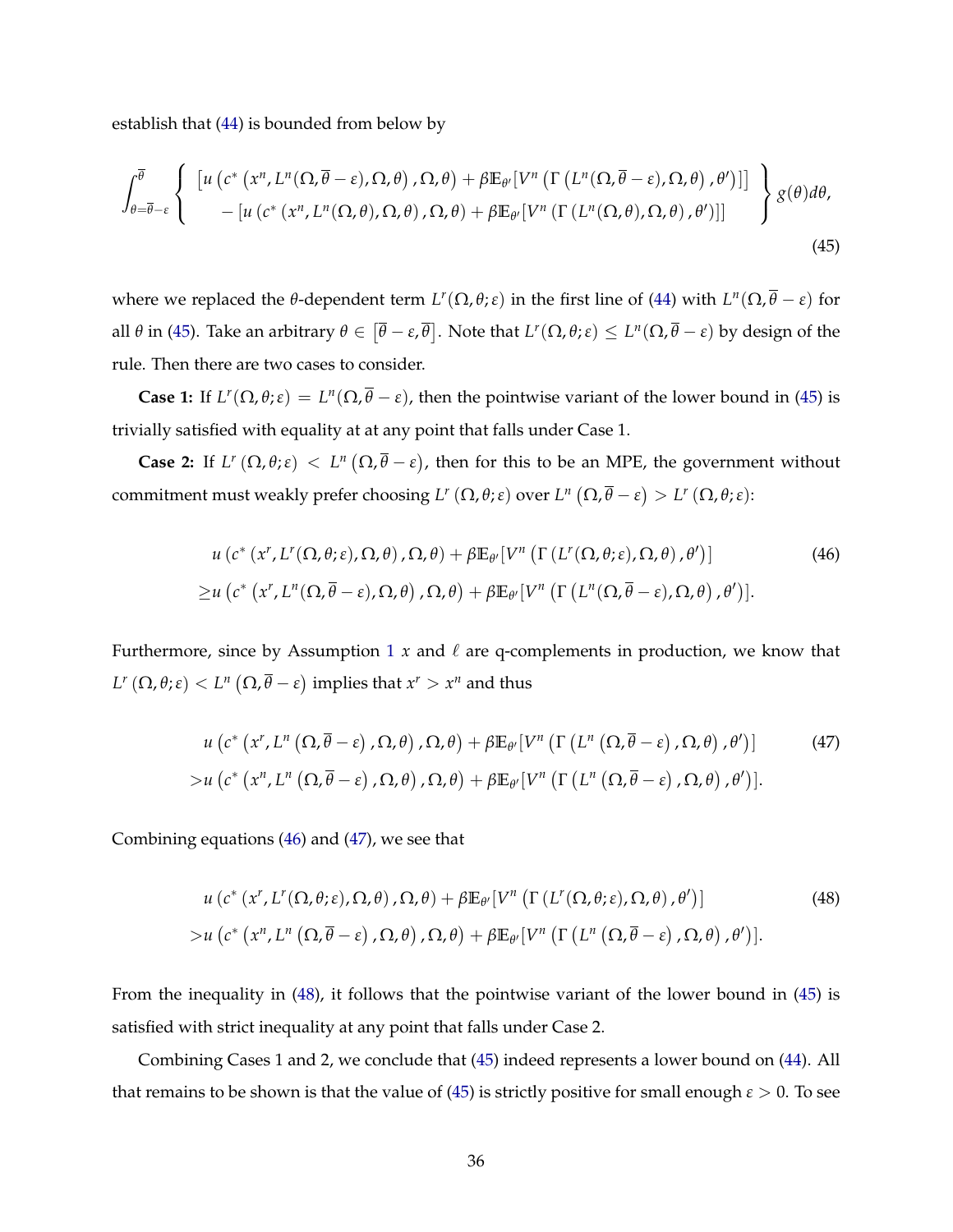that this is the case under the stated assumption of interior lockdown  $L^n(\Omega, \theta) \in (0, 1)$ , recall that the optimal lockdown is strictly more severe under lack of commitment than under commitment for interior levels of lockdown. This implies that for small enough  $\epsilon > 0$ , for all  $\theta \in [\bar{\theta} - \epsilon, \bar{\theta}]$  we have that welfare strictly increases when we replace  $L^n(\Omega, \theta)$  by  $L^n(\Omega, \overline{\theta} - \varepsilon) < L^n(\Omega, \theta)$ , where the strict inequality follows from Assumption [3,](#page-18-0) which states that *<sup>L</sup>n*(*·*) is strictly increasing. Since the density  $g(\cdot)$  is strictly positive and continuous in a neighborhood below  $\overline{\theta}$  by Assumption [3,](#page-18-0) the interval  $[\overline{\theta}-\varepsilon,\overline{\theta}]$  defines a strictly positive probability mass. Combining the last two insights, the expression in [\(45\)](#page-35-0) is strictly positive for small enough  $\epsilon > 0$ .

This concludes the proof that the imposition of such a rule strictly increases welfare.  $\Box$ 

## <span id="page-36-0"></span>**B Details of Quantitative Exercise**

## **B.1 Fundamentals**

We study an infinite-horizon economy in discrete time, with periods indexed by  $t = 0, 1, 2, \ldots$  in the sequence formulation. Next period's value of some current-period variable *X* is denoted by  $X'$  in the recursive formulation.

The government chooses a lockdown policy

$$
L \in [0, 1] \tag{49}
$$

such that  $L = 0$  denotes no lockdown (i.e., everyone goes to work) and  $L = 1$  denotes full lockdown (i.e., no one goes to work).

The health state is

$$
\Omega = (S, I, R, D) \in [0, 1]^4
$$
\n(50)

such that

<span id="page-36-1"></span>
$$
S + I + R + D = 1.\tag{51}
$$

The mass of potential workers, given health state  $\Omega$  and lockdown policy *L*, is

$$
\tilde{\ell}(\Omega, L) = (1 - L)(S + I + R). \tag{52}
$$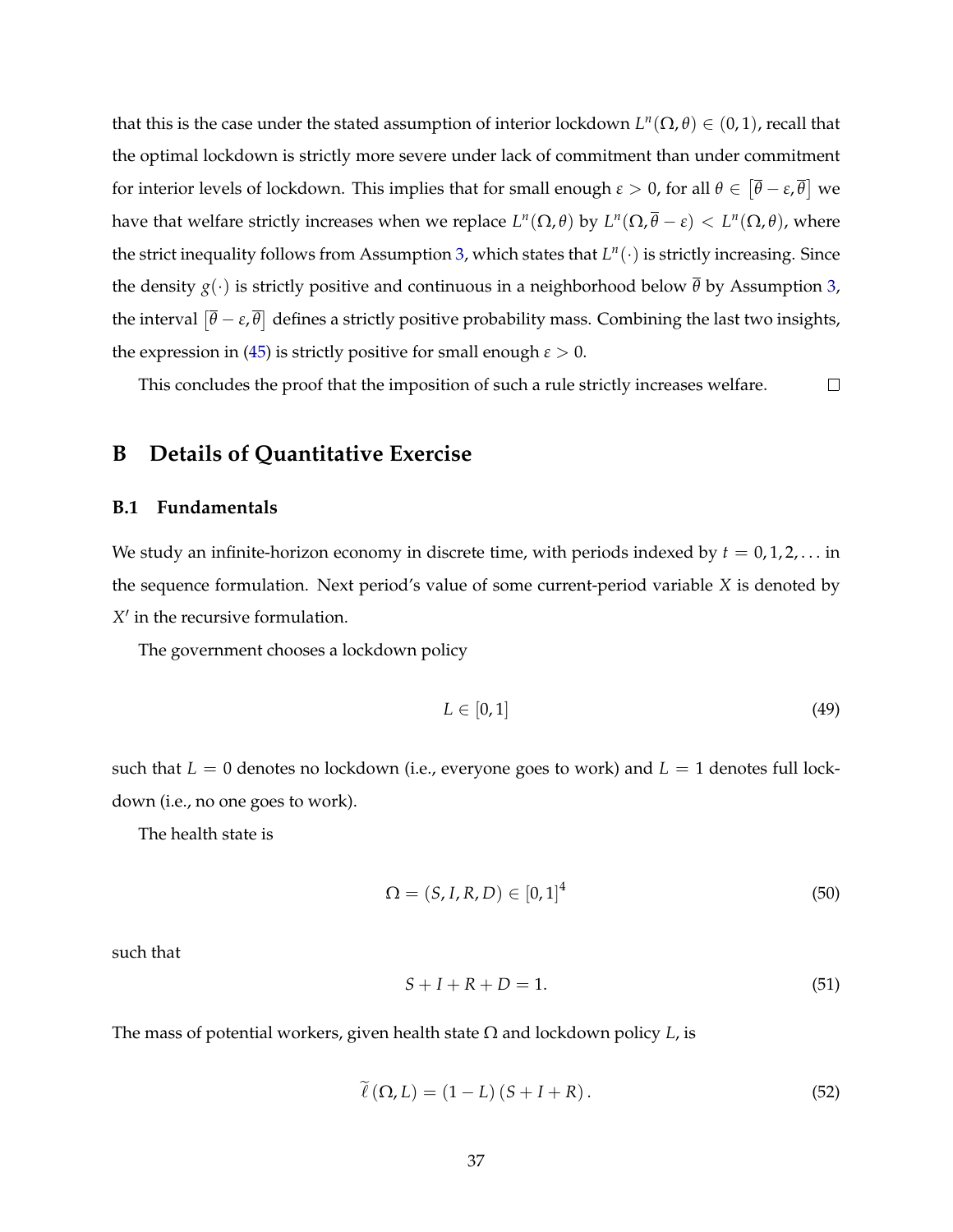The health state dynamics, given health state  $\Omega$  and lockdown policy *L*, is

$$
\Omega' = \Gamma(\Omega, L). \tag{53}
$$

The health state dynamics in recursive formulation, given health state  $\Omega$  and lockdown policy  $L$ , are described by the following system of difference equations:

$$
S' = \left[1 - \left(\rho_1 (1 - L)^2 + \rho_2\right) I\right] S \tag{54}
$$

$$
I' = \left[1 - \rho_3 - \rho_4 + \left(\rho_1\left(1 - L\right)^2 + \rho_2\right)S\right]I
$$
\n(55)

$$
R' = R + \rho_3 I \tag{56}
$$

$$
D' = D + \rho_4 I. \tag{57}
$$

Special attention must be paid to the treatment of corner cases, in which one or more of *S'* , *I'* , *R'* , or  $D'$  fall outside of the feasible range  $[0, 1]$ . In this case, flow rates between all health states (i.e., not just the infeasible health states) need to be adjusted to guarantee  $(S', I', R', D') \in [0, 1]^4$ .

The health state dynamics in the sequence formulation for  $t \geq 1$ , given initial health state (*S*0, *I*0, *R*0, *D*0), are given by

<span id="page-37-0"></span>
$$
R_t = R_0 + \rho_3 \sum_{\tau=0}^{t-1} I_{\tau}
$$
\n(58)

$$
D_t = D_0 + \rho_4 \sum_{\tau=0}^{t-1} I_{\tau}
$$
\n(59)

If  $R_0 = D_0 = 0$ , which we assume throughout, then we can combine equations [\(58\)](#page-37-0) and [\(59\)](#page-37-1) to get

<span id="page-37-1"></span>
$$
D_t = \frac{\rho_4}{\rho_3} R_t \tag{60}
$$

Furthermore, from the adding-up constraint in equation [\(51\)](#page-36-1) we have

$$
S_t = 1 - I_t - R_t - D_t \tag{61}
$$

$$
=1-I_t-\left(1+\frac{\rho_4}{\rho_3}\right)R_t.
$$
\n(62)

Therefore, as long as  $R_0 = D_0 = 0$ , then we can write the entire problem in terms of the reduced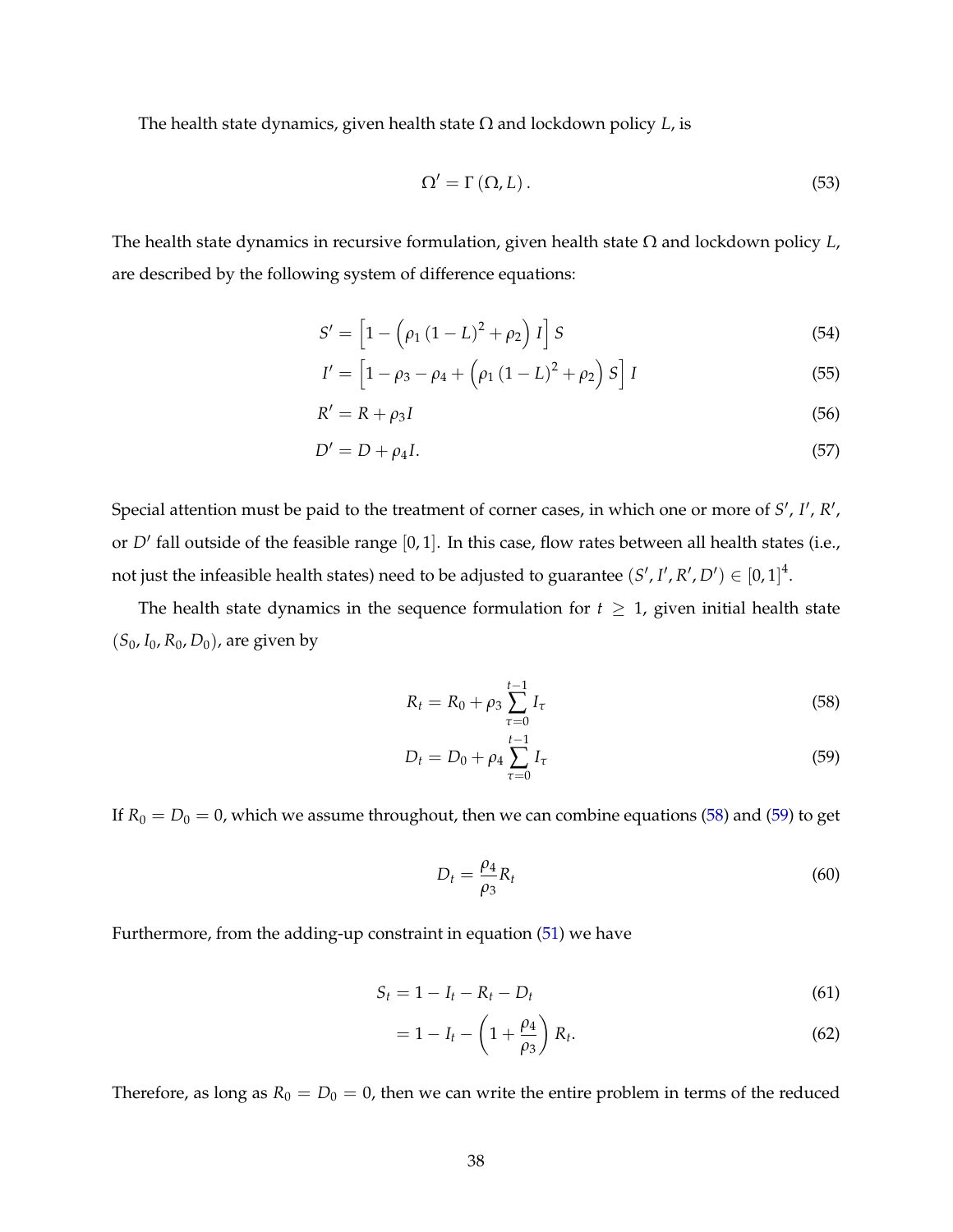health state (*It*, *Rt*). Note that this formulation implicitly restricts the set of feasible health states  $(S, I, R, D).$ 

Factor input prices are given by

cost of intermediate inputs (fixed): 
$$
r > 0
$$
 (63)

$$
competitive wage (determined in equilibrium): w > 0. \tag{64}
$$

The productivity penalty factor from being infected is

$$
\gamma \in [0,1]. \tag{65}
$$

Aggregate economic quantities are as follows:

| aggregate investment in intermediate inputs: |  | (66) |
|----------------------------------------------|--|------|
|----------------------------------------------|--|------|

aggregate effective labor supply:  $\ell \leq \bar{\ell} (\Omega, L)$  (67)

upper bound on aggregate effective labor supply:  $\overline{\ell}(\Omega, L) = (1 - L) (S + \gamma I + R)$  (68)

gross output: 
$$
y(x, \ell) = Ax^{\alpha} \ell^{1-\alpha}
$$
 (69)

$$
aggregate consumption: c = w\ell \tag{70}
$$

aggregate payments to intermediate-input suppliers:  $d = rx$ . (71)

Per-capita (alive) economic quantities are as follows:

per-capita consumption: 
$$
\bar{c} = \frac{c}{S + I + R}
$$
 (72)

flow value of being alive: 
$$
v \in \mathbb{R}
$$
. (73)

The period utility function is taken to be

$$
u\left(c,\Omega\right) = \left(S + I + R\right)\left(\ln(\overline{c}) + \nu\right). \tag{74}
$$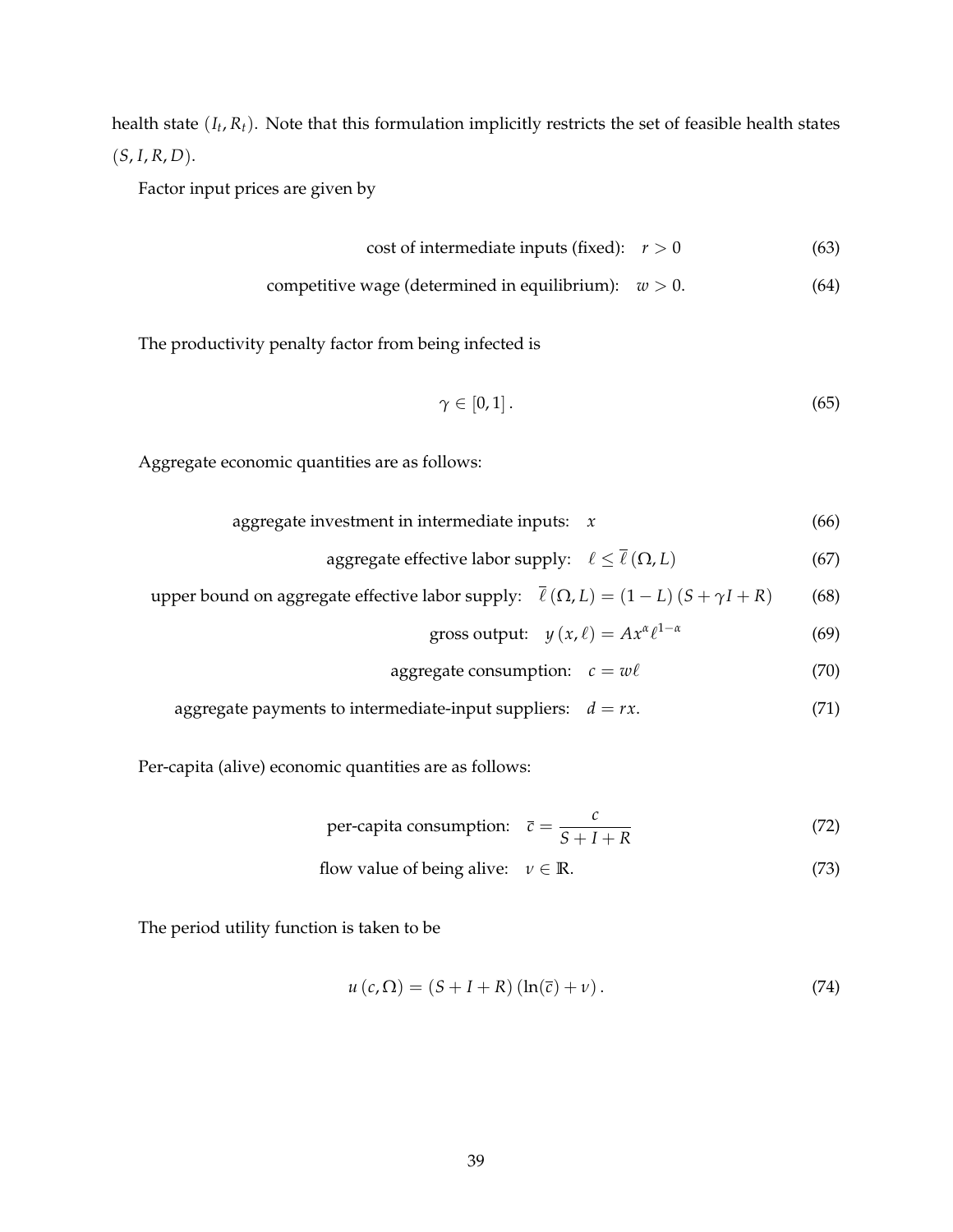The inter-period discount factor is

$$
\beta \in [0,1]. \tag{75}
$$

## **B.2 Problem with Commitment**

In the problem with commitment, the period state for all agents is  $\Omega$ . The firm takes as given lockdown policy each period, which it treats as known. In turn, the government with commitment anticipates that the firm will react to its contemporaneous lockdown policy, which it chooses based on the prevailing health state  $\Omega$ .

The firm's period profits, given health state  $\Omega$  and lockdown policy  $L$ , are

$$
\pi(\Omega, L) = \max_{x,\ell} \left\{ Ax^{\alpha} \ell^{1-\alpha} - rx - w\ell \right\}
$$
\n
$$
\text{s.t.} \quad x \ge 0
$$
\n
$$
\ell \in [0, (1 - L)(S + \gamma I + R)]
$$
\n
$$
r, w \text{ given.}
$$
\n(76)

The firm's optimality conditions with respect to investment *x* and labor  $\ell$  are

$$
[\partial x]: \quad r = \alpha A x^{\alpha - 1} \ell^{1 - \alpha} \tag{77}
$$

<span id="page-39-0"></span>
$$
\implies x = \left(\frac{\alpha A}{r}\right)^{1/(1-\alpha)} \ell \tag{78}
$$

$$
[\partial \ell]: \quad w = (1 - \alpha) A x^{\alpha} \ell^{-\alpha} \tag{79}
$$

$$
\implies w = (1 - \alpha) A^{1/(1 - \alpha)} \left(\frac{\alpha}{r}\right)^{\alpha/(1 - \alpha)}, \tag{80}
$$

which shows that wages are invariant to lockdown policy or the health state.

Furthermore, market clearing imposes that

$$
\ell = (1 - L) (S + \gamma I + R). \tag{81}
$$

Aggregate consumption is then given by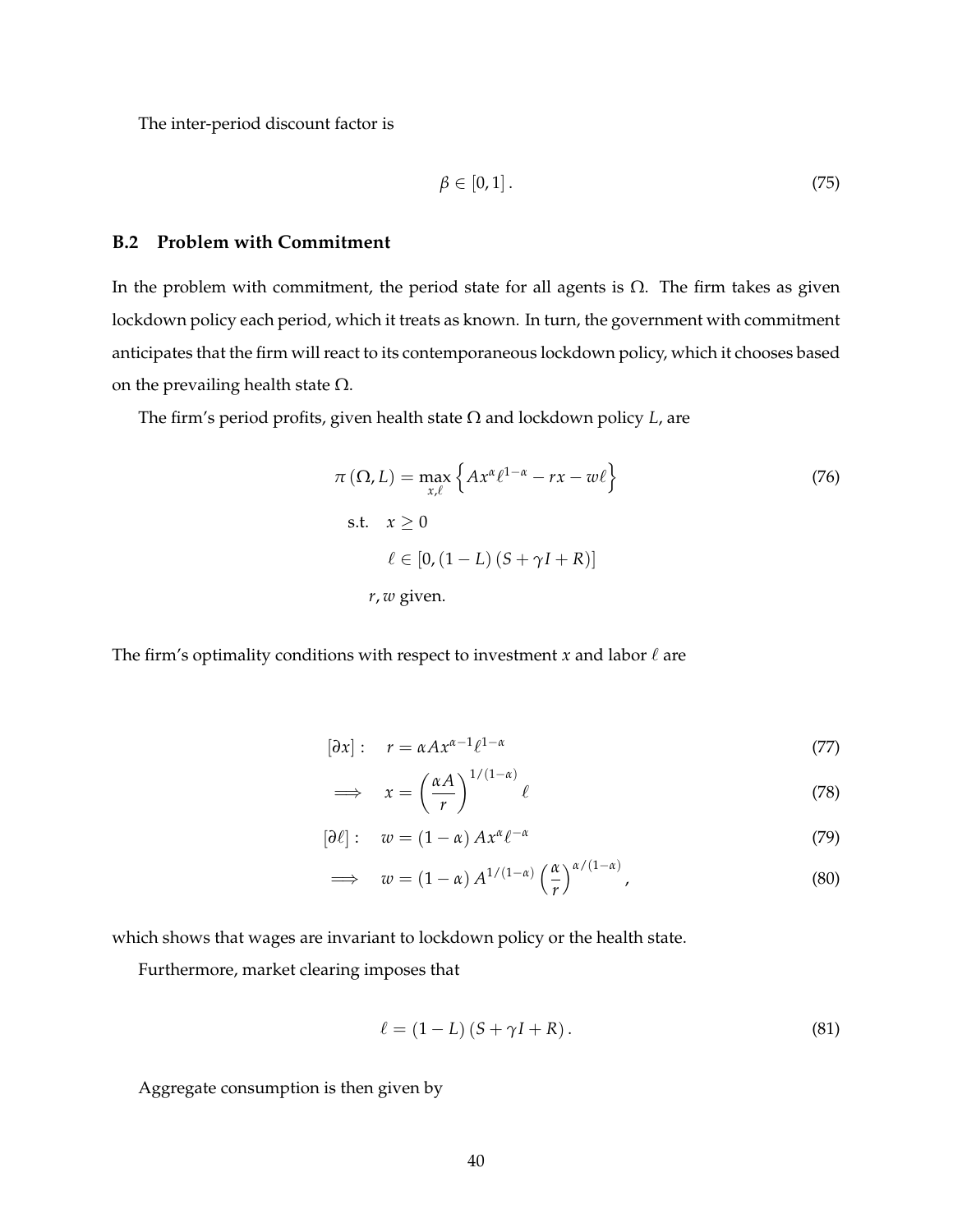$$
c = w\ell \tag{82}
$$

$$
= (1 - \alpha) A x^{\alpha} \ell^{1 - \alpha}
$$
 (83)

$$
= (1 - \alpha) A^{1/(1 - \alpha)} \left(\frac{\alpha}{r}\right)^{\alpha/(1 - \alpha)} \ell.
$$
 (84)

Per-capita consumption is

$$
\overline{c} = \frac{(1-\alpha) A^{1/(1-\alpha)} \left(\frac{\alpha}{r}\right)^{\alpha/(1-\alpha)} \ell}{S+I+R}.
$$
\n(85)

Aggregate payments to intermediate-input suppliers are

$$
d = rx \tag{86}
$$

$$
= \alpha A x^{\alpha} \ell^{1-\alpha} \tag{87}
$$

$$
= \left(\frac{1}{r}\right)^{\alpha/(1-\alpha)} (\alpha A)^{1/(1-\alpha)} \ell.
$$
 (88)

Putting everything together, the government with commitment solves

$$
V^{e}(\Omega) = \max_{L} \{ u(c, \Omega) + \beta V^{e}(\Omega') \}
$$
\n(89)

s.t. 
$$
L \in [0, 1]
$$
  
\n
$$
c = (1 - \alpha) A^{1/(1 - \alpha)} \left(\frac{\alpha}{r}\right)^{\alpha/(1 - \alpha)} (1 - L) (S + \gamma I + R)
$$
\n
$$
\Omega' = \Gamma(\Omega, L).
$$

## **B.3 Problem without Commitment**

In the problem without commitment, the period state for the firm is  $\Omega$ , while that for the government is  $(x, \Omega)$ . The firm anticipates the government's lockdown policy *L* each period and chooses investment *x* according to the same no-arbitrage condition as in equation [\(78\)](#page-39-0):

$$
x = \left(\frac{\alpha A}{r}\right)^{1/(1-\alpha)} \ell.
$$
 (90)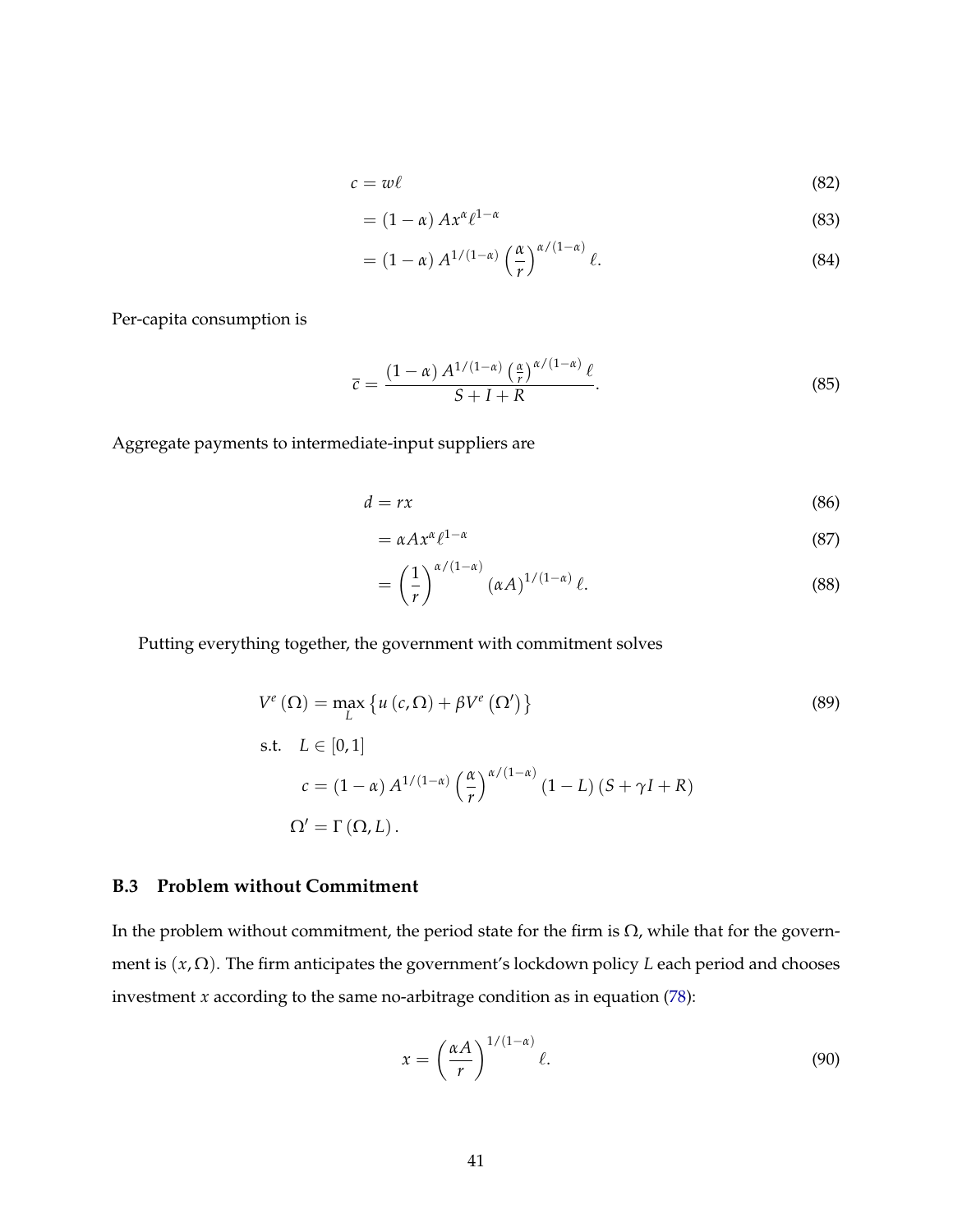Given investment *x* and lockdown policy *L*, labor input  $\ell$  is chosen to maximize profits:

$$
\pi(x,\Omega,L) = \max_{\ell} \left\{ Ax^{\alpha} \ell^{1-\alpha} - rx - w\ell \right\}
$$
\n
$$
\text{s.t.} \quad \ell \in [0, (1-L)(S+\gamma I+R)]. \tag{91}
$$

This yields the following first-order necessary condition for optimality:

$$
[\partial \ell]: \t w = (1 - \alpha) A x^{\alpha} \ell^{-\alpha} \t\t(92)
$$

$$
\implies w = (1 - \alpha) A^{1/(1 - \alpha)} \left(\frac{\alpha}{r}\right)^{\alpha/(1 - \alpha)}, \tag{93}
$$

which shows that wages are invariant to lockdown policy or the health state.

Market clearing imposes that

$$
\ell = (1 - L) (S + \gamma I + R). \tag{94}
$$

However, the government with no commitment treats the firm's investment *x* as sunk and not affected by its contemporaneous lockdown policy, which it chooses based on the prevailing state  $(x, \Omega)$ . Mathematically, this means that the no-arbitrage condition in equation [\(78\)](#page-39-0) still holds but is plugged into the firm optimality condition after taking FOCs, rather than being plugged into the firm's problem before taking FOCs, which would be the case under commitment.

We are looking for a Markov perfect equilibrium in which the firm chooses investment  $x^n(\Omega)$ as a function of the prevailing health state  $\Omega$  and as the best response to the government lockdown policy  $L(x^n(\Omega), \Omega)$ , which itself is chosen based on the firm's choice of investment  $x^n(\Omega)$  and the prevailing health state  $\Omega$ .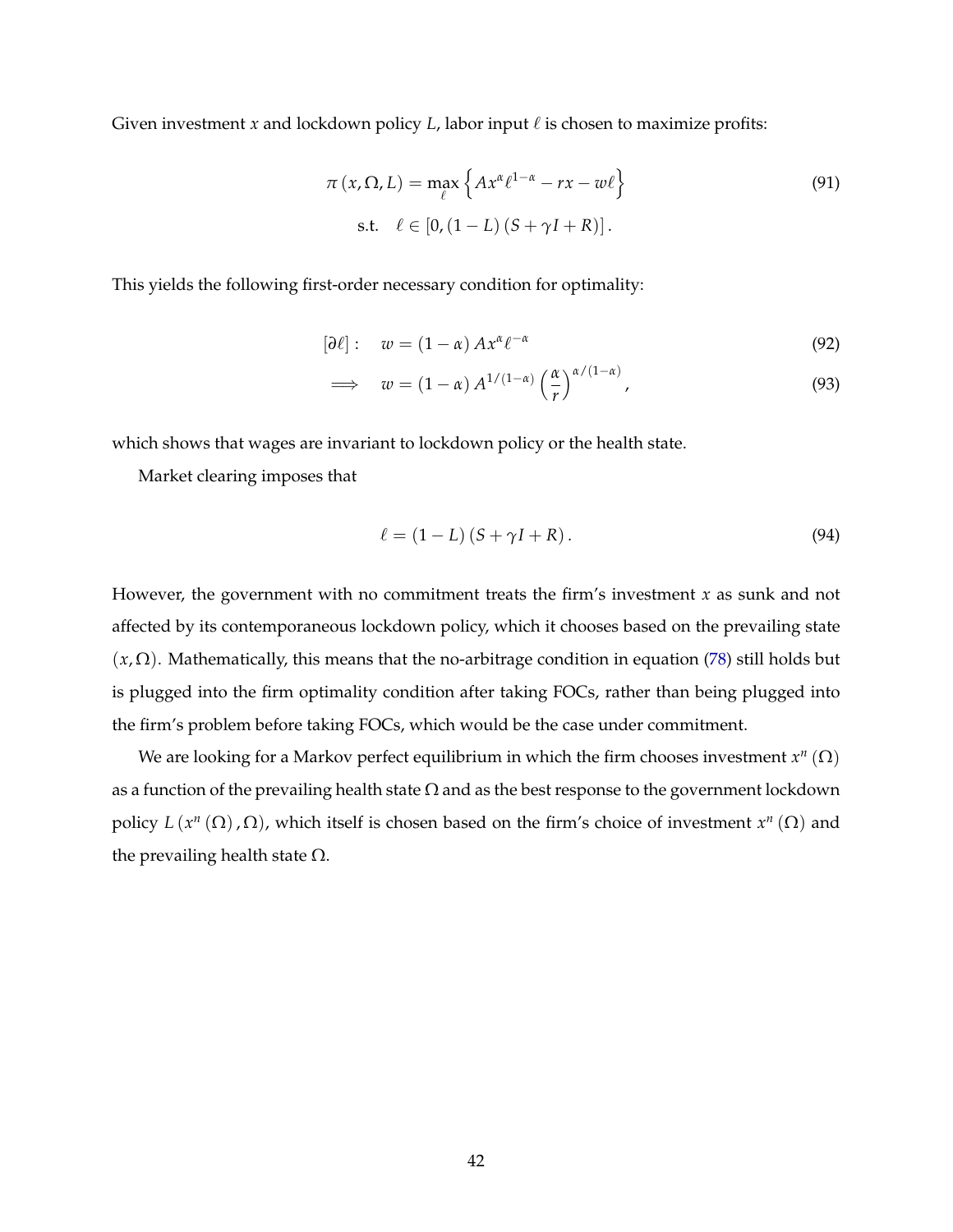Putting everything together, the government with no commitment solves

$$
W^{n}(x,\Omega) = \max_{L} \{ u(c,\Omega) + \beta V^{n}(\Omega') \}
$$
\n
$$
V^{n}(\Omega') = \max_{L'} \{ u(c',\Omega') + \beta V^{n}(\Gamma(\Omega',L')) \}
$$
\n
$$
s.t. L, L' \in [0,1]
$$
\n
$$
c = (1-\alpha) Ax^{\alpha} [(1-L)(S+\gamma I+R)]^{1-\alpha}
$$
\n
$$
c' = (1-\alpha) A [x^{n}(\Omega')]^{\alpha} [(1-L')(S'+\gamma I'+R')]^{1-\alpha};
$$
\n
$$
V(x^{n}(\Omega'), \Omega') \text{ form a Markov perfect equilibrium given } \Omega'.
$$
\n(95)

 $x^n (\Omega')$  and  $L'$   $(x^n (\Omega')$  ,  $\Omega')$  form a Markov perfect equilibrium given  $\Omega'$ 

$$
\Omega' = \Gamma(\Omega, L)
$$

# **B.4 Optimal Lockdown Policy with and without Commitment**

Then, the FOC for the government with commitment is

$$
\frac{d}{dL}\left[u + \beta V^e\right] = 0\tag{96}
$$

$$
\iff \frac{\partial c}{\partial L} \frac{\partial u}{\partial c} + \beta \frac{dV^e}{dL} = 0 \tag{97}
$$

$$
\iff - (1 - \alpha) A^{\frac{1}{1 - \alpha}} \left(\frac{\alpha}{r}\right)^{\frac{\alpha}{1 - \alpha}} (S + \gamma I + R) \underbrace{\frac{1}{(1 - \alpha) A^{1/(1 - \alpha)} \left(\frac{\alpha}{r}\right)^{\frac{\alpha}{1 - \alpha}} (1 - L) (S + \gamma I + R)}}_{= \frac{\partial c}{\partial L}}
$$
(98)

$$
+\beta \frac{dV^e}{dL} = 0
$$
  

$$
\iff \frac{1}{1-L} = \beta \frac{dV^e}{dL}.
$$
 (99)

In comparison, the FOC for the government with no commitment is

$$
\frac{d}{dL}\left[u + \beta V^n\right] = 0\tag{100}
$$

$$
\iff \frac{\partial c}{\partial L} \frac{\partial u}{\partial c} + \beta \frac{dV^n}{dL} = 0 \tag{101}
$$

$$
\iff - (1 - \alpha) Ax^{\alpha} \frac{1 - \alpha}{(1 - L)^{\alpha}} (S + \gamma I + R)^{1 - \alpha} \underbrace{\frac{1}{(1 - \alpha) Ax^{\alpha} [(1 - L) (S + \gamma I + R)]^{1 - \alpha}}}_{=\frac{\partial u}{\partial c}} + \beta \frac{dV^{n}}{dL} = 0 \tag{102}
$$

$$
\iff \frac{1-\alpha}{1-L} = \beta \frac{dV^n}{dL}.\tag{103}
$$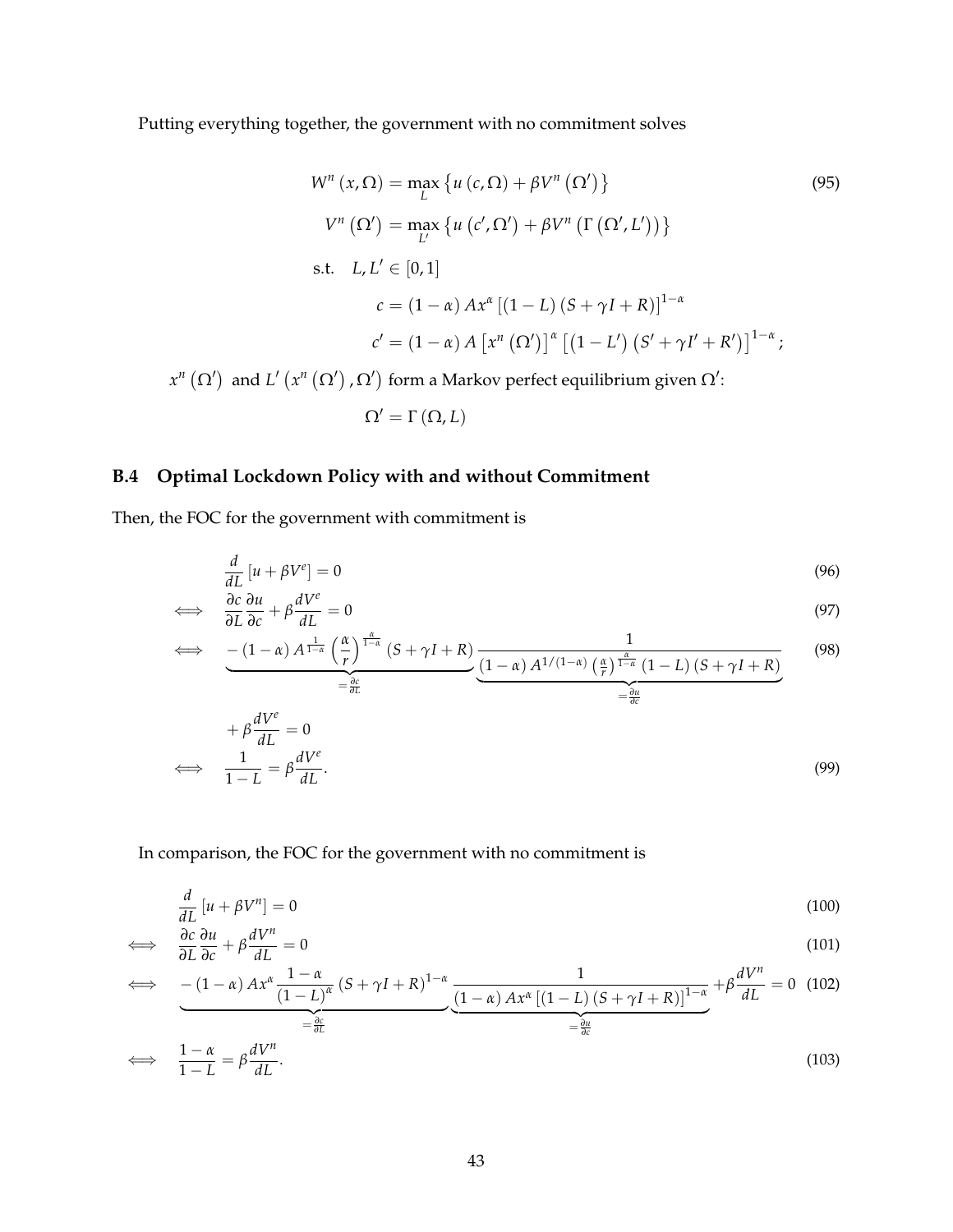From this, we see that the government with no commitment behaves as if it weighs current period utility by a factor  $(1 - \alpha) \in (0, 1)$ . In other words, the government with no commitment is relatively more patient than the government with commitment.

#### **B.5 Vaccine Arrival and Backward Induction**

We assume that in period  $T \geq 0$ , a vaccine arrives deterministically, preventing any new infections from date *T* onwards. The same formulation as above applies, but with time entering the problem. Specifically, the health state dynamics are now time-dependent:

$$
\rho_{1,t} = \begin{cases} \rho_1 & \text{for } t < T \\ 0 & \text{for } t \ge T. \end{cases} \tag{104}
$$

Note that the infections in period *T* continue to prevail and evolve according to the health state dynamics for  $t \geq T$ , taking into account  $\rho_{1,t}$ :

$$
\Omega' = \Gamma(\Omega, L, t). \tag{105}
$$

Since the lockdown policy *L* does not affect health state dynamics for  $t \geq T$  and stricter lockdowns (i.e., higher values of *L*) are costly in terms of consumption utility, we know that no lockdown is optimal for  $t \geq T$ :

$$
L^{\ast}(\Omega, t) \begin{cases} \in [0, 1] & \text{for } t < T \\ = 0 & \text{for } t \geq T. \end{cases} \tag{106}
$$

Following this logic, the dynamic program can be split into two parts. First, consider the problem from date  $t \geq T$  onwards, which is after the arrival of the vaccine. Given that no lockdown is optimal for  $t \geq T$ , the problem of the government with commitment and that with no commitment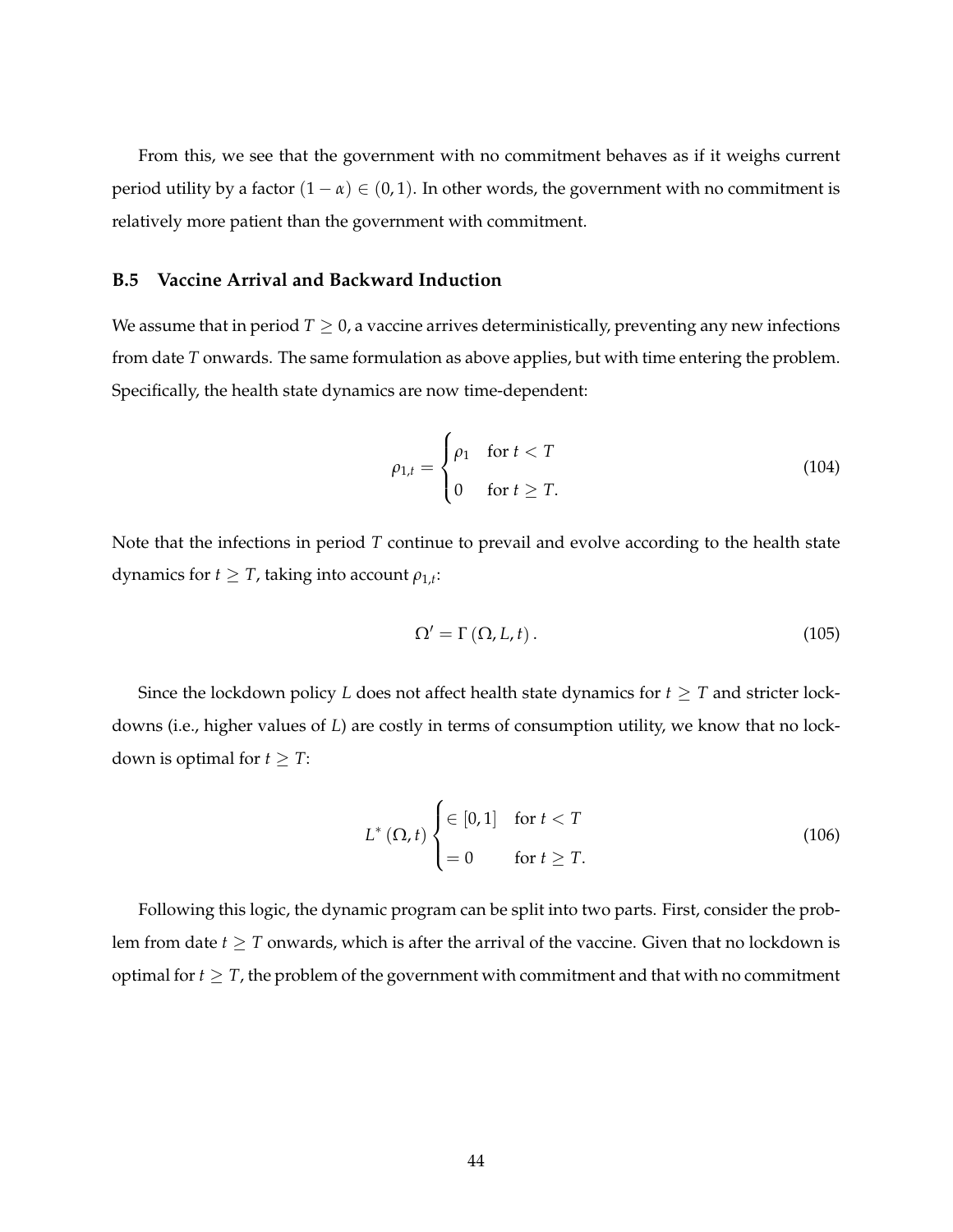coincide and can be written as

$$
V^{vacc}(\Omega) = u(c,\Omega) + \beta V^{vacc}(\Omega')
$$
\n(107)

$$
\text{s.t.} \quad c = (1 - \alpha) A^{1/(1 - \alpha)} \left(\frac{\alpha}{r}\right)^{\alpha/(1 - \alpha)} (S + \gamma I + R) \tag{108}
$$

$$
\Omega' = \Gamma(\Omega, 0). \tag{109}
$$

Second, consider the problem of the government with or without commitment in period *t < T*, which is before the arrival of the vaccine. Given  $V^{vac}(\Omega)$ , we can solve for  $V^e(\Omega, t)$ ,  $W^n(x, \Omega, t)$ , and  $V^n(\Omega, t)$  by backward induction for  $t = T - 1, T - 2, \ldots, 0$ .

## **B.6 Value of a Statistical Life**

We calculate the value of a statistical life, *VSL*, before the arrival of the pandemic as

$$
VSL = \sum_{t=0}^{t^{max}-1} \frac{FVSL}{(1+r)^t}
$$
 (110)

$$
=\frac{FVSL\left(1-\left(\frac{1}{1+r}\right)^{t^{max}}\right)}{1-\frac{1}{1+r}},\tag{111}
$$

where  $t_{max} = 37 \times 52 = 1,924$  is the average number of residual weeks of life and *FVSL* is the weekly flow value of a statistical life. Therefore, the flow value of a statistical life is

$$
FVSL = \frac{VSL \times (1 - \frac{1}{1+r})}{1 - (\frac{1}{1+r})^{t^{max}}} \tag{112}
$$

$$
=\frac{VSL \times \frac{r}{1+r}}{1-\left(\frac{1}{1+r}\right)^{t^{max}}}. \tag{113}
$$

To translate the flow value of a statistical life (*FVSL*) into a flow value of being alive (*n*), we use the standard value of a statistical life calculation [\(Glover et al.,](#page-31-15) [2020\)](#page-31-15),

$$
FVSL = \frac{u(\bar{c}, (1,0,0,0))}{u_c(\bar{c}, (1,0,0,0))}
$$
(114)

$$
=\frac{\ln(\bar{c})+\nu}{\bar{c}},\tag{115}
$$